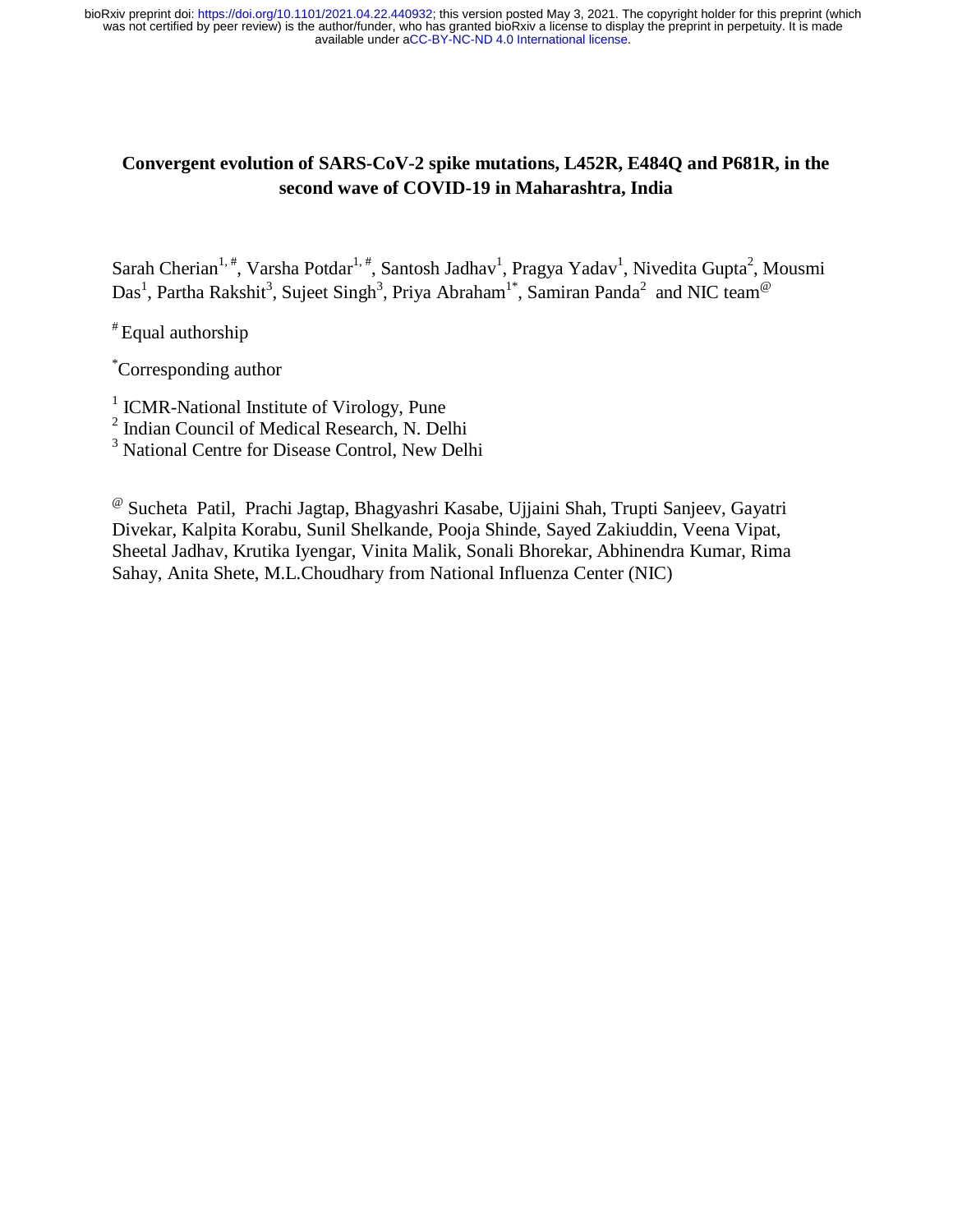#### **Abstract**

As the global severe acute respiratory syndrome coronavirus 2 (SARS-CoV-2) pandemic expands, genomic epidemiology and whole genome sequencing are being constantly used to investigate its transmissions and evolution. In the backdrop of the global emergence of "variants of concern" (VOCs) during December 2020 and an upsurge in a state in the western part of India since January 2021, whole genome sequencing and analysis of spike protein mutations using sequence and structural approaches was undertaken to identify possible new variants and gauge the fitness of current circulating strains.

Phylogenetic analysis revealed that the predominant clade in circulation was a distinct newly identified lineage B.1.617 possessing common signature mutations D111D, G142D, L452R, E484Q, D614G and P681R, in the spike protein including within the receptor binding domain (RBD). Of these, the mutations at residue positions 452, 484 and 681 have been reported in other globally circulating lineages. The structural analysis of RBD mutations L452R and E484Q along with P681R in the furin cleavage site, revealed that these may possibly result in increased ACE2 binding and rate of S1-S2 cleavage resulting in better transmissibility. The same two RBD mutations indicated decreased binding to select monoclonal antibodies (mAbs) and may affect their neutralization potential. Experimental validation against a wider panel of mAbs, sera from vaccinees and those that recovered from natural infection needs to be studied.

The emergence of such local variants through the accumulation of convergent mutations during the COVID-19 second wave needs to be further investigated for their public health impact in the rest of the country and its possibility of becoming a VOC.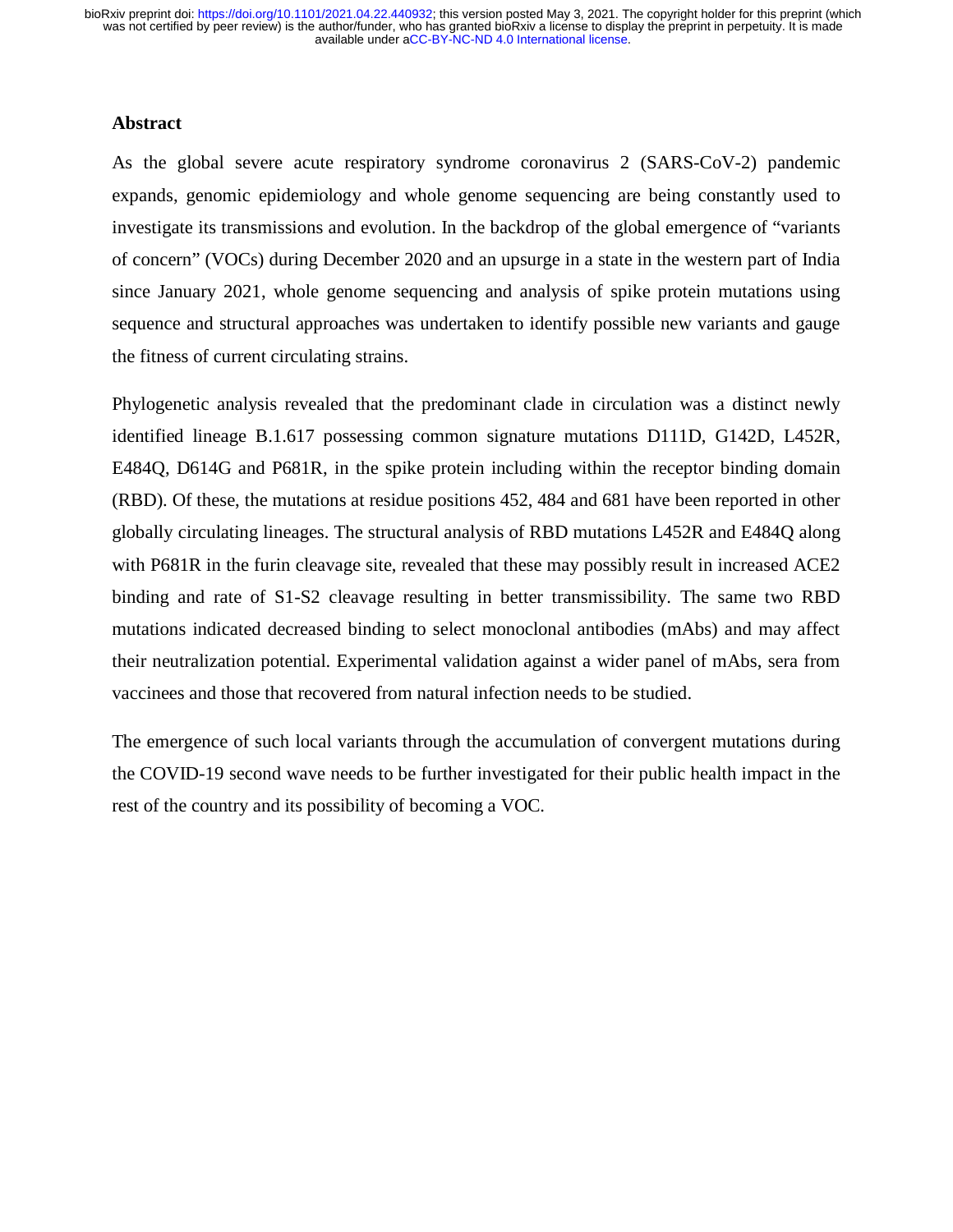#### **Introduction**

The severe acute respiratory syndrome coronavirus 2 (SARS-CoV-2) surface spike (S) protein mediates entry into host cells by binding to the host receptor angiotensin-converting enzyme 2 (ACE2) via its receptor-binding domain (RBD). Crystal structures of SARS-CoV-2 S protein or its RBD complexed with ACE2 from different hosts reveal that the RBD contains a core and a receptor-binding motif (RBM) which forms contacts with  $ACE2<sup>1</sup>$ . A number of naturally selected mutations in the RBM have been shown to affect infectivity, human-to-human transmission, pathogenesis and immune escape<sup>2</sup>.

As the global SARS-CoV-2 pandemic expands, genomic epidemiology and whole genome sequencing are being constantly used to investigate the transmissions and evolution. The expansion of the genome-wide diversity resulted in delineation of the viral strains into clades, lineages, and sub-lineages. Clades G/GH/GR/GV/GRY as per the Global Initiative on Sharing All Influenza Data (GISAID) database (https://www.gisaid.org/)<sup>3</sup> possess a common mutation D614G in the spike protein. The mutation was shown to result in significantly higher human host infectivity and better transmission efficiency to the virus<sup>4,5</sup>. Three recently emerged "variants of concern" (VOCs) of SARS-CoV-2 are the UK-variant 501Y.V1/B.1.1.7, South Africa variant 501.V2/ B.1.351 and Brazilian variant 501Y.V3/P.1 (alias of lineage B.1.1.28.1). These variants are known to possess multiple mutations across the genome, including several in the S protein and its RBD such as N501Y, E484K and K417N/T<sup>5-7</sup>. Multiple SARS-CoV-2 variants are now seen to be circulating globally.

The potential introduction and consequence of these emerging variants in the country is vital to support the public health response. The National Influenza Centre at the ICMR-National Institute of Virology, Pune, as an apex laboratory of the Indian Council of Medical Research (ICMR) has been continuously involved in the SARS-CoV-2 diagnostics and monitoring the genomic evolution of this virus. In addition, the ICMR-NIV, Pune is also one among the ten national laboratories of the Indian SARS-CoV-2 Consortium on Genomics (INSACOG), Ministry of Health and Family Welfare, Government of India, catering to western India. In the backdrop of the global emergence of VOCs and an upsurge in Maharashtra, a state in the western part of India, enhanced sequencing was undertaken. This was to identify possible new variants and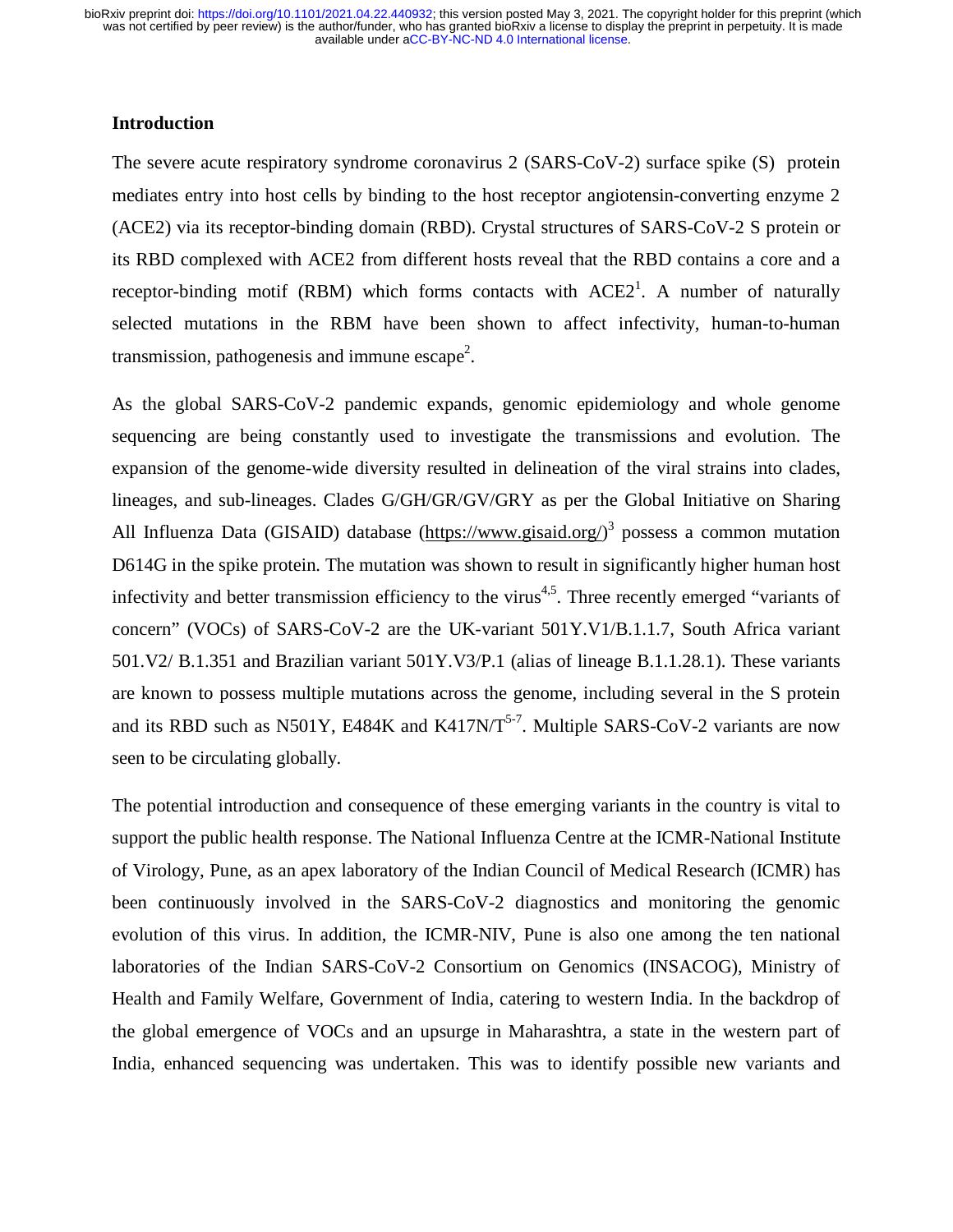analyze spike protein mutants, in particular, to gauge the fitness of current circulating strains, using bioinformatics sequence and molecular structural approaches.

#### **Materials and methods**

The State of Maharashtra (latitude 19°39' N, longitude 75°18'E) is located in west central India, in the north western part of the Indian Subcontinent. Since the end of January 2021, a concentrated spurt in COVID-19 cases was noted in several districts of Maharashtra (**Suppl. Fig. 1**). As per the State Government directives, samples from international travelers and 5% of surveillance samples from the positive cases with Ct value  $\leq 25$  including those from clusters, long haulers, mild/moderate/severe and deceased cases, were referred to the ICMR-NIV, Pune for whole genome sequencing. Nasopharyngeal swabs (n=733, November 25, 2020- March 31, 2021) were processed for whole genome sequencing.

Briefly, nucleic acid extraction was performed using 280 μL of each sample in duplicate by Qiagen viral RNA extraction protocol and quantified RNA was further processed for template preparation using the Ion Chef System. Purified template beads were submitted to meta transcriptome next-generation sequencing (NGS) in the Ion S5 platform (ThermoFisher Scientific) using an Ion 540<sup>™</sup> chip and the Ion Total RNA-Seq kit v2.0, as per the manufacturer's protocol (ThermoFisher Scientific)<sup>8</sup>. Sequence data was processed using the Torrent Suite Software (TSS) v5.10.1 (ThermoFisher Scientific, USA). Coverage analysis plugins were utilized to generate coverage analysis report for each of the samples. Referencebased reads gathering, and assembly were performed for all the samples using Iterative refinement meta-assembler  $(IRMA)^9$ . A subset of the samples (were also sequenced on the Illumina machine and analyzed using on the CLC Genomics Workbench version 20 (CLC, Qiagen) as described elsewhere<sup>10</sup>. Of 733 whole genomes obtained, 598 were considered for different analyses based on coverage of  $\geq$  93% of the genome. For each whole genome sequence, the GISAID Clade assignment, was done using CoVsurver: Mutation Analysis of hCoV-19 (https://www.gisaid.org/epiflu-applications/covsurver-mutations-app/). For lineage assignment, the web application ie., Phylogenetic Assignment of Named Global Outbreak LINeages (PangoLIN) COVID-19 Lineage Assigner (https://pangolin.cog-uk.io/), was implemented<sup>7</sup>. The 598 genomes were aligned using MUSCLE and a Maximum Likelihood phylogenetic tree was constructed using IQ-tree v1.6<sup>11,12</sup>, employing the GTR as the substitution model and 1,000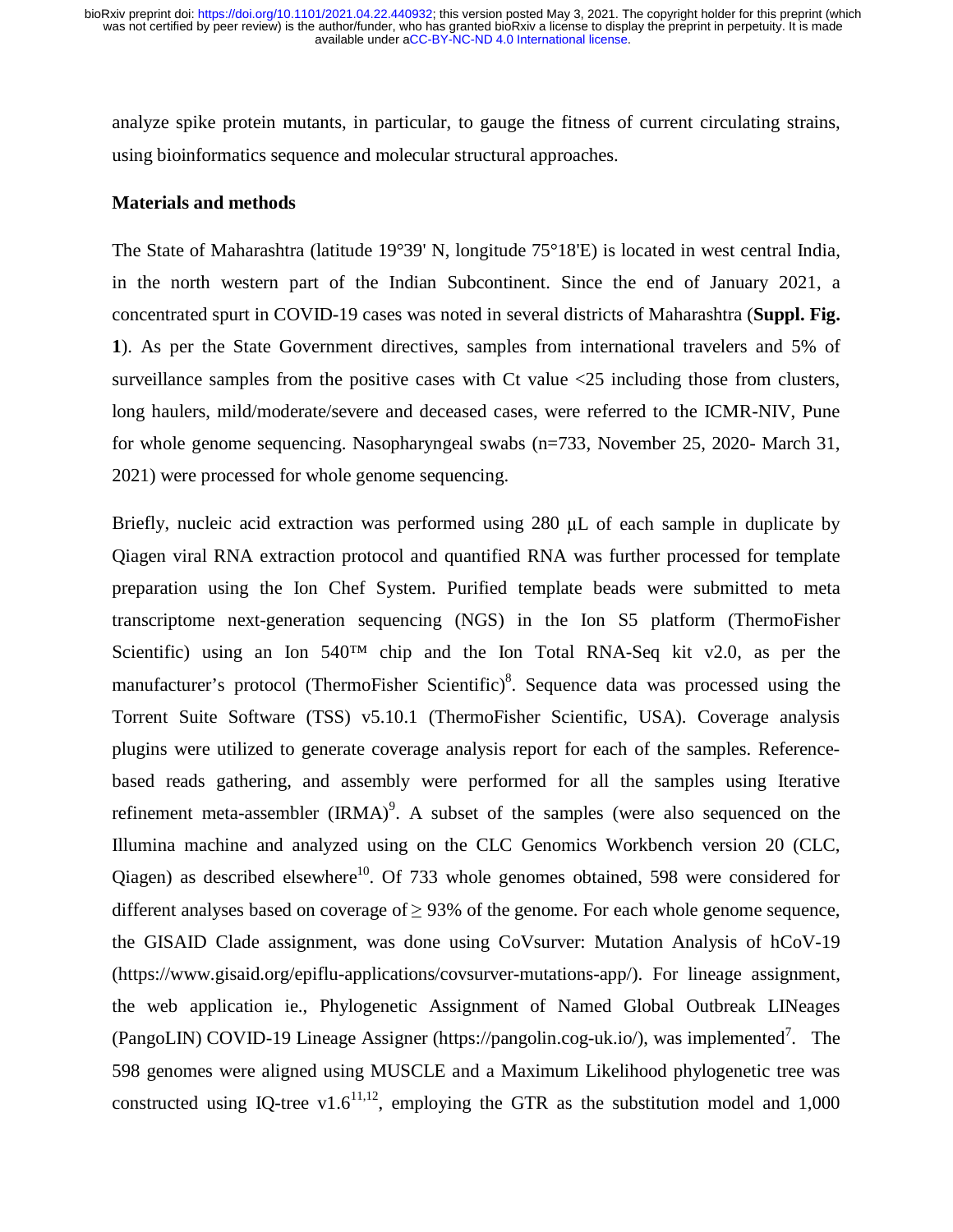bootstrap replications. The average frequency of nonsynonymous mutations in the genomes over the period from 1st December, 2020 to  $31<sup>st</sup>$  March, 2021 was calculated, considering Wuhan as the reference strain.

For further structural characterization of the S protein mutations, the crystal structure of SARS-CoV-2 S glycoprotein complexed with ACE2 was obtained from the protein data bank (PDB ID:  $7A98<sup>13</sup>$ . The top ten mutations in the S protein were mapped using Biovia Discovery studio visualizer 2020. To assess the effect of noted RBD mutations on ACE2 binding, the crystal structure of SARS-CoV-2 spike RBD domain complexed with ACE2 (PDB ID:  $6LZG<sup>14</sup>$ ) was used. For assessment of the noted mutations on binding to neutralizing antibodies, the SARS-CoV-2 spike RBD domain complexed with two selected mAbs REGN10933/ P2B-2F6 were retrieved (PDB ID: 6XDG; resolution 3.90 $\AA$  and 7BWJ; resolution 2.65  $\AA$  respectively)<sup>15,16</sup>. Point mutations were carried out using Biovia Discovery studio visualizer 2020 and the structures of the complexes were subjected to energy minimization using macro model tool in Schrodinger 2020 using default parameters. The molecular interactions between the RBD-ACE2 interface, within the RBD and between the neutralizing mAbs-RBD were analyzed using nonbonded interactions tool in Biovia Discovery studio visualizer 2020.

#### **Results**

The genomic surveillance for the spurt in the COVID-19 cases in Maharashtra was carried out to identify the circulating lineages/VOCs and identify possible functionally-significant mutations in the spike protein.

PangoLIN lineage classification of 598 whole genomes revealed the presence of 47 lineages (**Supplementary Table 1**), all within GISAID clade G, evident from the D614G mutation in the S protein. Lineages B.1.617 (n=273), B.1.36.29 (n=73), B.1.1.306 (n=67), B.1.1.7 (n=31), B.1.1.216 (n=24), B.1.596 (n=17), B.1 (n=17), B.1.1 (n=15) and B.1.36 (n=12) were found to be the predominant lineages (**Supplementary Figure 1**). Phylogenetic analysis revealed four subclusters within B.1.617 that could be linked to mutations specific to the spike region (**Figure 1**). Among these, cluster B.1.617:C (n=107), included majority of the strains from eastern part of Maharashtra while B.1.617:B (n=80) also included sequences from major cities like Pune, Thane and Aurangabad, more on the western part of the State. The frequency of mutations L452R and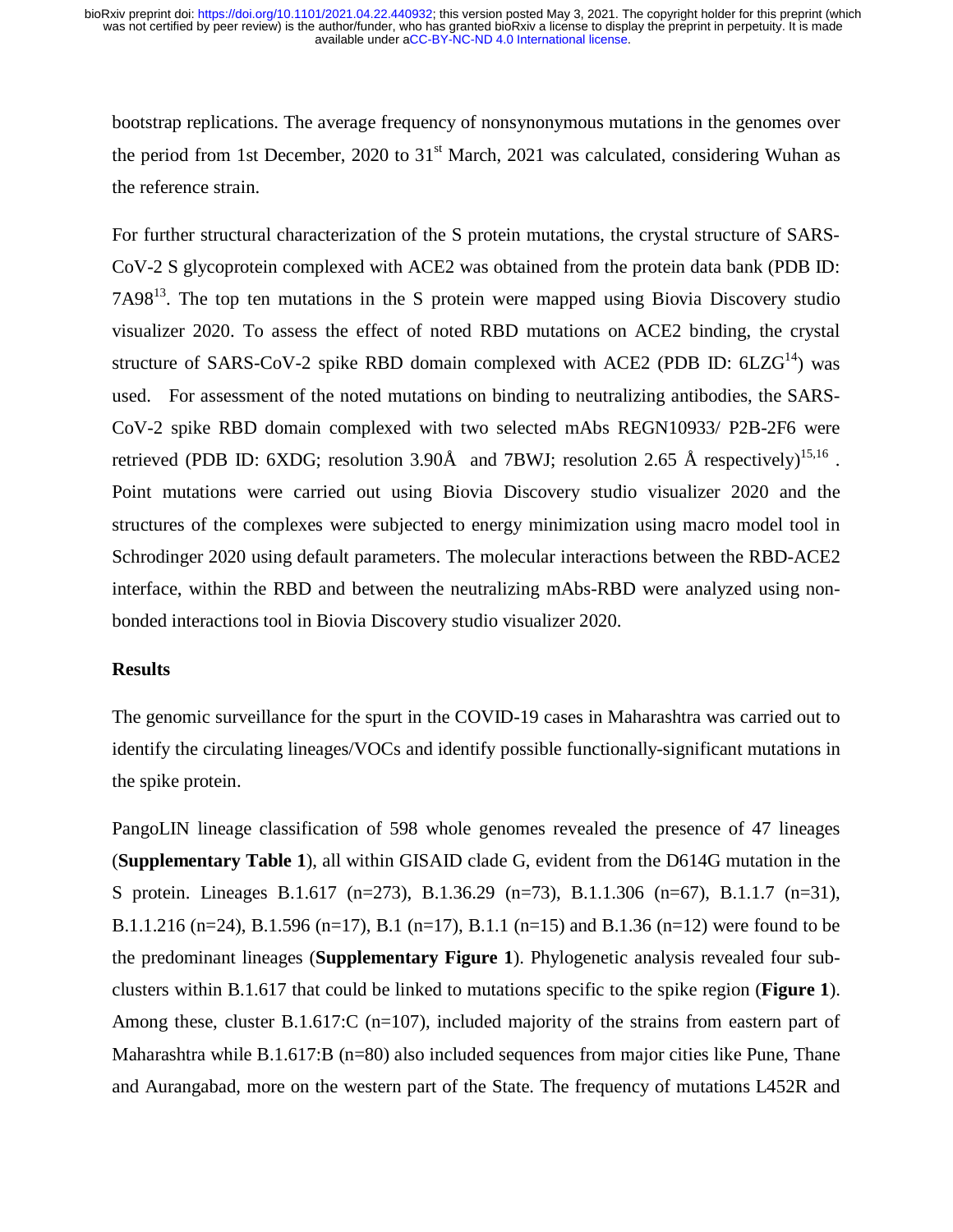E484Q within the RBD and mutations G142D and P681R within the spike but outside the RBD region, increased from January 2021 (**Figure 2**). The P681R is noted in the S1-S2 furincleavage site. A mutation H1101D specific to clusters B.1.617: A and B.1.617:B, was not noted in January 2021 (**Figure 1**). The B.1.617:C cluster possessed a T95I-specific mutation. Notably a small cluster of B.1.617 (n=21) emerged in late March and did not possess the E484Q mutation. This clustered with lineage B.1.596 and shared common mutations T19R and D950N in the spike protein. A synonymous mutation D111D was observed to be co-occurring with the RBD mutations L452R and E484Q and it was absent in the cluster that did not possess E484Q (Figure 1). Based on the monthly averages of non-synonymous mutation events when compared to the Wuhan reference strain NC\_045512.2, an increased frequency of non-synonymous mutations was noted in February 2021 (**Figure 3**).

The key mutations in the S protein are mapped on a furin-cleaved structure of the S protein (**Figure 4**). The structural implications of the RBD mutations (L452R and E484Q) were analyzed in terms of interaction with the ACE2 receptor and neutralizing antibodies that are known to have interactions with these residues. Effect of the E484Q mutation is noted in terms of disruption in an electrostatic bond of the spike RBD residue E484 with K31 in the ACE2 interaction interface (**Figure 5A, Supplementary Table 2**). The intramolecular interactions in the wild strain indicate that the L452 residue is involved in a hydrophobic interaction with L492 which forms another hydrophobic contact with F490. These residue interactions form a hydrophobic patch on the surface of the RBD. The L452R mutation abolishes the hydrophobic interaction with L492 of the RBD. Estimation of the minimized energies of the wild and mutant structures of RBD complexed with ACE2 showed energy values of -93732.305 kcal/mol and - 94543.180 kcal/mol respectively.

The mutations L452R and E484Q are seen to disrupt the interfacial interactions of spike RBD with specific neutralizing antibodies (**Figure 5B, C; Supplementary Table 3**), The heavy chain of monoclonal antibody REGN10933 interacts with the RBD by making two hydrogen bonds (H-bonds) between E484 of the RBD and Y53 and S56 of the antibody. Residue Y453 of the RBD makes an H-bond with D31 of the heavy chain of the antibody. The RBD mutation E484Q disrupts the 2 H-bonds with S56 and Y53 (**Figure 5B**). Residues L452 and E484 possess direct contacts with the mAb P2B-2F6 (**Figure 5C**). The intermolecular interactions of the wild-type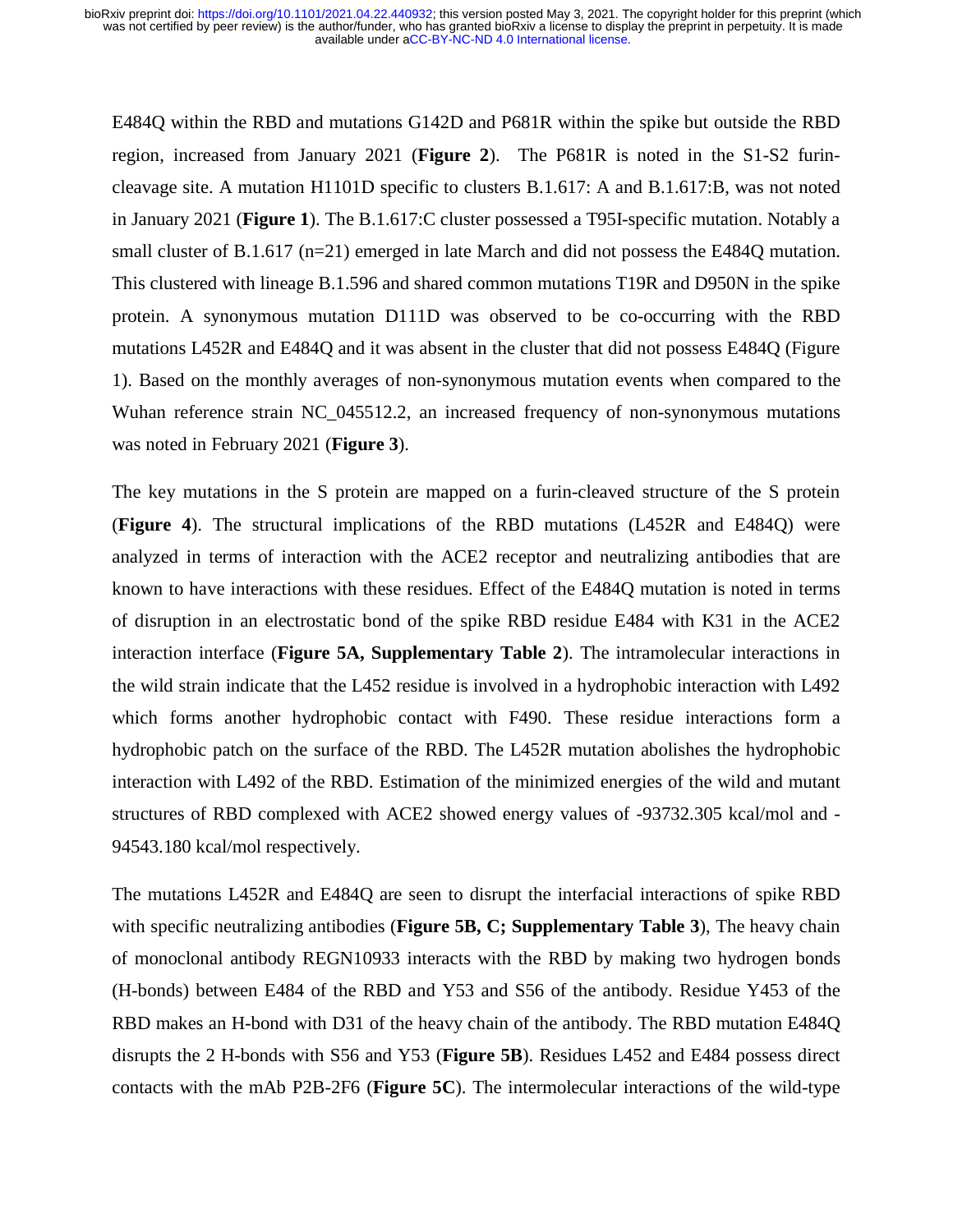complex indicate that L452 is involved in hydrophobic interactions with residues I103 and V105 of the heavy chain of the antibody. Residue E484 forms H-bonds with N33 and Y34 of the light chain as well as a salt bridge and H-bond interaction with R112 side chain of the light chain. The L452R mutation breaks the hydrophobic interactions with both residues I103 and V105 and also disrupts the H-bond and electrostatic interaction with R112.

#### **Discussion**

In addition to the three global VOCs, some of the global variants of interest (VUIs) include B.1.525/ VUI-202102/03 that emerged in UK (https://covlineages.org/global report B.1.525.html), B.1.1.49 that emerged in Denmark (https://covlineages.org/lineages/lineage\_B.1.1.49.html) and A.23.1 that was first detected in Uganda (https://cov-lineages.org/global\_report\_A.23.1.html). The potential consequences of emerging variants are increased transmissibility, increased pathogenicity and the ability to escape natural or vaccine-induced immunity<sup>17,18</sup>. With this background, we sequenced and analyzed the whole genomes of SARS-CoV-2 from different districts of Maharashtra where a surge in COVID-19 activity was noted since the end of January 2021 after a gap of almost four months.

Phylogenetic and sequence analyses revealed that only a small proportion of sequences majorly in the month of December 2020, were detected as the VOC B.1.1.7, UK-variant. On the other hand, the B.1.617 lineage possessing common signature mutations G142D, L452R, E484Q, D614G and P681R, in the spike protein could be linked to the increase in the proportion of nonsynonymous mutations in February 2021. In addition, districts in western Maharashtra, such as Pune, Mumbai, Thane and Nashik showed presence of multiple lineages in circulation in comparison to the dominance of lineage B.1.617 in eastern Maharashtra (Supplementary figure 1). The co-occurrence of synonymous mutations with the non-synonymous mutations observed is interesting and being reported<sup>19,20</sup>. Notably D111D was found to be associated with the signature mutations.

The structural analysis of the effect of RBD mutations L452R and E484Q towards ACE2 binding, revealed decrease in intra-molecular and intermolecular contacts with respect to the wild-type. However, the hydrophobic L452 residue mutation to the hydrophilic 452R might help in interaction with water molecules and overall stabilization of the complex, as was reflected in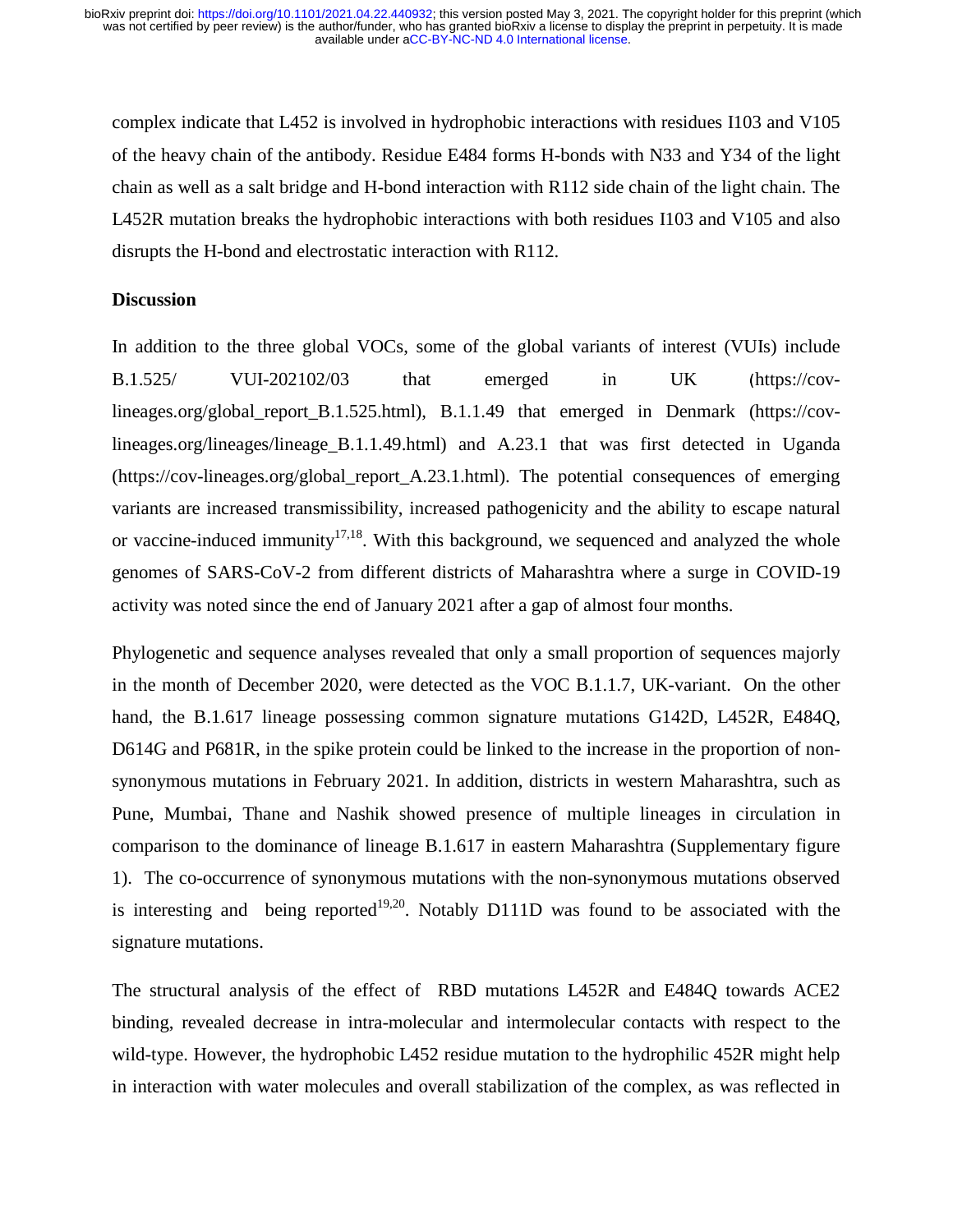the lower minimum energy of the mutant complex. Another significant mutation P681R in the furin cleavage site, resulting in enhancement of the basicity of the poly-basic stretch, might help in increased rate of membrane fusion, internalization and thus better transmissibility. In vitro and/or *in vivo* studies to understand the phenotypic effects of the mutant strains would be vital in this regard. Structural analysis further showed that the two RBD mutations L452R and E484Q may decrease the binding ability of REGN10933 and P2B-2F6 antibodies to the variant strains, compared to that in the wild-type strain. A recent report<sup>21</sup> revealed that the L452R mutation reduced or abolished neutralizing activity of 14 out of 35 RBD-specific mAbs including three clinical stage mAbs. Another recent study<sup>22</sup> has demonstrated that the mutation L452R can escape from human leukocyte antigen (HLA)-24-restricted cellular immunity and can also increase viral infectivity, potentially promoting viral replication. The combination of the two RBD mutations noted in this study could affect the neutralization of the select mAbs. The neutralizing potential of a wider range of mAbs against the strains of lineage B.1.617 needs to be assessed. Further the level of neutralization efficacy of sera from vaccinees of different vaccine formulations and those who experienced natural infection also needs to be studied.

Mutations at both the residue positions 452 and 484 individually have been reported earlier. L452R has been noted in California lineages B.1.427 and B.1.429 while E484K mutation is common to the three VOCs having global impact. E484Q has also been reported in several sequences in the GISAID with the earliest strain noted in Denmark. P681H is one of the mutations in the UK-variant B.1.1.7 while P681R is one of the mutations in the VUI lineage A.23.1. The unique combination of mutations L452R, E484Q and P681R noted in this study is an indication of convergent evolution.

To summarize, the study investigated the S protein mutations associated with the COVID-19 cases in Maharashtra observed since the month of February 2021. The continuous increase in positivity could be attributed to signature mutations in the spike protein and functionally significant co-occurring mutations. As per GISAID submissions, the B.1.617 lineage has been reported from several countries including UK, USA, Switzerland, Germany, Singapore etc. However, the emergence of such local variants during the COVID-19 second wave in India needs to be further investigated for their public health impact and its possibility of becoming a VOC.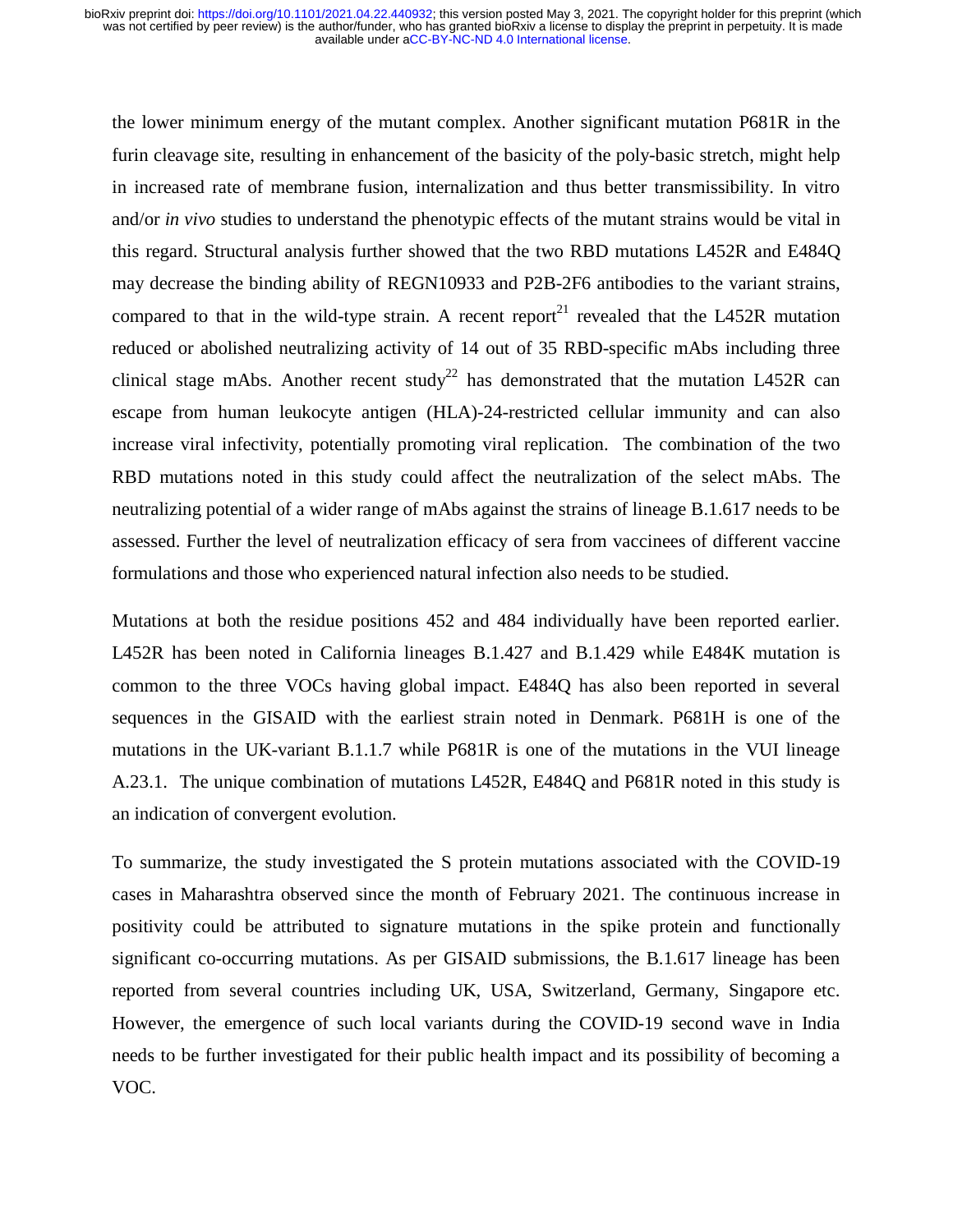**Funding:** Intramural funding of the Indian Council of Medical Research-National Institute of Virology, Pune, supported this work.

**Acknowledgement:** Authors are grateful to the Director Health Services of Maharashtra and State Integrated Disease Surveillance Program (IDSP) for coordination of samples. We also acknowledge the cohesive efforts of NIC staff. The authors also acknowledge the support of Dr. Balram Bhargava, Secretary, Department of Health Research, Government of India and Director General, Indian Council of Medical Research, N. Delhi.

**Competing interests:** No competing interest exists among the authors.

## **References:**

- 1. Shang J, Ye G, Shi K, et al. Structural basis of receptor recognition by SARS-CoV-2. Nature. Nature Publishing Group; **2020**; 581(7807):221–224.
- 2. Wan Y, Shang J, Graham R, Baric RS, Li F. Receptor Recognition by the Novel Coronavirus from Wuhan: an Analysis Based on Decade-Long Structural Studies of SARS Coronavirus. Gallagher T, editor. J Virol. **2020**; 94(7):e00127-20, /jvi/94/7/JVI.00127-20.atom.
- 3. Elbe S, Buckland $\Box$ Merrett G. Data, disease and diplomacy: GISAID's innovative contribution to global health. Global Challenges. Wiley Online Library; **2017**; 1(1):33–46.
- 4. Korber B, Fischer WM, Gnanakaran S, et al. Tracking Changes in SARS-CoV-2 Spike: Evidence that D614G Increases Infectivity of the COVID-19 Virus. Cell. **2020**; 182(4):812- 827.e19.
- 5. Volz E, Hill V, McCrone JT, et al. Evaluating the Effects of SARS-CoV-2 Spike Mutation D614G on Transmissibility and Pathogenicity. Cell. **2021**; 184(1):64-75.e11.
- 6. Leung K, Shum MH, Leung GM, Lam TT, Wu JT. Early transmissibility assessment of the N501Y mutant strains of SARS-CoV-2 in the United Kingdom, October to November 2020. Eurosurveillance. European Centre for Disease Prevention and Control; **2021**; 26(1):2002106.
- 7. Rambaut A, Holmes EC, O'Toole Á, et al. A dynamic nomenclature proposal for SARS-CoV-2 lineages to assist genomic epidemiology. Nature Microbiology. Nature Publishing Group; **2020**; 5(11):1403–1407.
- 8. Potdar V, Vipat V, Ramdasi A, et al. Phylogenetic classification of the whole-genome sequences of SARS-CoV-2 from India & evolutionary trends. Indian Journal of Medical Research. **2021**; 153(1):166.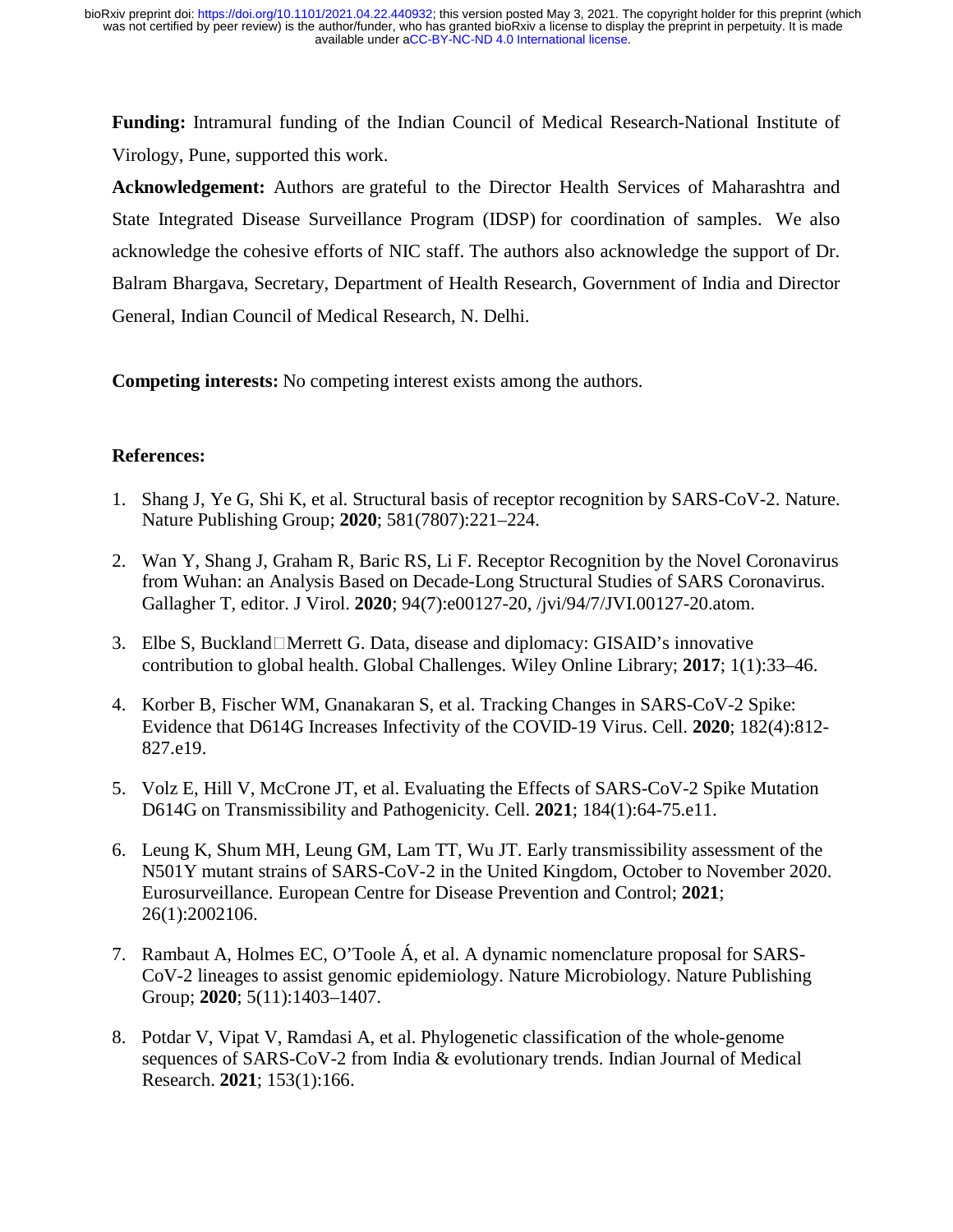- 9. Shepard SS, Meno S, Bahl J, Wilson MM, Barnes J, Neuhaus E. Viral deep sequencing needs an adaptive approach: IRMA, the iterative refinement meta-assembler. BMC genomics. Springer; **2016**; 17(1):708.
- 10 Yadav PD, Potdar VA, Choudhary ML, Nyayanit DA, Agrawal M, Jadhav SM, et al. Fullgenome sequences of the first two SARS-CoV-2 viruses from India. Indian J Med Res 2020; 151: 200-9.
- 11. Edgar RC. MUSCLE: multiple sequence alignment with high accuracy and high throughput. Nucleic Acids Research. **2004**; 32(5):1792–1797.
- 12. Nguyen L-T, Schmidt HA, Haeseler A von, Minh BQ. IQ-TREE: A Fast and Effective Stochastic Algorithm for Estimating Maximum-Likelihood Phylogenies. Molecular Biology and Evolution. **2015**; 32(1):268–274.
- 13. Benton DJ, Wrobel AG, Xu P, et al. Receptor binding and priming of the spike protein of SARS-CoV-2 for membrane fusion. Nature. **2020**; 588(7837):327–330.
- 14. Wang Q, Zhang Y, Wu L, et al. Structural and Functional Basis of SARS-CoV-2 Entry by Using Human ACE2. Cell. **2020**; 181(4):894-904.e9.
- 15. Hansen J, Baum A, Pascal KE, et al. Studies in humanized mice and convalescent humans yield a SARS-CoV-2 antibody cocktail. Science. American Association for the Advancement of Science; **2020**; 369(6506):1010–1014.
- 16. Ju B, Zhang Q, Ge J, et al. Human neutralizing antibodies elicited by SARS-CoV-2 infection. Nature. Nature Publishing Group; **2020**; 584(7819):115–119.
- 17. Greaney AJ, Loes AN, Crawford KHD, et al. Comprehensive mapping of mutations in the SARS-CoV-2 receptor-binding domain that affect recognition by polyclonal human plasma antibodies. Cell Host Microbe. **2021**; 29(3):463-476.e6.
- 18. Garcia-Beltran WF, Lam EC, St Denis K, et al. Multiple SARS-CoV-2 variants escape neutralization by vaccine-induced humoral immunity. Cell. **2021**; .
- 19. Sarkar R, Mitra S, Chandra P, et al. Comprehensive analysis of genomic diversity of SARS-CoV-2 in different geographic regions of India: an endeavour to classify Indian SARS-CoV-2 strains on the basis of co-existing mutations. Arch Virol. **2021**; 166(3):801–812.
- 20. Zeng H-L, Dichio V, Horta ER, Thorell K, Aurell E. Global analysis of more than 50,000 SARS-CoV-2 genomes reveals epistasis between eight viral genes. PNAS. National Academy of Sciences; **2020**; 117(49):31519–31526.
- 21. McCallum M, Bassi J, Marco A, et al. SARS-CoV-2 immune evasion by variant B.1.427/B.1.429. bioRxiv [Preprint]. 2021 Apr 1:2021.03.31.437925. doi: 10.1101/2021.03.31.437925. PMID: 33821281; PMCID: PMC8020983.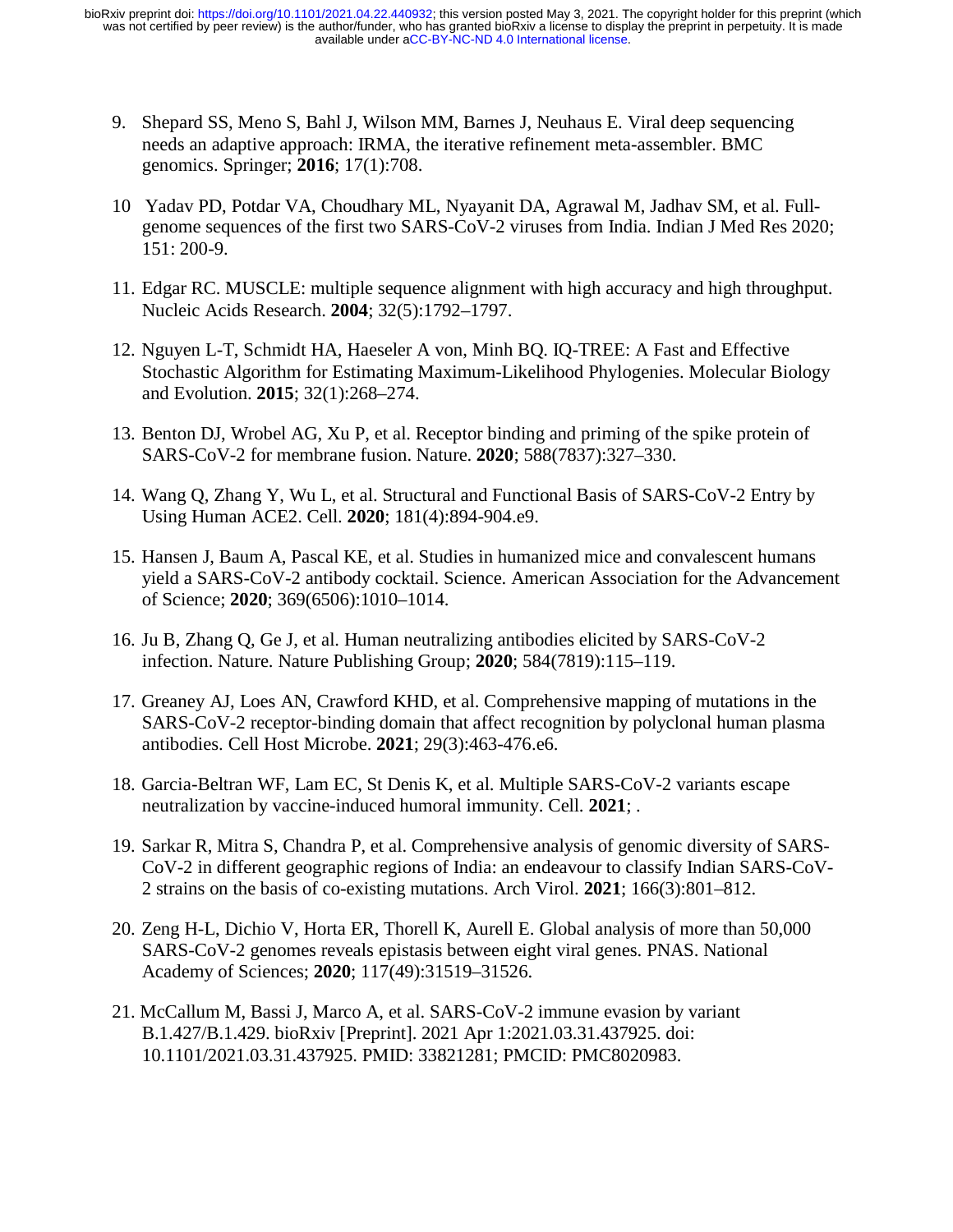22. Motozono C, Toyoda M, Zahradnik J, et al. An emerging SARS-CoV-2 mutant evading cellular immunity and increasing viral infectivity. bioRxiv 2021.04.02.438288; doi: https://doi.org/10.1101/2021.04.02.438288.

### **Legends to figures and Tables:**

**Figure 1:** Maximum-likelihood tree of representative SARS-CoV-2 genomes depicting PangoLIN lineages and the co-occurring mutations in the spike protein in the sub-clusters of lineage B.1.617.

**Figure 2:** Monthly average of non-synonymous mutations (trend-line) against the total SARS-CoV-2 samples studied (blue bars).

**Figure 3:** Trend of major mutations in the spike protein from December, 2020 to March, 2021.

**Figure 4:** Mapping of key mutations on the furin-cleaved crystal structure of SARS-CoV-2 spike glycoprotein (grey surface view) in complex with ACE2 (brown solid ribbon). RBD region shown in green

**Figure 5:** (**A**) Key interactions between ACE2-RBD involving major mutational hotspots in the RBD (**B**) Interactions between RBD-mAb REGN10933 (**C)** Interactions between RBD-mAb P2B-2F6. wt, corresponds to wild-type strain and mt, mutant strain. In (A), also shown are the intra-molecular contacts in a hydrophobic patch of the RBD region (surface displayed in grey color). In (B) and (C) blue represents heavy chain and red, light chain.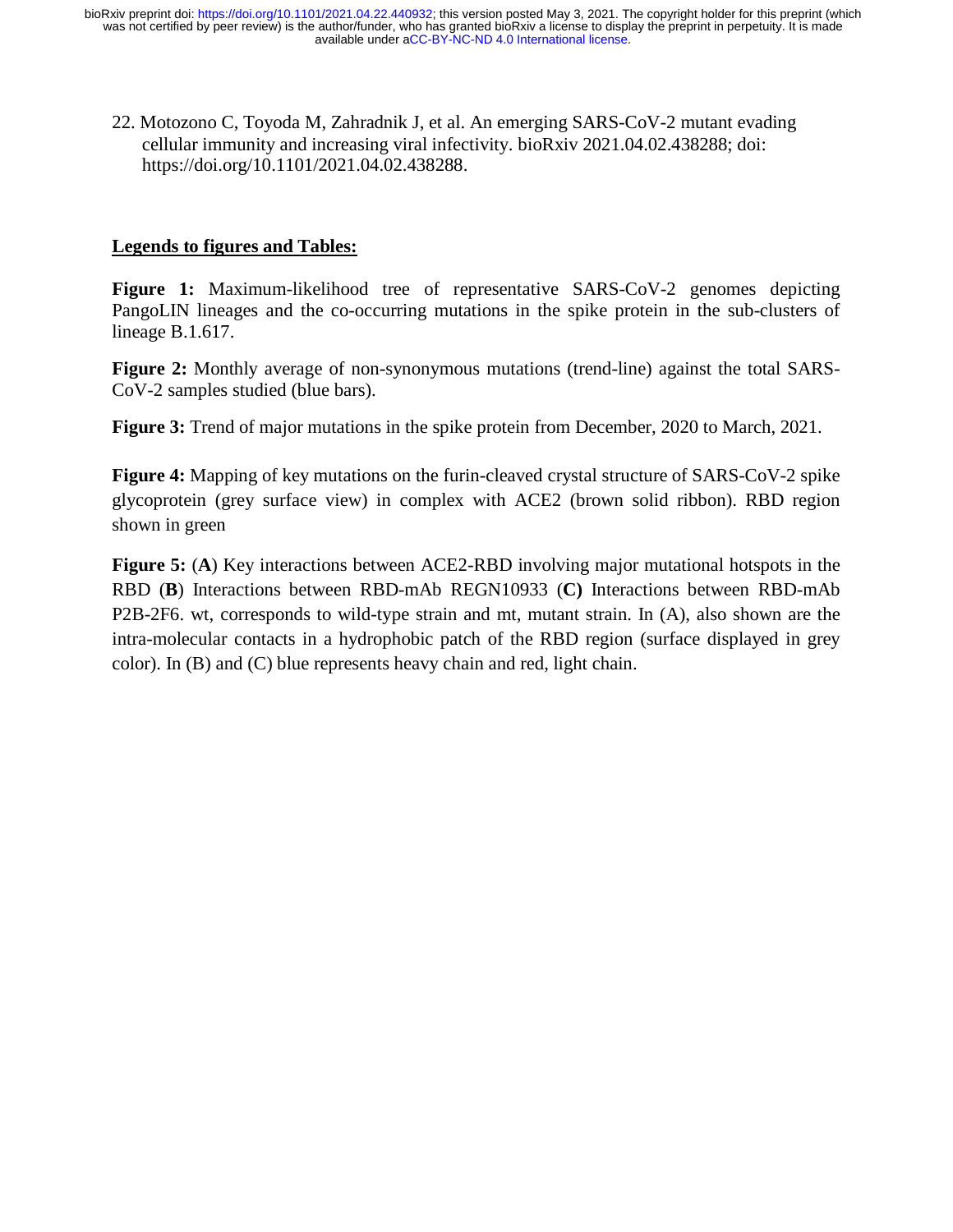

Figure 1: Maximum-likelihood tree of representative SARS-CoV-2 genomes depicting PangoLIN lineages and the co-occurring mutations in the spike protein in the sub-clusters of lineage B.1.617.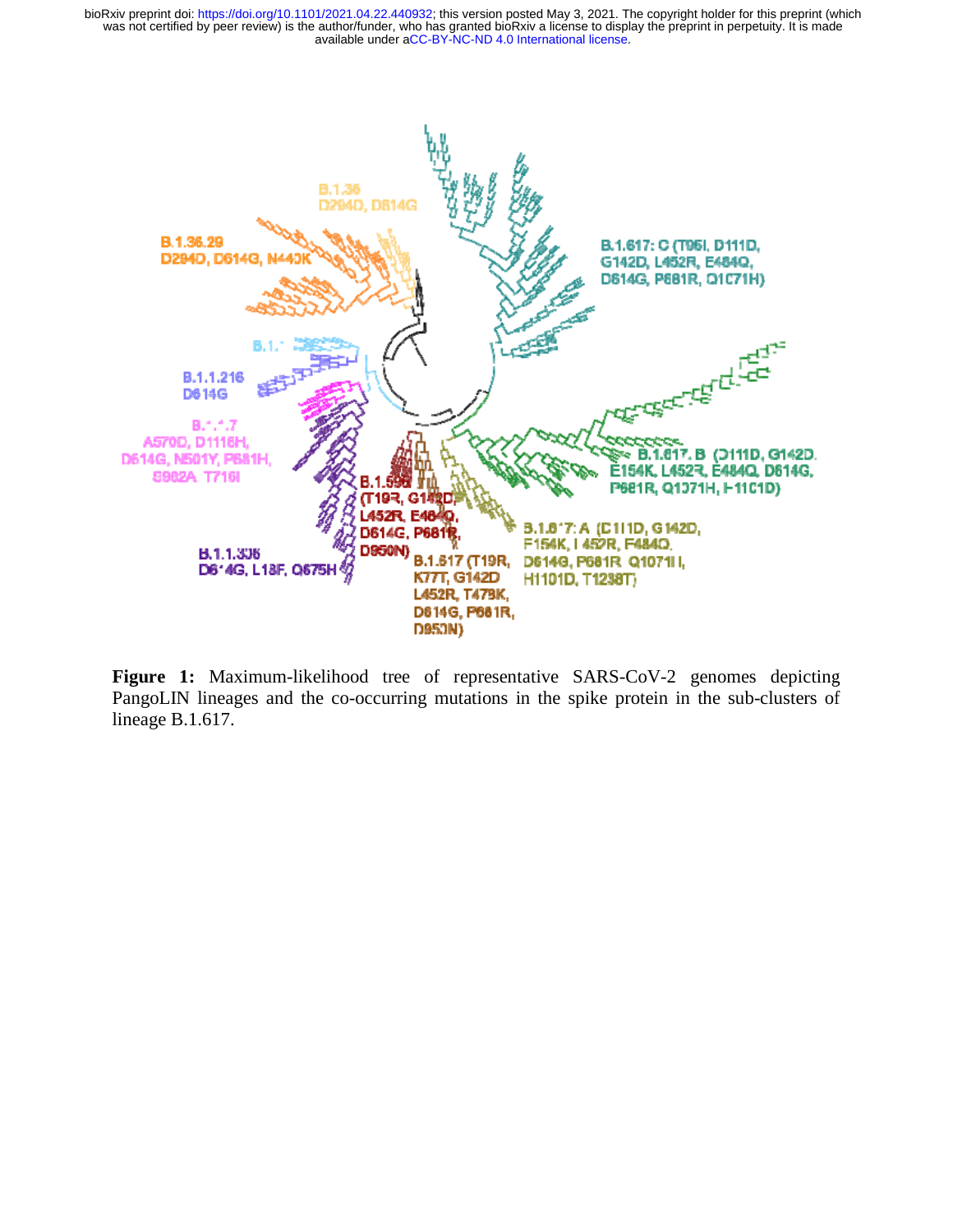

Figure 2: Monthly average of non-synonymous mutations (trend-line) against the total SARS-CoV-2 samples studied (blue bars).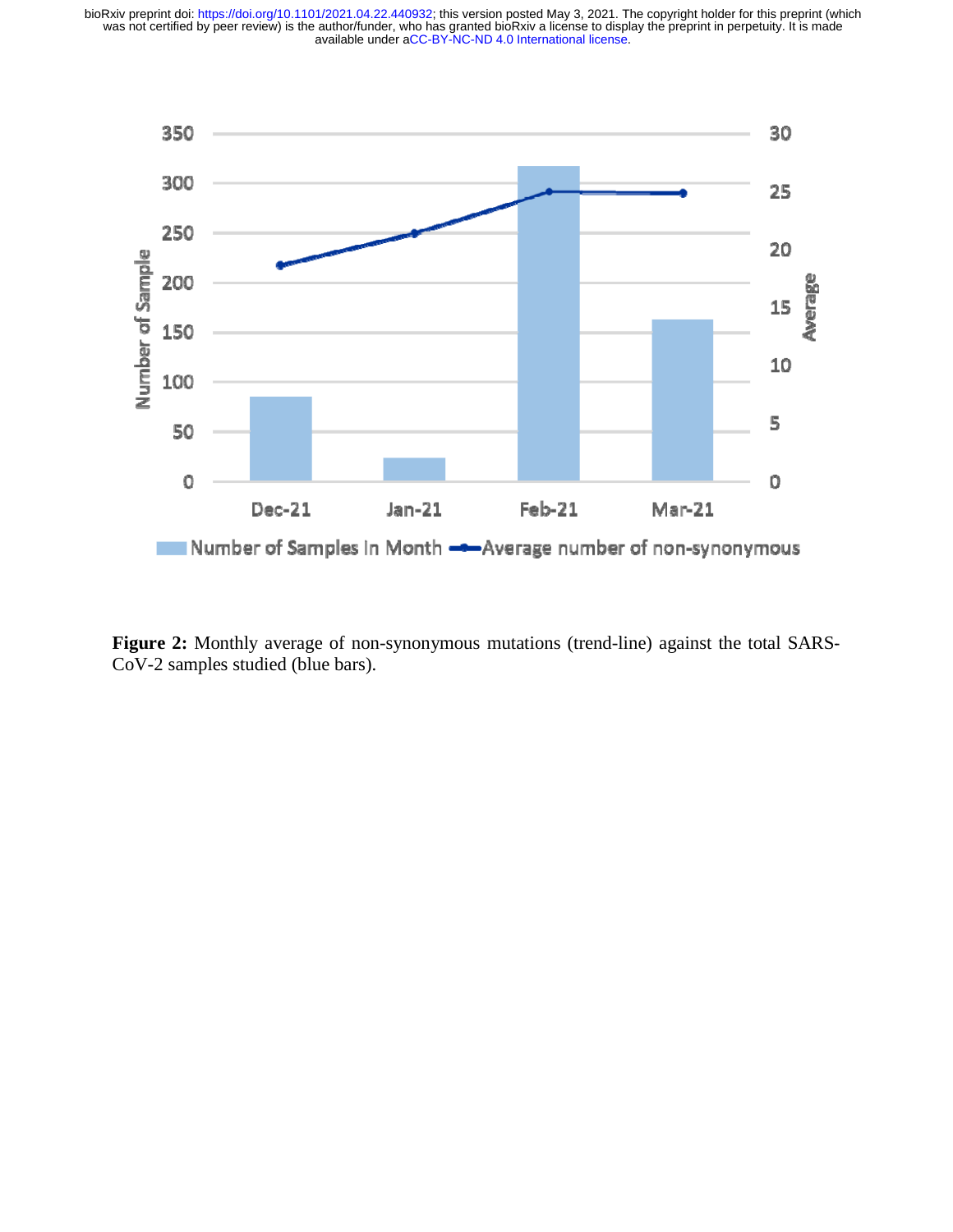

**Figure 3:** Trend of major mutations in the spike protein from December, 2020 to March, 2021.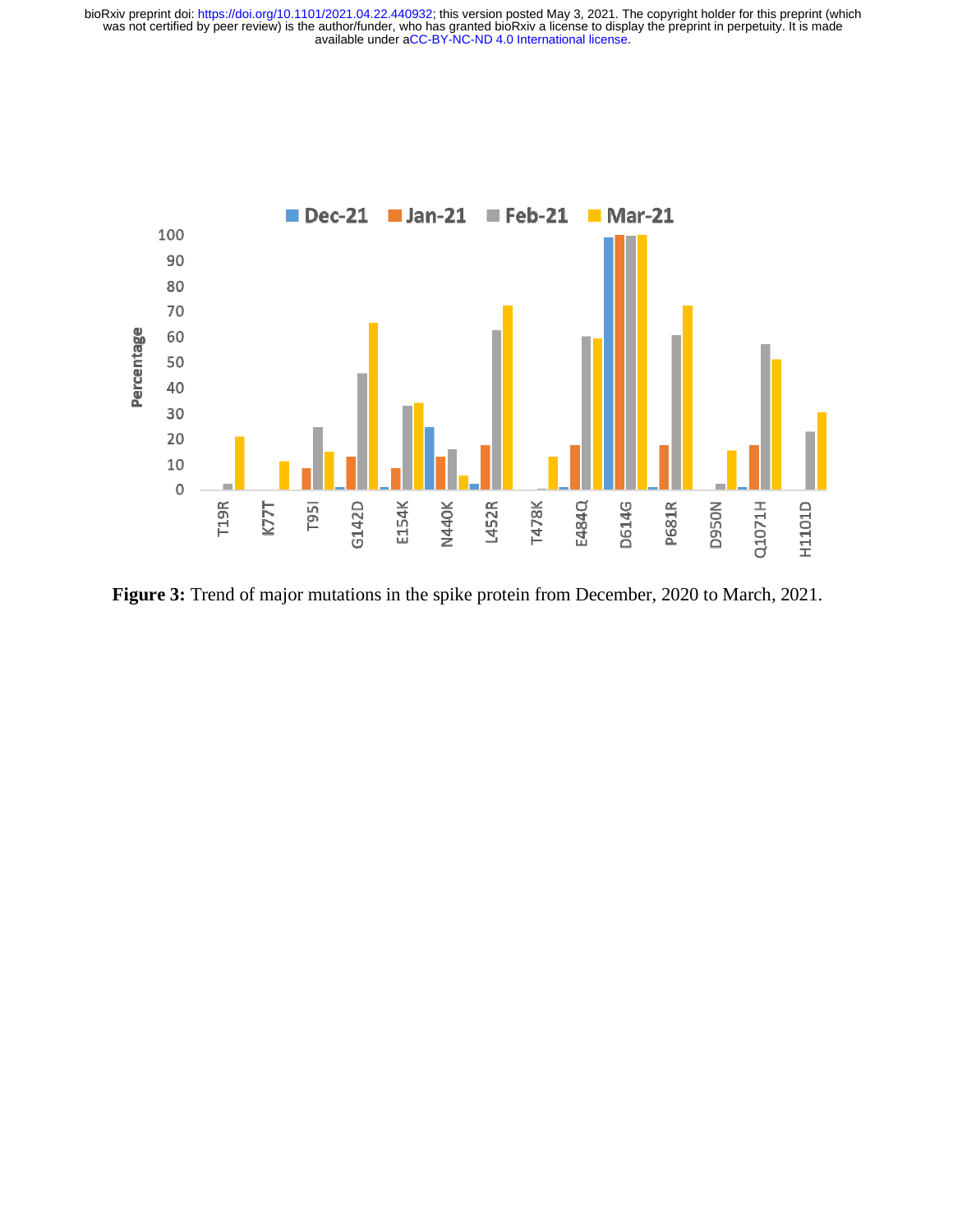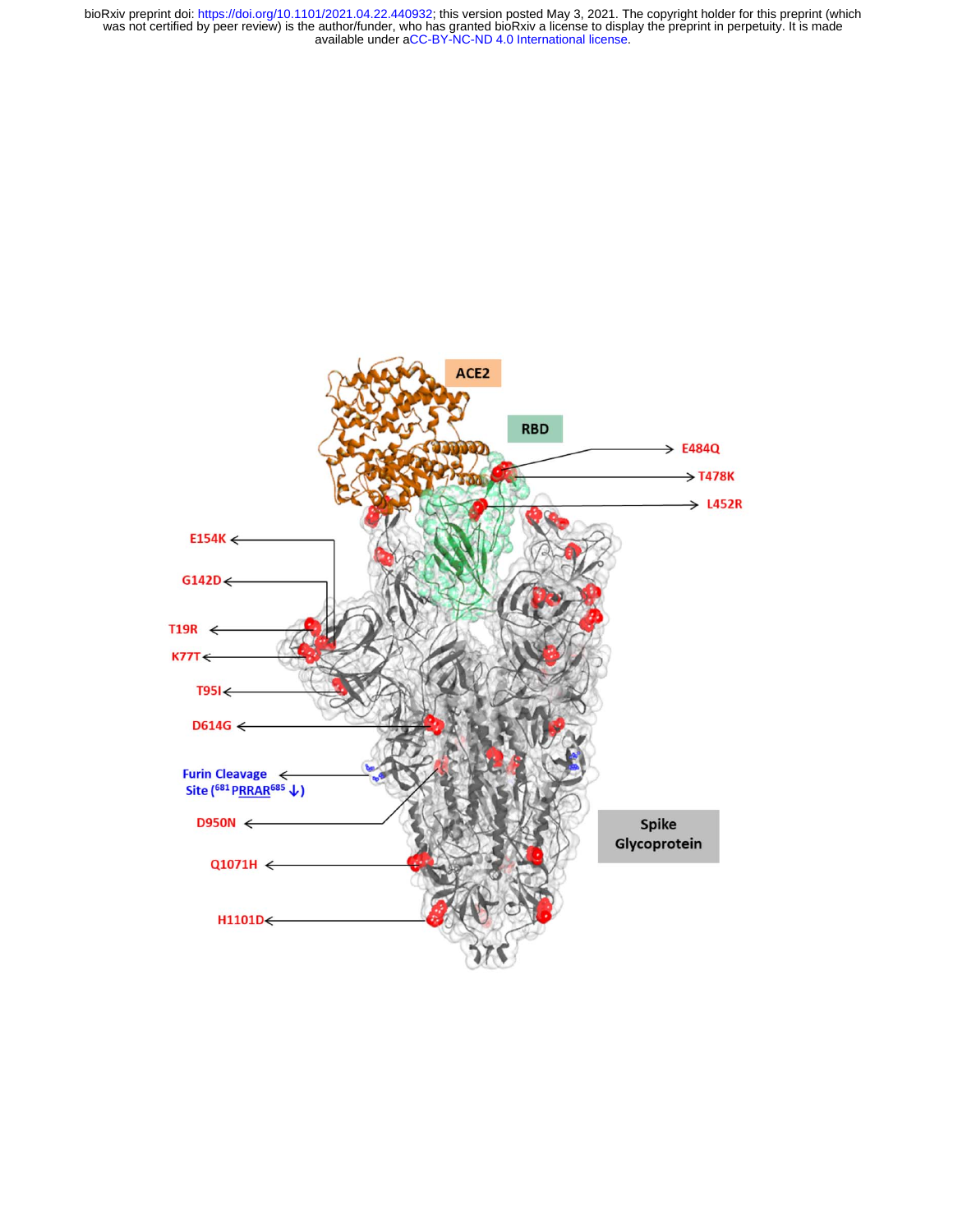Figure 4: Mapping of key mutations on the furin-cleaved crystal structure of SARS-CoV-2 spike glycoprotein (grey surface view) in complex with ACE2 (brown solid ribbon). RBD region shown in green

**Figure 5:** (A) Key interactions between ACE2-RBD involving major mutational hotspots in the RBD (**B**) Interactions between RBD-mAb REGN10933 (**C)** Interactions between RBD-mAb b P2B-2F6. wt, corresponds to wild-type strain and mt, mutant strain. In (A), also shown are the intra-molecular contacts in a hydrophobic patch of the RBD region (surface displayed in grey color). In (B) and (C) blue represents heavy chain and red, light chain.

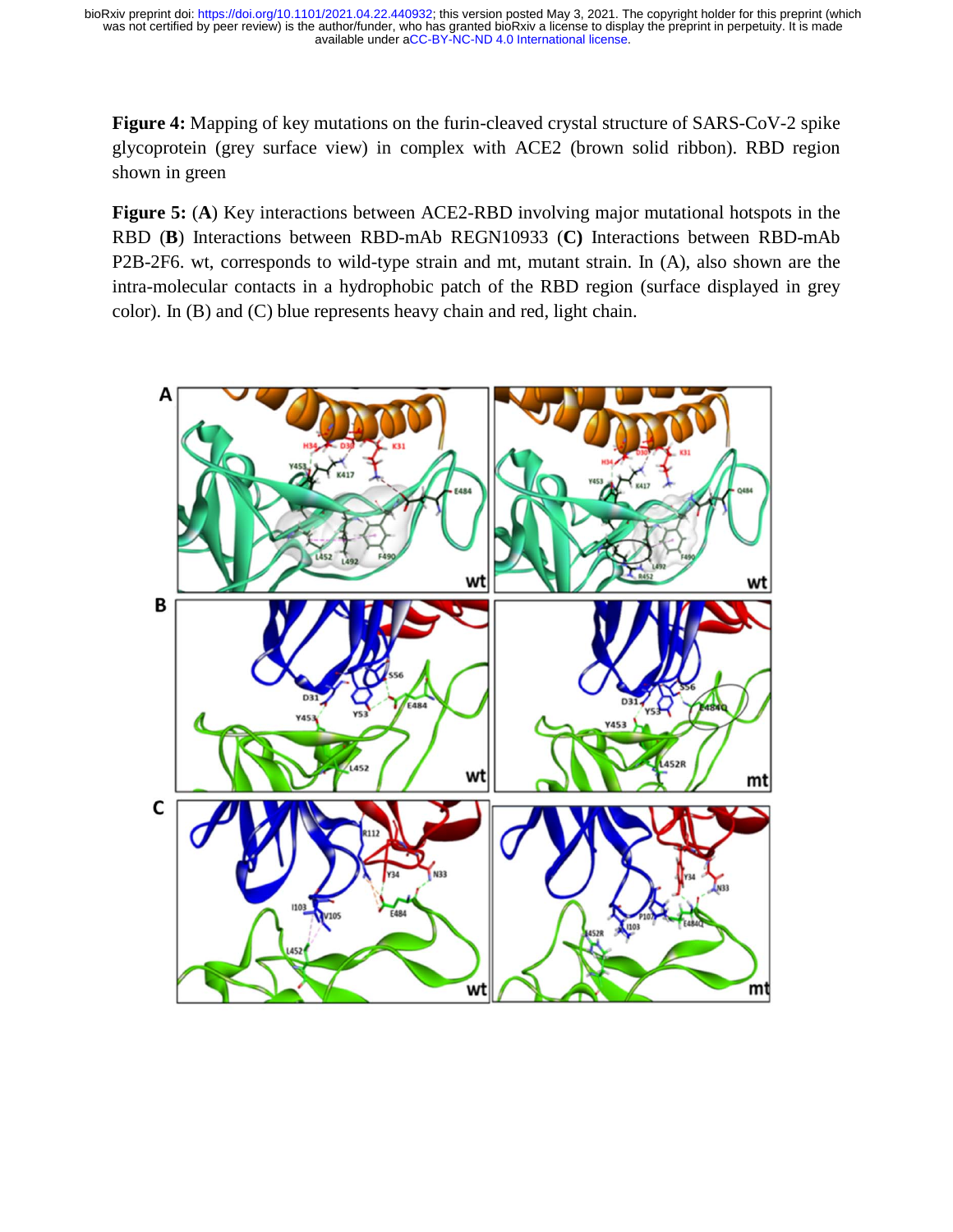### **Legends to supplementary material:**

**Supplementary Figure 1:** The distribution of predominant PangoLIN lineages in the labelled districts of Maharashtra. The size of the pie charts is proportional to the number of genome sequences from the particular district.

**Supplementary Figure 2:** Structural complexes of RBD-ACE2 and RBD-Fab. **A**. RBD - ACE2 (PDB Id-6LZG), **B**. RBD - mAb REGN10933(PDB Id-6XDG) **C**. RBD - mAb P2B-2F6(7bwj)

**Supplementary Table 1:** List and details of whole genome sequences used in the study

**Supplementary Table2:** Intra and inter-molecular interactions of wild and mutant spike RBD of SARS-CoV-2 with ACE2. The bonds that are highlighted indicate those that are disrupted in the mutant strain

**Supplementary Table3**: Intermolecular interaction of neutralizing antibodies with wild and mutant spike RBD of SARS-CoV-2

## **Supplementary Material**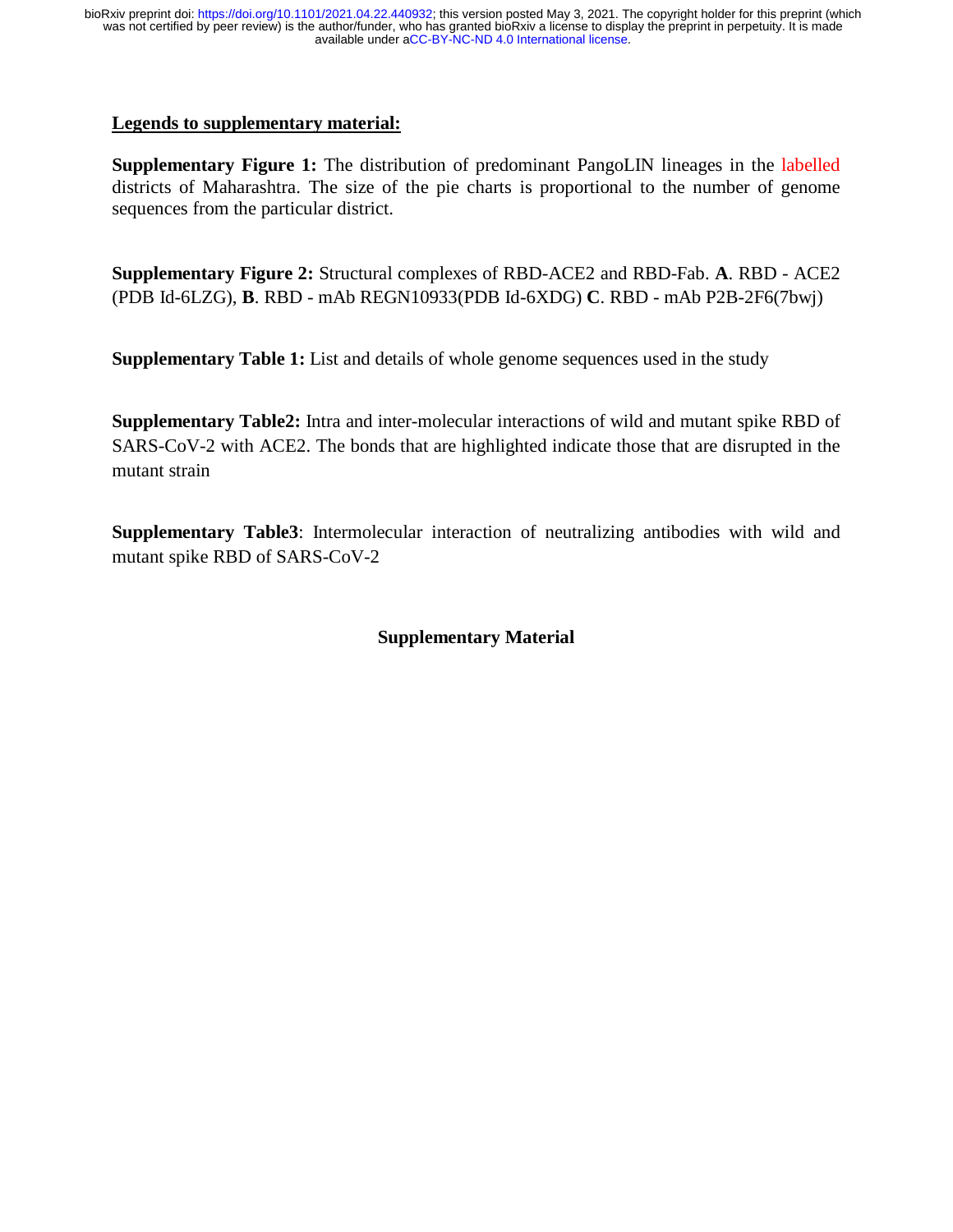

Figure S1: The distribution of predominant PangoLIN lineages in the labelled districts of Maharashtra. The size of the pie charts is proportional to the number of genome sequences from m the particular district.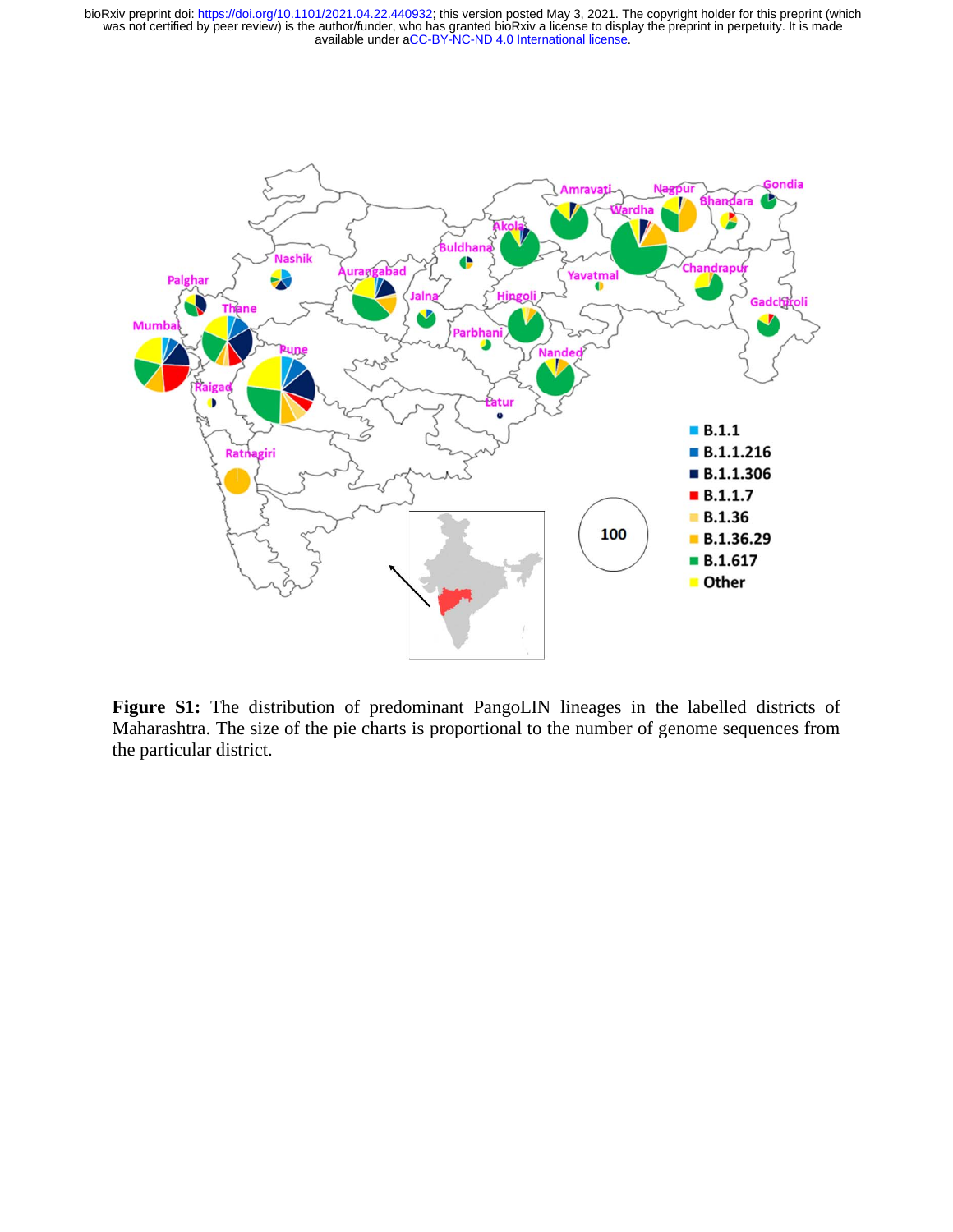

**Figure S2:** Structural complexes of RBD-ACE2 and RBD-Fab. **A**. RBD - ACE2 (PDB Id-- 6LZG), **B**. RBD - mAb REGN10933(PDB Id-6XDG) **C**. RBD - mAb P2B-2F6(7bwj)

**Supplementary Table 1:** List and details of whole genome sequences used in the study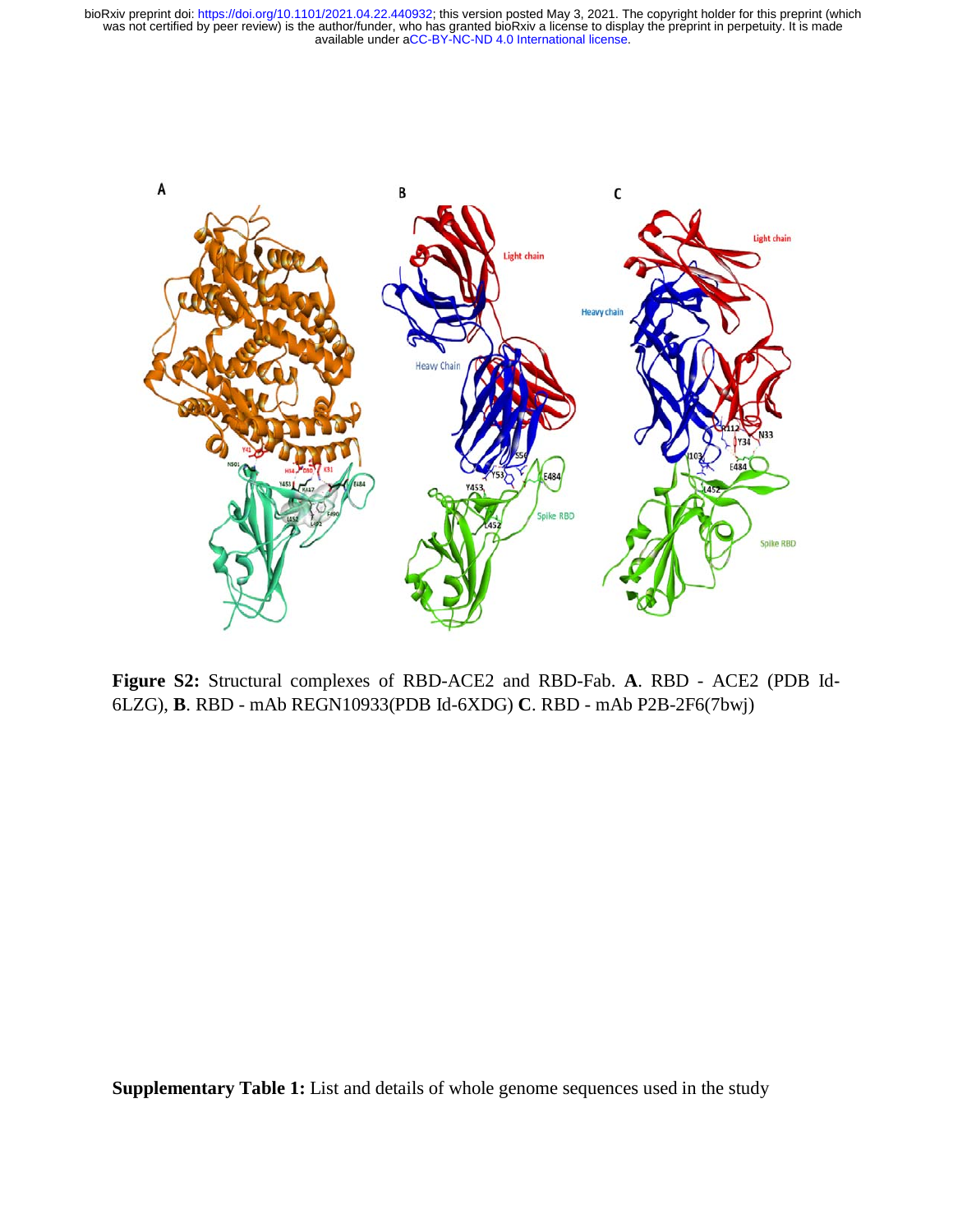| <b>SAMPLE ID</b>                                        | <b>Sample</b> | <b>State</b>    | <b>District</b> | <b>Mont</b><br>$\mathbf h$ | <b>Lineage</b> |
|---------------------------------------------------------|---------------|-----------------|-----------------|----------------------------|----------------|
| RNA-<br>3540 Maharashtra Ratnagiri Feb-<br>21 B.1.36.29 | RNA-<br>3540  | Maharasht<br>ra | Ratnagiri       | Feb-<br>21                 | B.1.36.29      |
| RNA-<br>3547 Maharashtra Buldhana Aug-<br>20 B.1.36.29  | RNA-<br>3547  | Maharasht<br>ra | Buldhana        | Aug-<br>20                 | B.1.36.29      |
| RNA-<br>3560 Maharashtra Nagpur Feb-<br>21 B.1.596      | RNA-<br>3560  | Maharasht<br>ra | Nagpur          | Feb-<br>21                 | B.1.596        |
| RNA-<br>3584 Maharashtra Wardha Aug-<br>20 B.1.1.306    | RNA-<br>3584  | Maharasht<br>ra | Wardha          | Aug-<br>20                 | B.1.1.306      |
| RNA-<br>3586 Maharashtra Mumbai B.1                     | RNA-<br>3586  | Maharasht<br>ra | Mumbai          | $\sharp N/A$               | B.1            |
| RNA-<br>3542 Maharashtra Ratnagiri Feb-<br>21 B.1.36.29 | RNA-<br>3542  | Maharasht<br>ra | Ratnagiri       | Feb-<br>21                 | B.1.36.29      |
| RNA-<br>3449 Maharashtra Mumbai Feb-<br>21 B.1.1.7      | RNA-<br>3449  | Maharasht<br>ra | Mumbai          | Feb-<br>21                 | <b>B.1.1.7</b> |
| RNA-<br>3459 Maharashtra Mumbai Feb-<br>21 B.1.1.7      | RNA-<br>3459  | Maharasht<br>ra | Mumbai          | Feb-<br>21                 | B.1.1.7        |
| RNA-<br>3465 Maharashtra Mumbai Feb-<br>21 B.1.1.7      | RNA-<br>3465  | Maharasht<br>ra | Mumbai          | Feb-<br>21                 | B.1.1.7        |
| RNA-<br>3455 Maharashtra Mumbai Feb-<br>21 B.1.1.7      | RNA-<br>3455  | Maharasht<br>ra | Mumbai          | Feb-<br>21                 | B.1.1.7        |
| RNA-<br>3462 Maharashtra Mumbai Jan-<br>21 B.1.1.7      | RNA-<br>3462  | Maharasht<br>ra | Mumbai          | $Jan-21$                   | B.1.1.7        |
| RNA-<br>3458 Maharashtra Mumbai Feb-<br>21 B.1.1.7      | RNA-<br>3458  | Maharasht<br>ra | Mumbai          | Feb-<br>21                 | B.1.1.7        |
| RNA-<br>3461 Maharashtra Mumbai Dec-<br>20 B.1.1.7      | RNA-<br>3461  | Maharasht<br>ra | Mumbai          | Dec-<br>20                 | B.1.1.7        |
| RNA-<br>3463 Maharashtra Mumbai Feb-<br>21 B.1.1.7      | RNA-<br>3463  | Maharasht<br>ra | Mumbai          | Feb-<br>21                 | B.1.1.7        |
| RNA-                                                    | RNA-          | Maharasht       | Mumbai          | $Jan-21$                   | B.1.1.7        |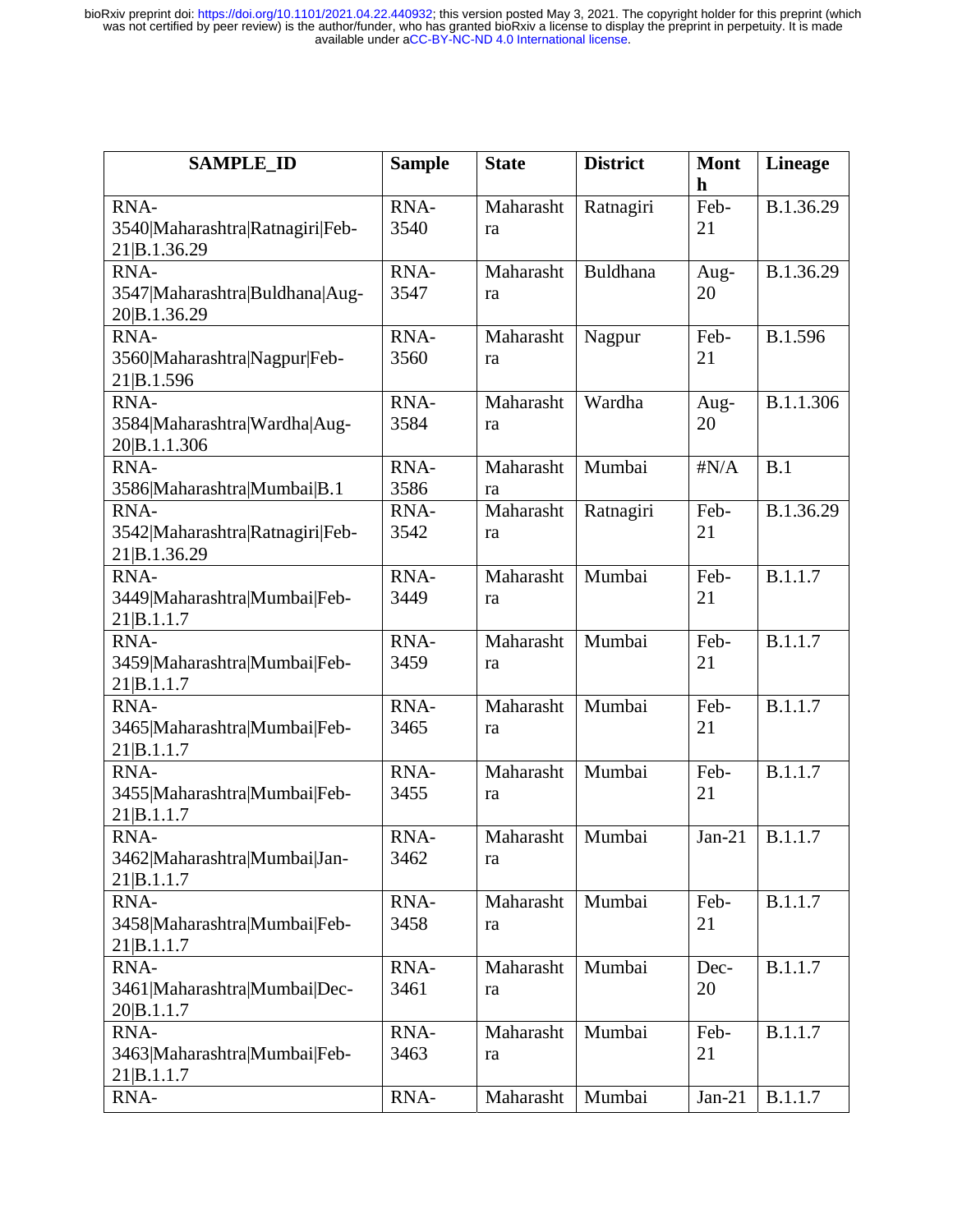| 3472 Maharashtra Mumbai Jan-   | 3472 | ra        |                 |          |         |
|--------------------------------|------|-----------|-----------------|----------|---------|
| 21 B.1.1.7                     |      |           |                 |          |         |
| RNA-                           | RNA- | Maharasht | Mumbai          | $Jan-21$ | B.1.1.7 |
| 3483 Maharashtra Mumbai Jan-   | 3483 | ra        |                 |          |         |
| 21 B.1.1.7                     |      |           |                 |          |         |
| RNA-                           | RNA- | Maharasht | Wardha          | Feb-     | B.1.617 |
| 3567 Maharashtra Wardha Feb-   | 3567 | ra        |                 | 21       |         |
| 21 B.1.617                     |      |           |                 |          |         |
| RNA-                           | RNA- | Maharasht | <b>Buldhana</b> | Feb-     | B.1.617 |
| 3545 Maharashtra Buldhana Feb- | 3545 | ra        |                 | 21       |         |
| 21 B.1.617                     |      |           |                 |          |         |
| RNA-                           | RNA- | Maharasht | <b>Buldhana</b> | Feb-     | B.1.617 |
| 3551 Maharashtra Buldhana Feb- | 3551 | ra        |                 | 21       |         |
| 21 B.1.617                     |      |           |                 |          |         |
| RNA-                           | RNA- | Maharasht | Nagpur          | Feb-     | B.1.617 |
| 3556 Maharashtra Nagpur Feb-   | 3556 | ra        |                 | 21       |         |
| 21 B.1.617                     |      |           |                 |          |         |
| RNA-                           | RNA- | Maharasht | Nagpur          | Feb-     | B.1.617 |
| 3555 Maharashtra Nagpur Feb-   | 3555 | ra        |                 | 21       |         |
| 21 B.1.617                     |      |           |                 |          |         |
| RNA-                           | RNA- | Maharasht | Wardha          | Feb-     | B.1.617 |
| 3577 Maharashtra Wardha Feb-   | 3577 | ra        |                 | 21       |         |
| 21 B.1.617                     |      |           |                 |          |         |
| RNA-                           | RNA- | Maharasht | Nagpur          | Feb-     | B.1.617 |
| 3563 Maharashtra Nagpur Feb-   | 3563 | ra        |                 | 21       |         |
| 21 B.1.617                     |      |           |                 |          |         |
| RNA-                           | RNA- | Maharasht | Wardha          | Feb-     | B.1.617 |
| 3573 Maharashtra Wardha Feb-   | 3573 | ra        |                 | 21       |         |
| 21 B.1.617                     |      |           |                 |          |         |
| RNA-                           | RNA- | Maharasht | Wardha          | Feb-     | B.1.617 |
| 3571 Maharashtra Wardha Feb-   | 3571 | ra        |                 | 21       |         |
| 21 B.1.617                     |      |           |                 |          |         |
| RNA-                           | RNA- | Maharasht | Wardha          | Feb-     | B.1.617 |
| 3565 Maharashtra Wardha Feb-   | 3565 | ra        |                 | 21       |         |
| 21 B.1.617                     |      |           |                 |          |         |
| RNA-                           | RNA- | Maharasht | Wardha          | Feb-     | B.1.617 |
| 3570 Maharashtra Wardha Feb-   | 3570 | ra        |                 | 21       |         |
| 21 B.1.617                     |      |           |                 |          |         |
| RNA-                           | RNA- | Maharasht | Wardha          | Feb-     | B.1.617 |
| 3568 Maharashtra Wardha Feb-   | 3568 | ra        |                 | 21       |         |
| 21 B.1.617                     |      |           |                 |          |         |
| RNA-                           | RNA- | Maharasht | Wardha          | Feb-     | B.1.617 |
| 3569 Maharashtra Wardha Feb-   | 3569 | ra        |                 | 21       |         |
| 21 B.1.617                     |      |           |                 |          |         |
| RNA-                           | RNA- | Maharasht | Nashik          | Feb-     | B.1.617 |
| 3521 Maharashtra Nashik Feb-   | 3521 | ra        |                 | 21       |         |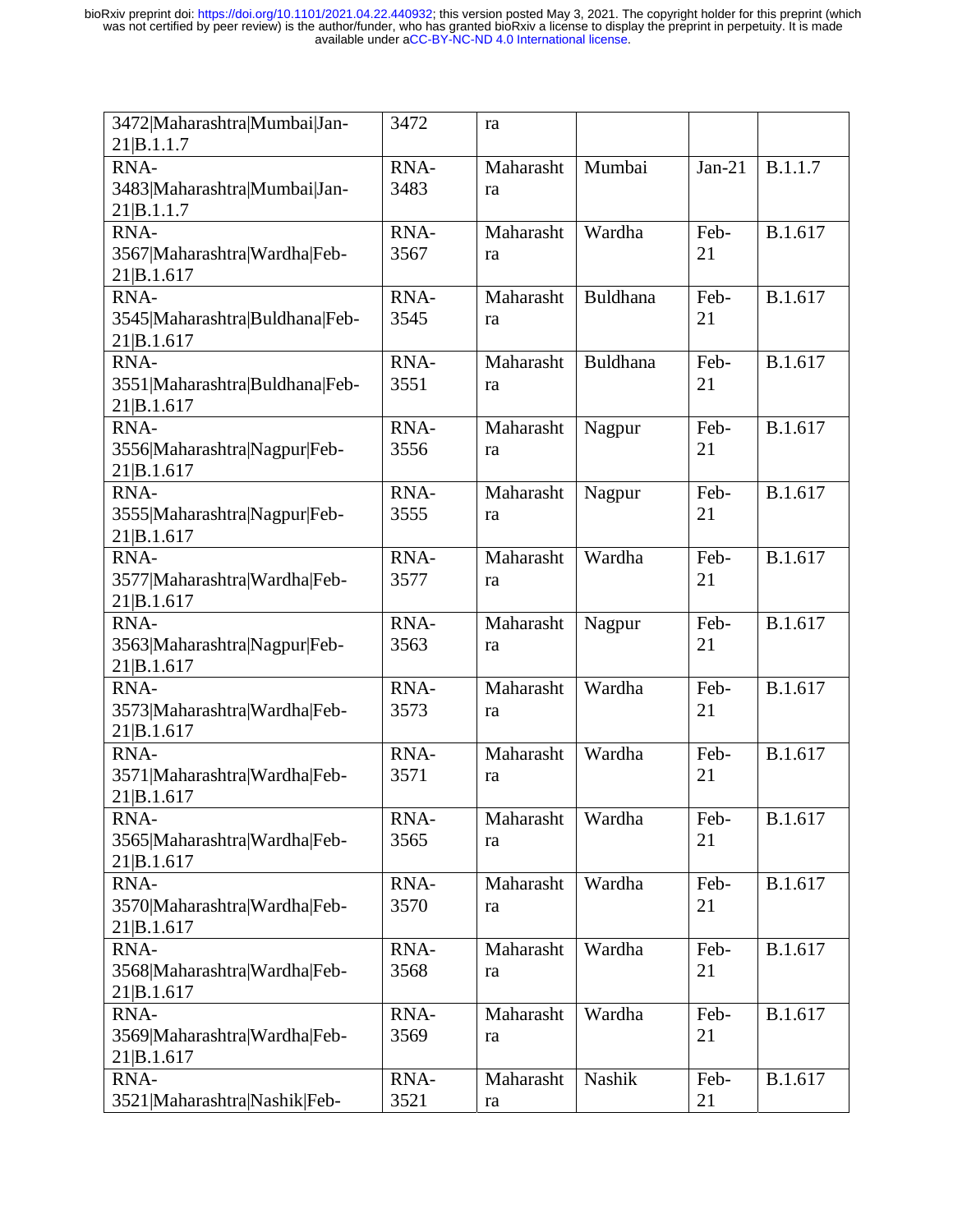| 21 B.1.617                      |      |           |           |      |           |
|---------------------------------|------|-----------|-----------|------|-----------|
| RNA-                            | RNA- | Maharasht | Wardha    | Feb- | B.1.617   |
| 3575 Maharashtra Wardha Feb-    | 3575 | ra        |           | 21   |           |
| 21 B.1.617                      |      |           |           |      |           |
| RNA-                            | RNA- | Maharasht | Buldhana  | Feb- | B.1.36.29 |
|                                 | 3554 |           |           | 21   |           |
| 3554 Maharashtra Buldhana Feb-  |      | ra        |           |      |           |
| 21 B.1.36.29                    |      |           |           |      |           |
| RNA-                            | RNA- | Maharasht | Ratnagiri | Feb- | B.1.36.29 |
| 3527 Maharashtra Ratnagiri Feb- | 3527 | ra        |           | 21   |           |
| 21 B.1.36.29                    |      |           |           |      |           |
| RNA-                            | RNA- | Maharasht | Ratnagiri | Feb- | B.1.36.29 |
| 3535 Maharashtra Ratnagiri Feb- | 3535 | ra        |           | 21   |           |
| 21 B.1.36.29                    |      |           |           |      |           |
| RNA-                            | RNA- | Maharasht | Ratnagiri | Feb- | B.1.36.29 |
| 3529 Maharashtra Ratnagiri Feb- | 3529 | ra        |           | 21   |           |
| 21 B.1.36.29                    |      |           |           |      |           |
| RNA-                            | RNA- | Maharasht | Ratnagiri | Feb- | B.1.36.29 |
| 3528 Maharashtra Ratnagiri Feb- | 3528 | ra        |           | 21   |           |
| 21 B.1.36.29                    |      |           |           |      |           |
| RNA-                            | RNA- | Maharasht | Ratnagiri | Feb- | B.1.36.29 |
| 3544 Maharashtra Ratnagiri Feb- | 3544 | ra        |           | 21   |           |
| 21 B.1.36.29                    |      |           |           |      |           |
| RNA-                            | RNA- | Maharasht | Ratnagiri | Feb- | B.1.36.29 |
| 3536 Maharashtra Ratnagiri Feb- | 3536 | ra        |           | 21   |           |
| 21 B.1.36.29                    |      |           |           |      |           |
| RNA-                            | RNA- | Maharasht | Ratnagiri | Feb- | B.1.36.29 |
| 3541 Maharashtra Ratnagiri Feb- | 3541 | ra        |           | 21   |           |
| 21 B.1.36.29                    |      |           |           |      |           |
| RNA-                            | RNA- | Maharasht | Ratnagiri | Feb- | B.1.36.29 |
| 3532 Maharashtra Ratnagiri Feb- | 3532 | ra        |           | 21   |           |
| 21 B.1.36.29                    |      |           |           |      |           |
| RNA-                            | RNA- | Maharasht | Ratnagiri | Feb- | B.1.36.29 |
| 3537 Maharashtra Ratnagiri Feb- | 3537 | ra        |           | 21   |           |
| 21 B.1.36.29                    |      |           |           |      |           |
| RNA-                            | RNA- | Maharasht | Ratnagiri | Feb- | B.1.36.29 |
| 3531 Maharashtra Ratnagiri Feb- | 3531 | ra        |           | 21   |           |
| 21 B.1.36.29                    |      |           |           |      |           |
| RNA-                            | RNA- | Maharasht | Ratnagiri | Feb- | B.1.36.29 |
| 3533 Maharashtra Ratnagiri Feb- | 3533 |           |           | 21   |           |
|                                 |      | ra        |           |      |           |
| 21 B.1.36.29                    |      |           |           |      |           |
| RNA-                            | RNA- | Maharasht | Ratnagiri | Feb- | B.1.36.29 |
| 3534 Maharashtra Ratnagiri Feb- | 3534 | ra        |           | 21   |           |
| 21 B.1.36.29                    |      |           |           |      |           |
| RNA-                            | RNA- | Maharasht | Ratnagiri | Feb- | B.1.36.29 |
| 3538 Maharashtra Ratnagiri Feb- | 3538 | ra        |           | 21   |           |
| 21 B.1.36.29                    |      |           |           |      |           |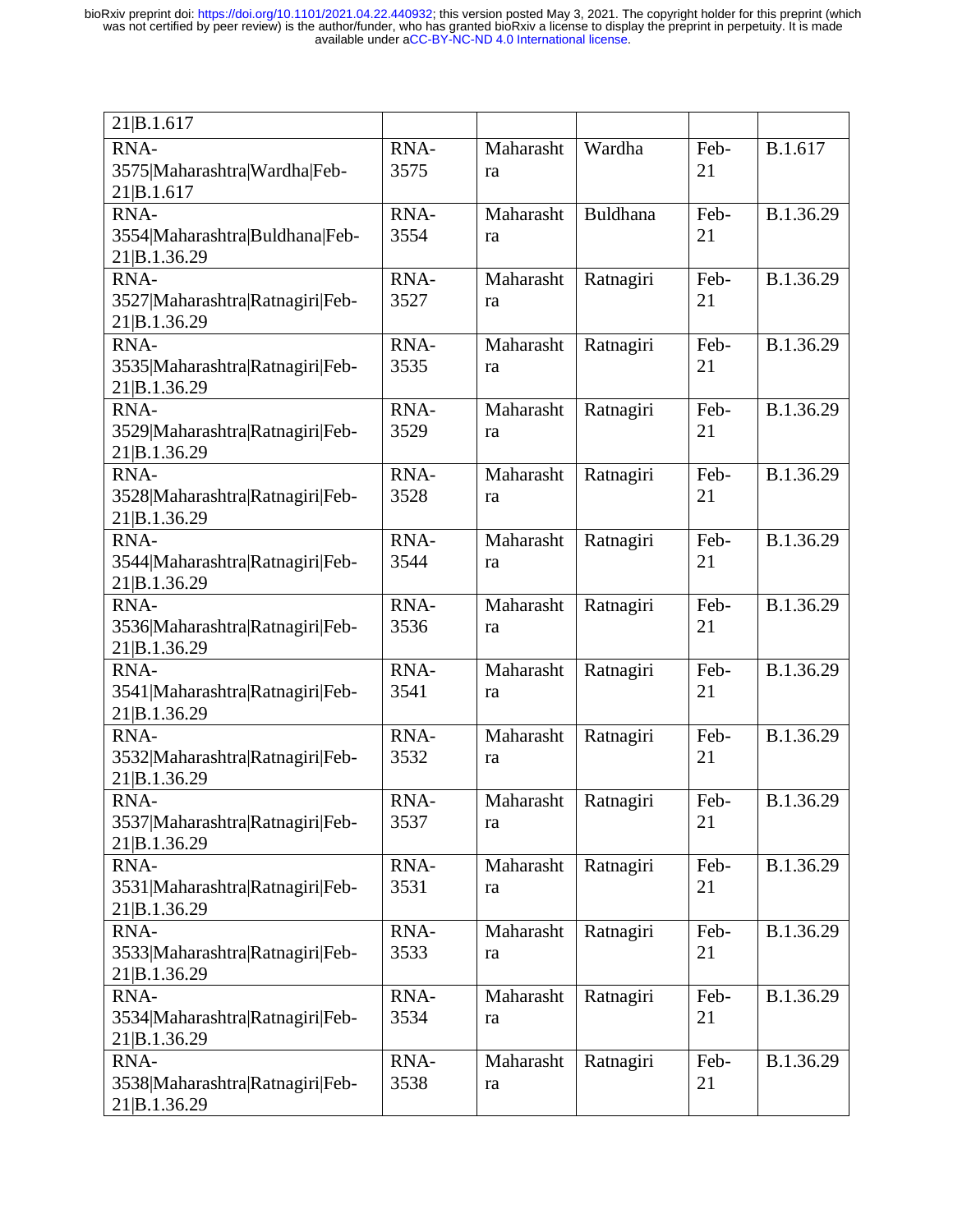| RNA-                           | RNA-           | Maharasht | Mumbai          | Feb- | B.1.525   |
|--------------------------------|----------------|-----------|-----------------|------|-----------|
| 3445 Maharashtra Mumbai Feb-   | 3445           | ra        |                 | 21   |           |
| 21 B.1.525                     |                |           |                 |      |           |
| RNA-                           | RNA-           | Maharasht | <b>Nashik</b>   | Feb- | B.1.1.306 |
| 3523 Maharashtra Nashik Feb-   | 3523           | ra        |                 | 21   |           |
| 21 B.1.1.306                   |                |           |                 |      |           |
| RNA-                           | RNA-           | Maharasht | Nashik          | Feb- | B.1.36.29 |
| 3512 Maharashtra Nashik Feb-   | 3512           | ra        |                 | 21   |           |
| 21 B.1.36.29                   |                |           |                 |      |           |
| RNA-                           | RNA-           | Maharasht | Wardha          | Feb- | B.1.36.29 |
| 3582 Maharashtra Wardha Feb-   | 3582           | ra        |                 | 21   |           |
| 21 B.1.36.29                   |                |           |                 |      |           |
| RNA-                           | RNA-           | Maharasht | Wardha          | Feb- | B.1.36.29 |
| 3576 Maharashtra Wardha Feb-   | 3576           | ra        |                 | 21   |           |
| 21 B.1.36.29                   |                |           |                 |      |           |
| RNA-                           | RNA-           | Maharasht | Nagpur          | Feb- | B.1.36.29 |
| 3557 Maharashtra Nagpur Feb-   | 3557           | ra        |                 | 21   |           |
| 21 B.1.36.29                   |                |           |                 |      |           |
| RNA-                           | RNA-           | Maharasht | Nagpur          | Feb- | B.1.36.29 |
| 3558 Maharashtra Nagpur Feb-   | 3558           | ra        |                 | 21   |           |
| 21 B.1.36.29                   |                |           |                 |      |           |
| RNA-                           | RNA-           | Maharasht | <b>Nashik</b>   | Feb- | B.1.1.316 |
| 3507 Maharashtra Nashik Feb-   | 3507           | ra        |                 | 21   |           |
| 21 B.1.1.316                   |                |           |                 |      |           |
| RNA-3505 Maharashtra Pune Feb- | RNA-           | Maharasht | Pune            | Feb- | B.1.36.22 |
| 21 B.1.36.22                   | 3505           | ra        |                 | 21   |           |
| RNA-                           | RNA-           | Maharasht | <b>Buldhana</b> | Feb- | B.1.1.306 |
| 3550 Maharashtra Buldhana Feb- | 3550           | ra        |                 | 21   |           |
| 21 B.1.1.306                   |                |           |                 |      |           |
| RNA-                           | RNA-           | Maharasht | <b>Nashik</b>   | Feb- | B.1.1.306 |
| 3509 Maharashtra Nashik Feb-   | 3509           | ra        |                 | 21   |           |
| 21 B.1.1.306                   |                |           |                 |      |           |
| RNA-                           | RNA-           | Maharasht | Nashik          | Feb- | B.1.36.24 |
| 3513 Maharashtra Nashik Feb-   | 3513           | ra        |                 | 21   |           |
| 21 B.1.36.24                   |                |           |                 |      |           |
| RNA-3506 Maharashtra Pune Feb- | RNA-           | Maharasht | Pune            | Feb- | B.1.1.216 |
| 21 B.1.1.216                   | 3506           | ra        |                 | 21   |           |
| VOC-38 Maharashtra Nagpur Dec- | <b>VOC-38</b>  | Maharasht | Nagpur          | Dec- | B.1.36.29 |
| 20 B.1.36.29                   |                | ra        |                 | 20   |           |
| VOC-39 Maharashtra Nagpur Dec- | $VOC-39$       | Maharasht | Nagpur          | Dec- | B.1.36.29 |
| 20 B.1.36.29                   |                | ra        |                 | 20   |           |
| VOC-                           | <b>VOC-112</b> | Maharasht | Mumbai          | Dec- | B.1.1.7   |
| 112 Maharashtra Mumbai Dec-    |                | ra        |                 | 20   |           |
| 20 B.1.1.7                     |                |           |                 |      |           |
| VOC-                           | VOC-66         | Maharasht | Mumbai          | Dec- | B.1.1.7   |
| 66 Maharashtra Mumbai Dec-     |                | ra        |                 | 20   |           |
|                                |                |           |                 |      |           |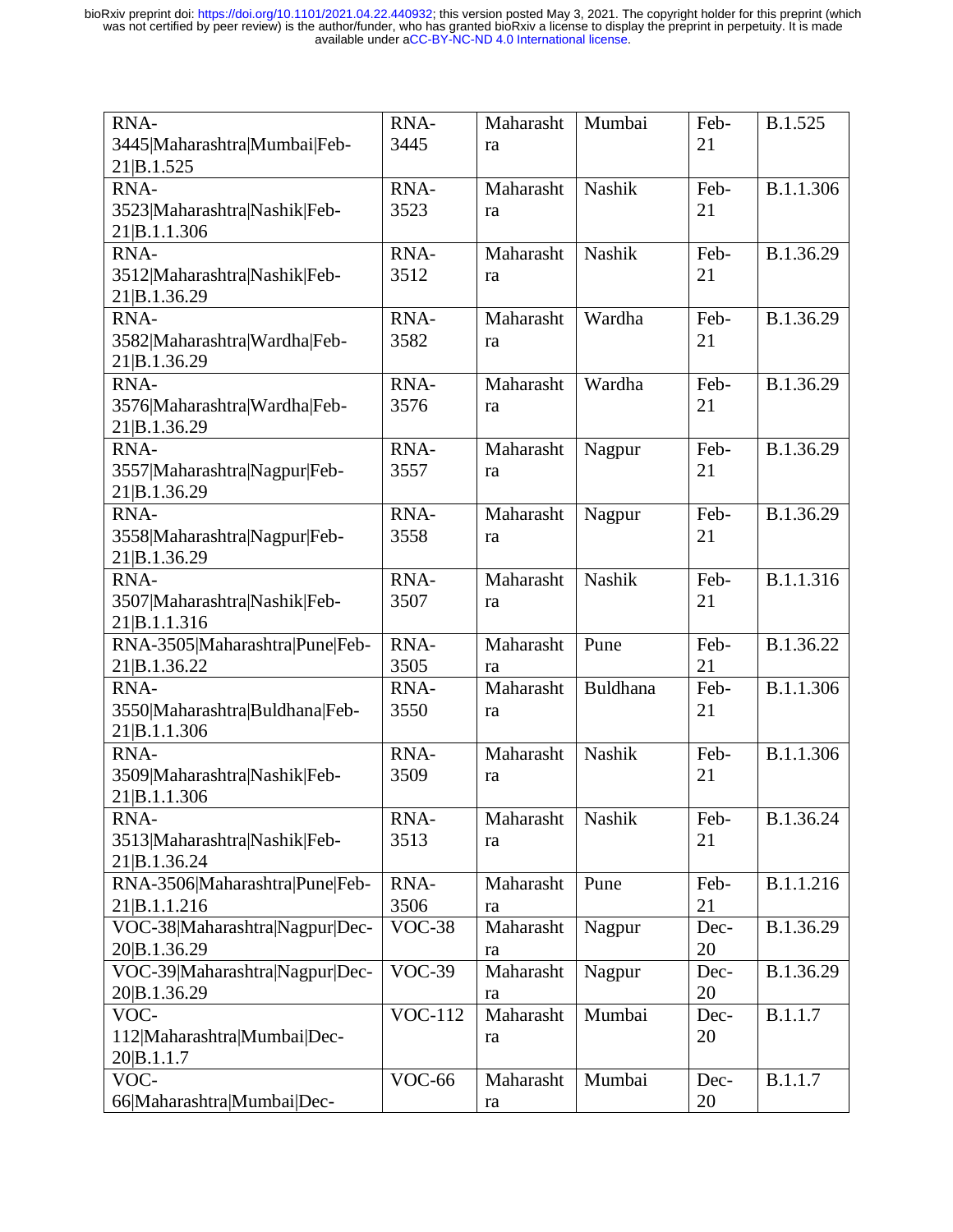| 20 B.1.1.7                                |                |           |           |      |                |
|-------------------------------------------|----------------|-----------|-----------|------|----------------|
| VOC-                                      | <b>VOC-70</b>  | Maharasht | Mumbai    | Dec- | B.1.1.7        |
| 70 Maharashtra Mumbai Dec-                |                | ra        |           | 20   |                |
| 20 B.1.1.7                                |                |           |           |      |                |
| VOC-7 Maharashtra Pune Dec-               | $VOC-7$        | Maharasht | Pune      | Dec- | B.1.1.7        |
| 20 B.1.1.7                                |                | ra        |           | 20   |                |
| VOC-                                      | $VOC-65$       | Maharasht | Mumbai    | Dec- | B.1.1.7        |
| 65 Maharashtra Mumbai Dec-                |                | ra        |           | 20   |                |
| 20 B.1.1.7                                |                |           |           |      |                |
| VOC-84 Maharashtra NA Dec-                | $VOC-84$       | Maharasht | <b>NA</b> | Dec- | B.1.1.7        |
| 20 B.1.1.7                                |                | ra        |           | 20   |                |
| VOC-49 Maharashtra Nashik Dec-            | $VOC-49$       | Maharasht | Nashik    | Dec- | B.1.1          |
| 20 B.1.1                                  |                | ra        |           | 20   |                |
| VOC-                                      | <b>VOC-114</b> | Maharasht | Mumbai    | Dec- | B.1.160        |
| 114 Maharashtra Mumbai Dec-               |                | ra        |           | 20   |                |
| 20 B.1.160                                |                |           |           |      |                |
| VOC-82 Maharashtra NA Dec-                | <b>VOC-82</b>  | Maharasht | <b>NA</b> | Dec- | B.1.1.306      |
| 20 B.1.1.306                              |                | ra        |           | 20   |                |
| VOC-37 Maharashtra Pune Dec-              | $VOC-37$       | Maharasht | Pune      | Dec- | B.1.177.8      |
| 20 B.1.177.81                             |                | ra        |           | 20   | 1              |
| VOC-                                      | <b>VOC-120</b> | Maharasht | Mumbai    | Dec- | B.1.1.294      |
| 120 Maharashtra Mumbai Dec-               |                | ra        |           | 20   |                |
| 20 B.1.1.294                              |                |           |           |      |                |
|                                           |                |           |           |      |                |
| VOC-                                      | $VOC-75$       | Maharasht | Mumbai    | Dec- | B.1.1.306      |
| 75 Maharashtra Mumbai Dec-                |                | ra        |           | 20   |                |
| 20 B.1.1.306                              |                |           |           |      |                |
| VOC-106 Maharashtra Pune Dec-             | <b>VOC-106</b> | Maharasht | Pune      | Dec- | B.1.177.1      |
| 20 B.1.177.16                             |                | ra        |           | 20   | 6              |
| VOC-48 Maharashtra Nashik Dec-            | <b>VOC-48</b>  | Maharasht | Nashik    | Dec- | B.1.1.216      |
| 20 B.1.1.216                              |                | ra        |           | 20   |                |
| VOC-50 Maharashtra Nashik Dec-            | $VOC-50$       | Maharasht | Nashik    | Dec- | B.1.1.216      |
| 20 B.1.1.216                              |                | ra        |           | 20   |                |
| VOC-                                      | <b>VOC-173</b> | Maharasht | Pimpri    | Dec- | B.1.1.7        |
| 173 Maharashtra Pimpri Dec-               |                | ra        |           | 20   |                |
| 20 B.1.1.7                                |                |           |           |      |                |
| VOC-                                      | <b>VOC-172</b> | Maharasht | Pimpri    | Dec- | <b>B.1.1.7</b> |
| 172 Maharashtra Pimpri Dec-               |                | ra        |           | 20   |                |
| 20 B.1.1.7                                |                |           |           |      |                |
| VOC-                                      | <b>VOC-73</b>  | Maharasht | Mumbai    | Dec- | B.1.524        |
| 73 Maharashtra Mumbai Dec-                |                | ra        |           | 20   |                |
| 20 B.1.524                                |                |           |           |      |                |
| VOC-211 Maharashtra Thane Dec-            | $VOC-211$      | Maharasht | Thane     | Dec- | <b>B.1.36</b>  |
| 20 B.1.36                                 |                | ra        |           | 20   |                |
| 2019nCoV-                                 | 2019nCo        | Maharasht | Pune      | Dec- | <b>B.1.36</b>  |
| 286757 Maharashtra Pune Dec-<br>20 B.1.36 | V-286757       | ra        |           | 20   |                |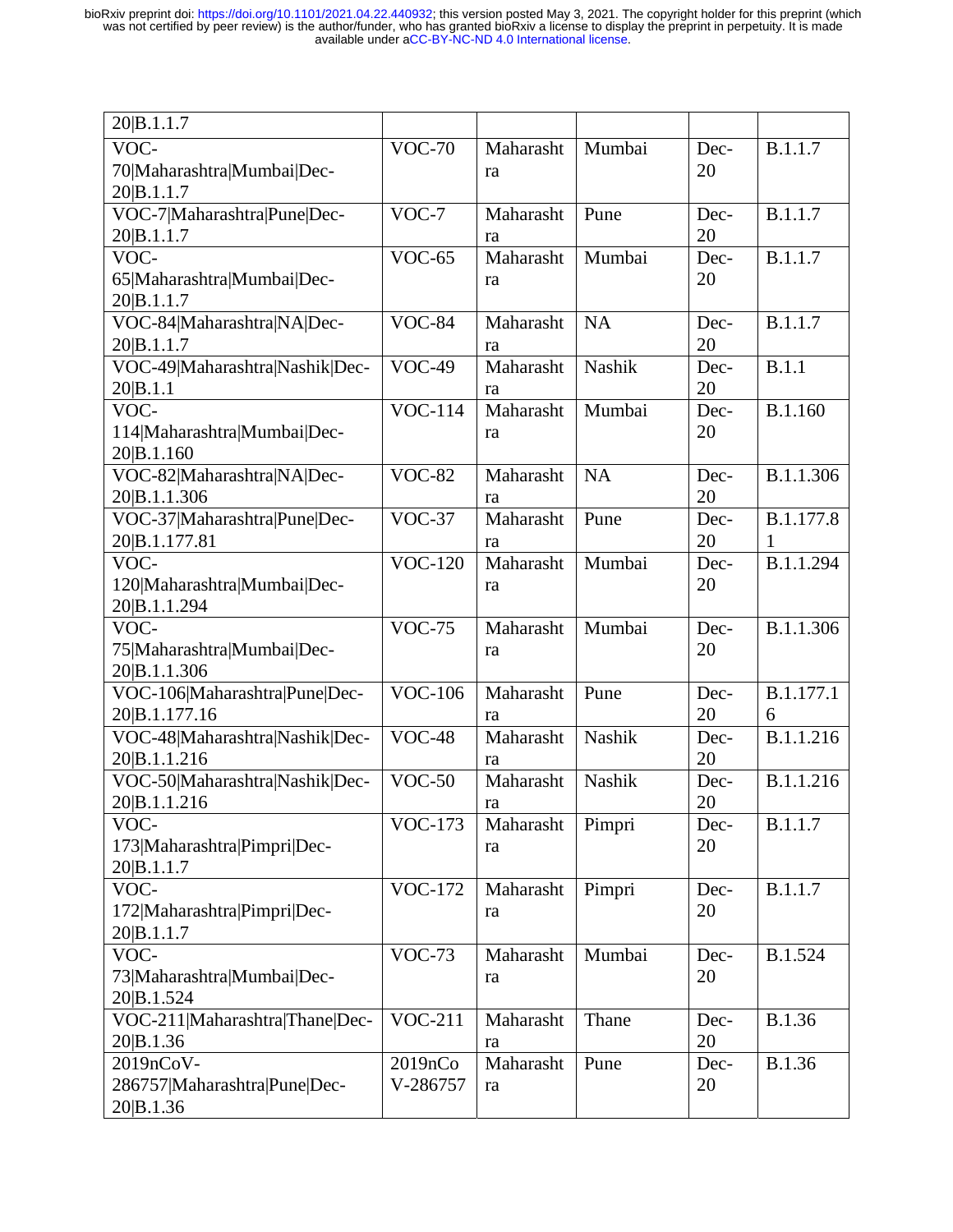| 2019nCoV-                    | 2019nCo  | Maharasht | Pune | Dec-     | B.1.36.28 |
|------------------------------|----------|-----------|------|----------|-----------|
| 282393 Maharashtra Pune Dec- | V-282393 | ra        |      | 20       |           |
| 20 B.1.36.28                 |          |           |      |          |           |
| 2019nCoV-                    | 2019nCo  | Maharasht | Pune | Dec-     | B.1.36.29 |
| 281734 Maharashtra Pune Dec- | V-281734 | ra        |      | 20       |           |
| 20 B.1.36.29                 |          |           |      |          |           |
| 2019nCoV-                    | 2019nCo  | Maharasht | Pune | $Jan-21$ | B.1.36.29 |
| 290248 Maharashtra Pune Jan- | V-290248 | ra        |      |          |           |
| 21 B.1.36.29                 |          |           |      |          |           |
| 2019nCoV-                    | 2019nCo  | Maharasht | Pune | $Jan-21$ | B.1.36.29 |
| 290257 Maharashtra Pune Jan- | V-290257 | ra        |      |          |           |
| 21 B.1.36.29                 |          |           |      |          |           |
| 2019nCoV-                    | 2019nCo  | Maharasht | Pune | Dec-     | B.1.36.29 |
| 286687 Maharashtra Pune Dec- | V-286687 | ra        |      | 20       |           |
| 20 B.1.36.29                 |          |           |      |          |           |
| 2019nCoV-                    | 2019nCo  | Maharasht | Pune | Dec-     | B.1.36.29 |
| 282387 Maharashtra Pune Dec- | V-282387 | ra        |      | 20       |           |
| 20 B.1.36.29                 |          |           |      |          |           |
| 2019nCoV-                    | 2019nCo  | Maharasht | Pune | Dec-     | AE.3      |
| 274033 Maharashtra Pune Dec- | V-274033 | ra        |      | 20       |           |
| 20 AE.3                      |          |           |      |          |           |
| 2019nCoV-                    | 2019nCo  | Maharasht | Pune | Dec-     | B.1.1.7   |
| 287775 Maharashtra Pune Dec- | V-287775 | ra        |      | 20       |           |
| 20 B.1.1.7                   |          |           |      |          |           |
| 2019nCoV-                    | 2019nCo  | Maharasht | Pune | $Jan-21$ | AE.3      |
| 289128 Maharashtra Pune Jan- | V-289128 | ra        |      |          |           |
| 21 AE.3                      |          |           |      |          |           |
| 2019nCoV-                    | 2019nCo  | Maharasht | Pune | $Jan-21$ | B.1.1     |
| 288840 Maharashtra Pune Jan- | V-288840 | ra        |      |          |           |
| 21 B.1.1                     |          |           |      |          |           |
| 2019nCoV-                    | 2019nCo  | Maharasht | Pune | Dec-     | B.1.1.306 |
| 280822 Maharashtra Pune Dec- | V-280822 | ra        |      | 20       |           |
| 20 B.1.1.306                 |          |           |      |          |           |
| 2019nCoV-                    | 2019nCo  | Maharasht | Pune | Dec-     | B.1.1.148 |
| 286036 Maharashtra Pune Dec- | V-286036 | ra        |      | 20       |           |
| 20 B.1.1.148                 |          |           |      |          |           |
| 2019nCoV-                    | 2019nCo  | Maharasht | Pune | $Jan-21$ | B.1.1.306 |
| 290239 Maharashtra Pune Jan- | V-290239 | ra        |      |          |           |
| 21 B.1.1.306                 |          |           |      |          |           |
| 2019nCoV-                    | 2019nCo  | Maharasht | Pune | $Jan-21$ | B.1.1.306 |
| 289435 Maharashtra Pune Jan- | V-289435 | ra        |      |          |           |
| 21 B.1.1.306                 |          |           |      |          |           |
| 2019nCoV-                    | 2019nCo  | Maharasht | Pune | Dec-     | B.1.36.28 |
| 285164 Maharashtra Pune Dec- | V-285164 | ra        |      | 20       |           |
| 20 B.1.36.28                 |          |           |      |          |           |
| 2019nCoV-                    | 2019nCo  | Maharasht | Pune | $Jan-21$ | AE.3      |
|                              |          |           |      |          |           |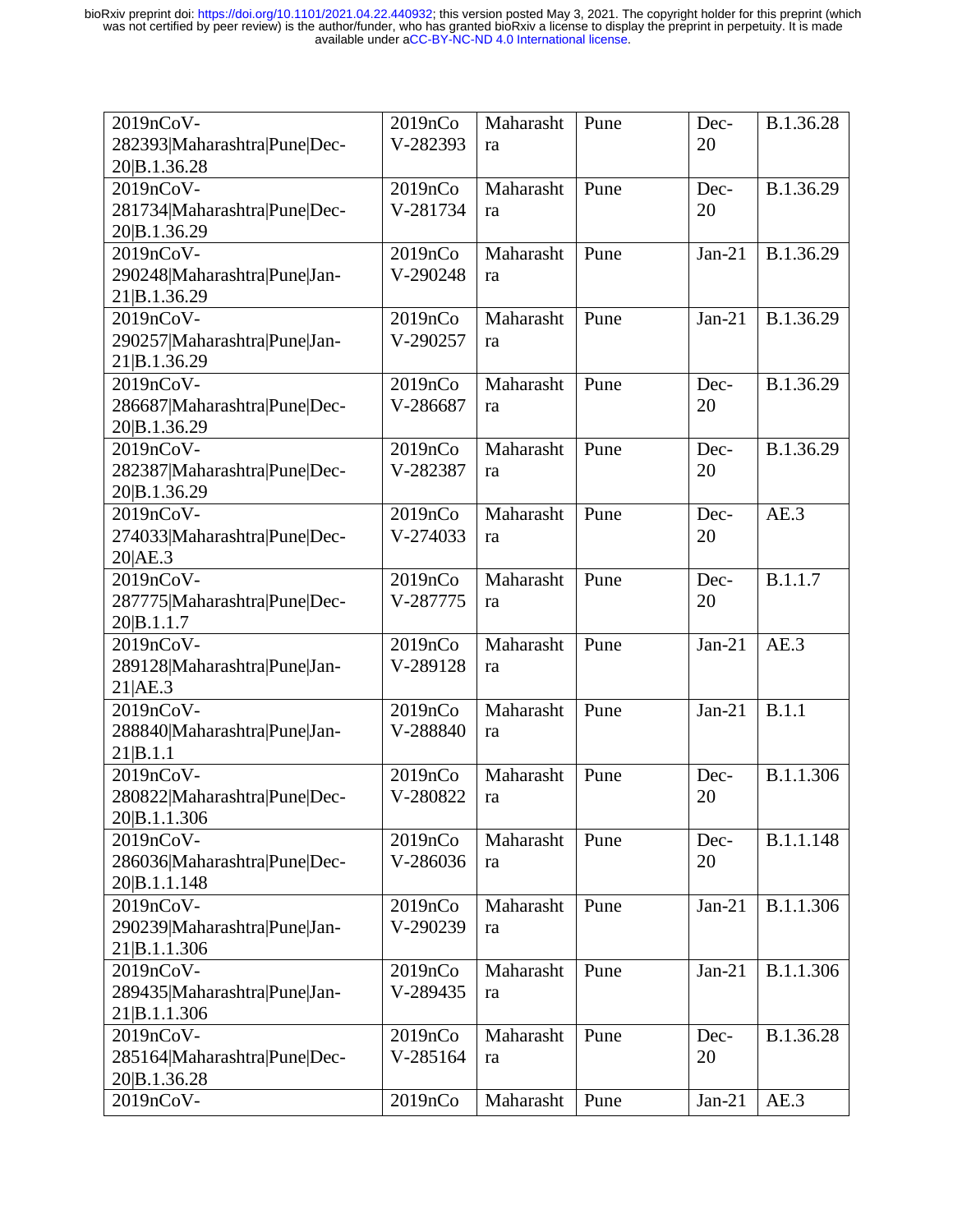| 289547 Maharashtra Pune Jan- | V-289547 | ra        |      |          |               |
|------------------------------|----------|-----------|------|----------|---------------|
| 21 AE.3                      |          |           |      |          |               |
| 2019nCoV-                    | 2019nCo  | Maharasht | Pune | Dec-     | B.1.36.9      |
| 285059 Maharashtra Pune Dec- | V-285059 | ra        |      | 20       |               |
| 20 B.1.36.9                  |          |           |      |          |               |
| 2019nCoV-                    | 2019nCo  | Maharasht | Pune | Dec-     | B.1.1         |
| 276219 Maharashtra Pune Dec- | V-276219 | ra        |      | 20       |               |
| 20 B.1.1                     |          |           |      |          |               |
| 2019nCoV-                    | 2019nCo  | Maharasht | Pune | Dec-     | B.1.36.28     |
| 281229 Maharashtra Pune Dec- | V-281229 | ra        |      | 20       |               |
| 20 B.1.36.28                 |          |           |      |          |               |
| 2019nCoV-                    | 2019nCo  | Maharasht | Pune | Dec-     | B.1.1.303     |
| 282472 Maharashtra Pune Dec- | V-282472 | ra        |      | 20       |               |
| 20 B.1.1.303                 |          |           |      |          |               |
| 2019nCoV-                    | 2019nCo  | Maharasht | Pune | $Jan-21$ | B.1.1.306     |
| 289122 Maharashtra Pune Jan- | V-289122 | ra        |      |          |               |
| 21 B.1.1.306                 |          |           |      |          |               |
| 2019nCoV-                    | 2019nCo  | Maharasht | Pune | Dec-     | <b>B.1.36</b> |
| 274948 Maharashtra Pune Dec- | V-274948 | ra        |      | 20       |               |
| 20 B.1.36                    |          |           |      |          |               |
| 2019nCoV-                    | 2019nCo  | Maharasht | Pune | $Jan-21$ | AE.6          |
| 282789 Maharashtra Pune Jan- | V-282789 | ra        |      |          |               |
| 21 AE.6                      |          |           |      |          |               |
| 2019nCoV-                    | 2019nCo  | Maharasht | Pune | Dec-     | B.1.1.216     |
| 276813 Maharashtra Pune Dec- | V-276813 |           |      | 20       |               |
|                              |          | ra        |      |          |               |
| 20 B.1.1.216                 |          | Maharasht |      |          |               |
| 2019nCoV-                    | 2019nCo  |           | Pune | Dec-     | B.1.1.306     |
| 286002 Maharashtra Pune Dec- | V-286002 | ra        |      | 20       |               |
| 20 B.1.1.306                 |          |           |      |          |               |
| 2019nCoV-                    | 2019nCo  | Maharasht | Pune | Dec-     | B.1.1.216     |
| 284281 Maharashtra Pune Dec- | V-284281 | ra        |      | 20       |               |
| 20 B.1.1.216                 |          |           |      |          |               |
| 2019nCoV-                    | 2019nCo  | Maharasht | Pune | Dec-     | B.1.1.306     |
| 275555 Maharashtra Pune Dec- | V-275555 | ra        |      | 20       |               |
| 20 B.1.1.306                 |          |           |      |          |               |
| 2019nCoV-                    | 2019nCo  | Maharasht | Pune | Dec-     | B.1.1.216     |
| 274672 Maharashtra Pune Dec- | V-274672 | ra        |      | 20       |               |
| 20 B.1.1.216                 |          |           |      |          |               |
| 2019nCoV-                    | 2019nCo  | Maharasht | Pune | Dec-     | B.1.1.306     |
| 285629 Maharashtra Pune Dec- | V-285629 | ra        |      | 20       |               |
| 20 B.1.1.306                 |          |           |      |          |               |
| 2019nCoV-                    | 2019nCo  | Maharasht | Pune | Dec-     | <b>B.1.36</b> |
| 280527 Maharashtra Pune Dec- | V-280527 | ra        |      | 20       |               |
| 20 B.1.36                    |          |           |      |          |               |
| 2019nCoV-                    | 2019nCo  | Maharasht | Pune | Dec-     | B.1.36.28     |
| 283552 Maharashtra Pune Dec- | V-283552 | ra        |      | 20       |               |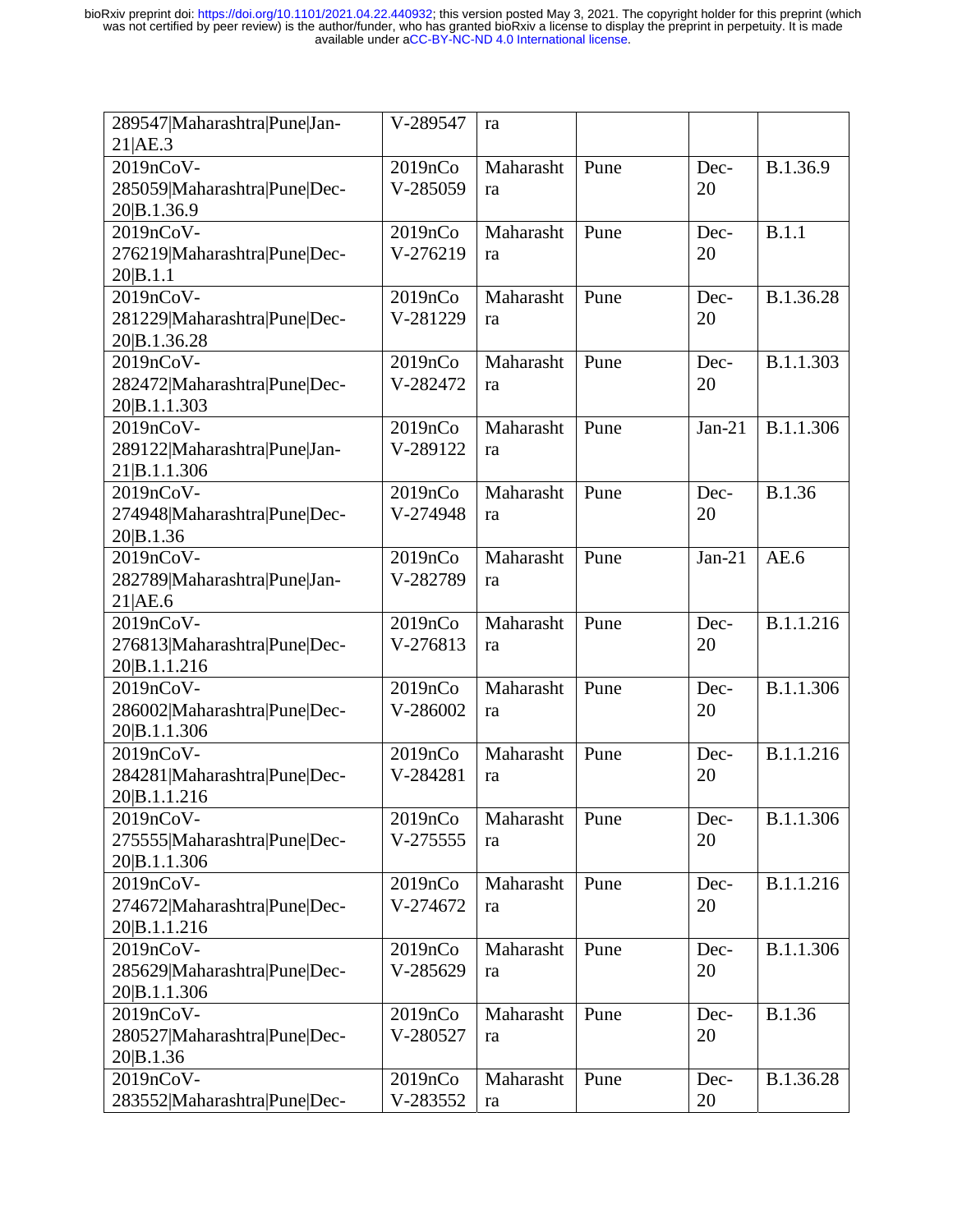| 20 B.1.36.28                              |                     |           |        |          |              |
|-------------------------------------------|---------------------|-----------|--------|----------|--------------|
| 2019nCoV-                                 | 2019nCo             | Maharasht | Pune   | Dec-     | B.1.1.272    |
| 277854 Maharashtra Pune Dec-              | V-277854            | ra        |        | 20       |              |
| 20 B.1.1.272                              |                     |           |        |          |              |
| 2019nCoV-                                 | 2019nCo             | Maharasht | Pune   | Dec-     | B.1.1.306    |
| 282137 Maharashtra Pune Dec-              | V-282137            | ra        |        | 20       |              |
| 20 B.1.1.306                              |                     |           |        |          |              |
| 2019nCoV-                                 | 2019nCo             | Maharasht | Pune   | Dec-     | B.1.1.306    |
| 277925 Maharashtra Pune Dec-              | V-277925            | ra        |        | 20       |              |
| 20 B.1.1.306                              |                     |           |        |          |              |
| 2019nCoV-                                 | 2019nCo             | Maharasht | Pune   | Dec-     | B.1.1.306    |
| 273465 Maharashtra Pune Dec-              | V-273465            | ra        |        | 20       |              |
| 20 B.1.1.306                              |                     |           |        |          |              |
| 2019nCoV-<br>289130 Maharashtra Pune Jan- | 2019nCo<br>V-289130 | Maharasht | Pune   | $Jan-21$ | B.1.1.306    |
| 21 B.1.1.306                              |                     | ra        |        |          |              |
| 2019nCoV-                                 | 2019nCo             | Maharasht | Pune   | Dec-     | B.1.1        |
| 277856 Maharashtra Pune Dec-              | V-277856            | ra        |        | 20       |              |
| 20 <sub>B.1.1</sub>                       |                     |           |        |          |              |
| 2019nCoV-                                 | 2019nCo             | Maharasht | Pune   | $Jan-21$ | B.1.1        |
| 290266 Maharashtra Pune Jan-              | V-290266            | ra        |        |          |              |
| 21 B.1.1                                  |                     |           |        |          |              |
| 2019nCoV-                                 | 2019nCo             | Maharasht | Pune   | Dec-     | B.1.1.216    |
| 276959 Maharashtra Pune Dec-              | V-276959            | ra        |        | 20       |              |
| 20 B.1.1.216                              |                     |           |        |          |              |
| 2019nCoV-                                 | 2019nCo             | Maharasht | Pune   | Dec-     | <b>B.1.1</b> |
| 284488 Maharashtra Pune Dec-              | V-284488            | ra        |        | 20       |              |
| 20 B.1.1                                  |                     |           |        |          |              |
| 2019nCoV-                                 | 2019nCo             | Maharasht | Pune   | Dec-     | B.1.1.216    |
| 280290 Maharashtra Pune Dec-              | V-280290            | ra        |        | 20       |              |
| 20 B.1.1.216<br>$2019nCoV -$              | 2019nCo             | Maharasht | Pune   | Dec-     | B.1.1.216    |
| 286132 Maharashtra Pune Dec-              | V-286132            | ra        |        | 20       |              |
| 20 B.1.1.216                              |                     |           |        |          |              |
| VOC-                                      | <b>VOC-227</b>      | Maharasht | Mumbai | Dec-     | A.21         |
| 227 Maharashtra Mumbai Dec-               |                     | ra        |        | 20       |              |
| 20 A.21                                   |                     |           |        |          |              |
| VOC-                                      | <b>VOC-288</b>      | Maharasht | Mumbai | Dec-     | B.1.36.28    |
| 288 Maharashtra Mumbai Dec-               |                     | ra        |        | 20       |              |
| 20 B.1.36.28                              |                     |           |        |          |              |
| SEQ-                                      | <b>SEQ-728</b>      | Maharasht | Nagpur | Dec-     | B.1.36.29    |
| 728 Maharashtra Nagpur Dec-               |                     | ra        |        | 20       |              |
| 20 B.1.36.29                              |                     |           |        |          |              |
| SEQ-                                      | <b>SEQ-732</b>      | Maharasht | Nagpur | Dec-     | B.1.36.29    |
| 732 Maharashtra Nagpur Dec-               |                     | ra        |        | 20       |              |
| 20 B.1.36.29                              |                     |           |        |          |              |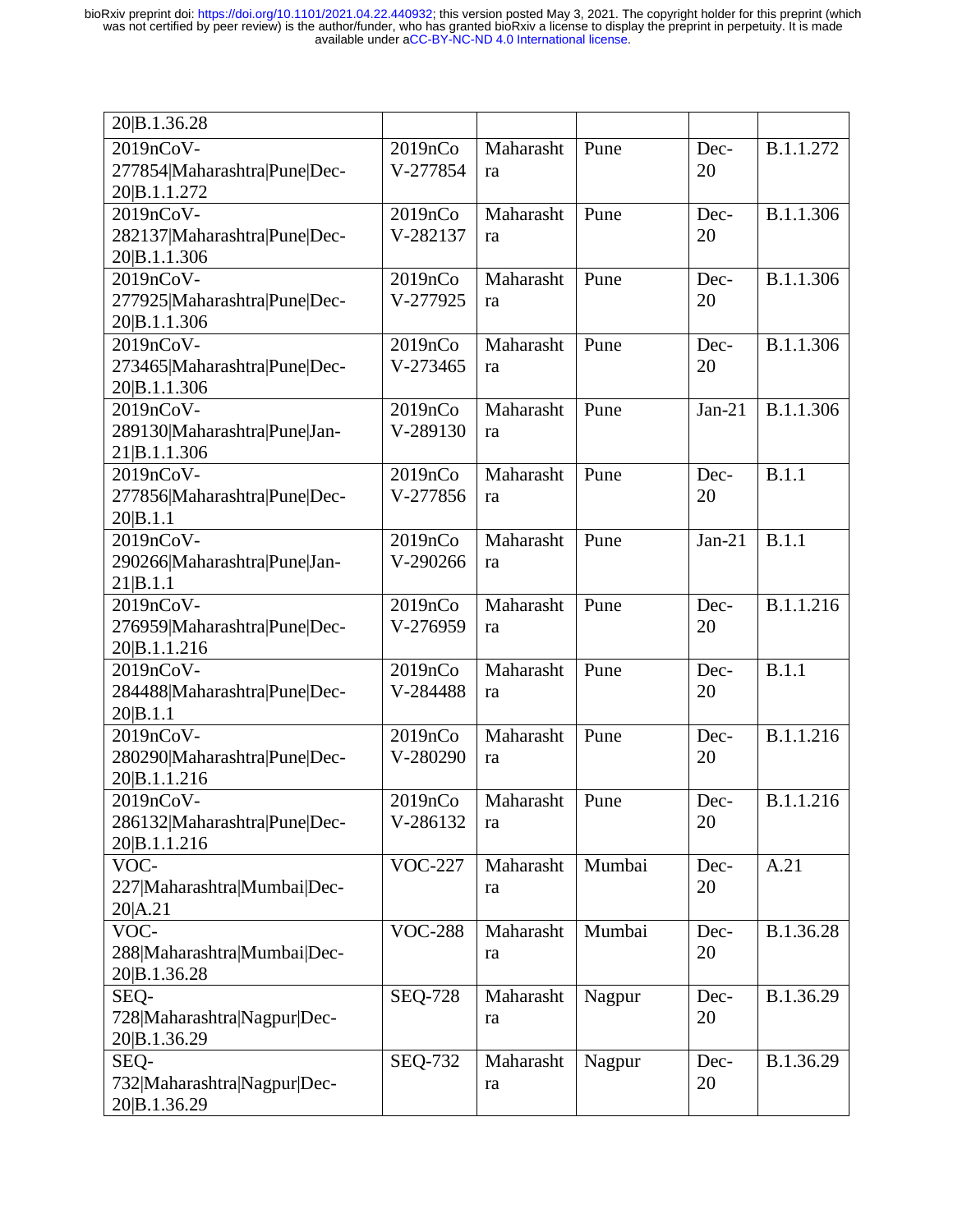| SEQ-                                       | <b>SEO-740</b> | Maharasht       | Nagpur     | Dec-       | B.1       |
|--------------------------------------------|----------------|-----------------|------------|------------|-----------|
| 740 Maharashtra Nagpur Dec-                |                | ra              |            | 20         |           |
| 20 B.1<br>SEQ-                             | <b>SEQ-730</b> | Maharasht       | Nagpur     | Dec-       | B.1.36    |
| 730 Maharashtra Nagpur Dec-                |                |                 |            | 20         |           |
| 20 B.1.36                                  |                | ra              |            |            |           |
| SEQ-                                       | $SEQ-734$      | Maharasht       | Nagpur     | Dec-       | B.1.36.8  |
| 734 Maharashtra Nagpur Dec-                |                | ra              |            | 20         |           |
| 20 B.1.36.8                                |                |                 |            |            |           |
| VOC-86 Maharashtra Thane Dec-              | <b>VOC-86</b>  | Maharasht       | Thane      | Dec-       | B.1.1.45  |
| 20 B.1.1.45                                |                | ra              |            | 20         |           |
| VOC-41 Maharashtra Nagpur Dec-             | $VOC-41$       | Maharasht       | Nagpur     | Dec-       | B.1.36.29 |
| 20 B.1.36.29                               |                | ra              |            | 20         |           |
| VOC-                                       | <b>VOC-68</b>  | Maharasht       | Mumbai     | Dec-       | B.1.36.29 |
| 68 Maharashtra Mumbai Dec-                 |                | ra              |            | 20         |           |
| 20 B.1.36.29                               |                |                 |            |            |           |
| VOC-40 Maharashtra Nagpur Dec-             | $VOC-40$       | Maharasht       | Nagpur     | Dec-       | B.1.36.29 |
| 20 B.1.36.29                               |                | ra              |            | 20         |           |
| VOC-42 Maharashtra Nagpur Dec-             | $VOC-42$       | Maharasht       | Nagpur     | Dec-       | B.1.36.29 |
| 20 B.1.36.29                               |                | ra              |            | 20         |           |
| VOC-                                       | <b>VOC-72</b>  | Maharasht       | Mumbai     | Dec-       | B.1.36.29 |
| 72 Maharashtra Mumbai Dec-                 |                | ra              |            | 20         |           |
| 20 B.1.36.29                               |                |                 |            |            |           |
| VOC-                                       | $VOC-36$       | Maharasht       | Mumbai     | Dec-       | B.1.36.29 |
| 36 Maharashtra Mumbai Dec-                 |                | ra              |            | 20         |           |
| 20 B.1.36.29                               |                |                 |            |            |           |
| VOC-                                       | <b>VOC-117</b> | Maharasht       | Mumbai     | Dec-       | B.1.36.29 |
| 117 Maharashtra Mumbai Dec-                |                | ra              |            | 20         |           |
| 20 B.1.36.29                               |                |                 |            |            |           |
| VOC-                                       | $VOC-67$       | Maharasht       | Mumbai     | Dec-       | B.1.36.29 |
| 67 Maharashtra Mumbai Dec-                 |                | ra              |            | 20         |           |
| 20 B.1.36.29                               |                |                 |            |            |           |
| VOC-                                       | <b>VOC-92</b>  | Maharasht       | Aurangabad | Dec-       | B.1.1.306 |
| 92 Maharashtra Aurangabad Dec-             |                | ra              |            | 20         |           |
| 20 B.1.1.306                               |                |                 |            |            |           |
| VOC-85 Maharashtra Thane Dec-              | <b>VOC-85</b>  | Maharasht       | Thane      | Dec-       | B.1.36.8  |
| 20 B.1.36.8                                |                | ra              |            | 20         |           |
| VOC-                                       | <b>VOC-119</b> | Maharasht       | Mumbai     | Dec-       | B.1.1.216 |
| 119 Maharashtra Mumbai Dec-                |                | ra              |            | 20         |           |
| 20 B.1.1.216                               |                |                 |            |            |           |
| VOC-                                       | <b>VOC-113</b> | Maharasht       | Mumbai     | Dec-       | B.1.177.1 |
| 113 Maharashtra Mumbai Dec-                |                | ra              |            | 20         | 6         |
| 20 B.1.177.16                              |                |                 |            |            |           |
| VOC-47 Maharashtra Nashik Dec-             | $VOC-47$       | Maharasht       | Nashik     | Dec-       | B.1.1     |
|                                            |                |                 |            |            |           |
| 20 B.1.1<br>VOC-137 Maharashtra Thane Dec- | <b>VOC-137</b> | ra<br>Maharasht | Thane      | 20<br>Dec- | B.1.1.216 |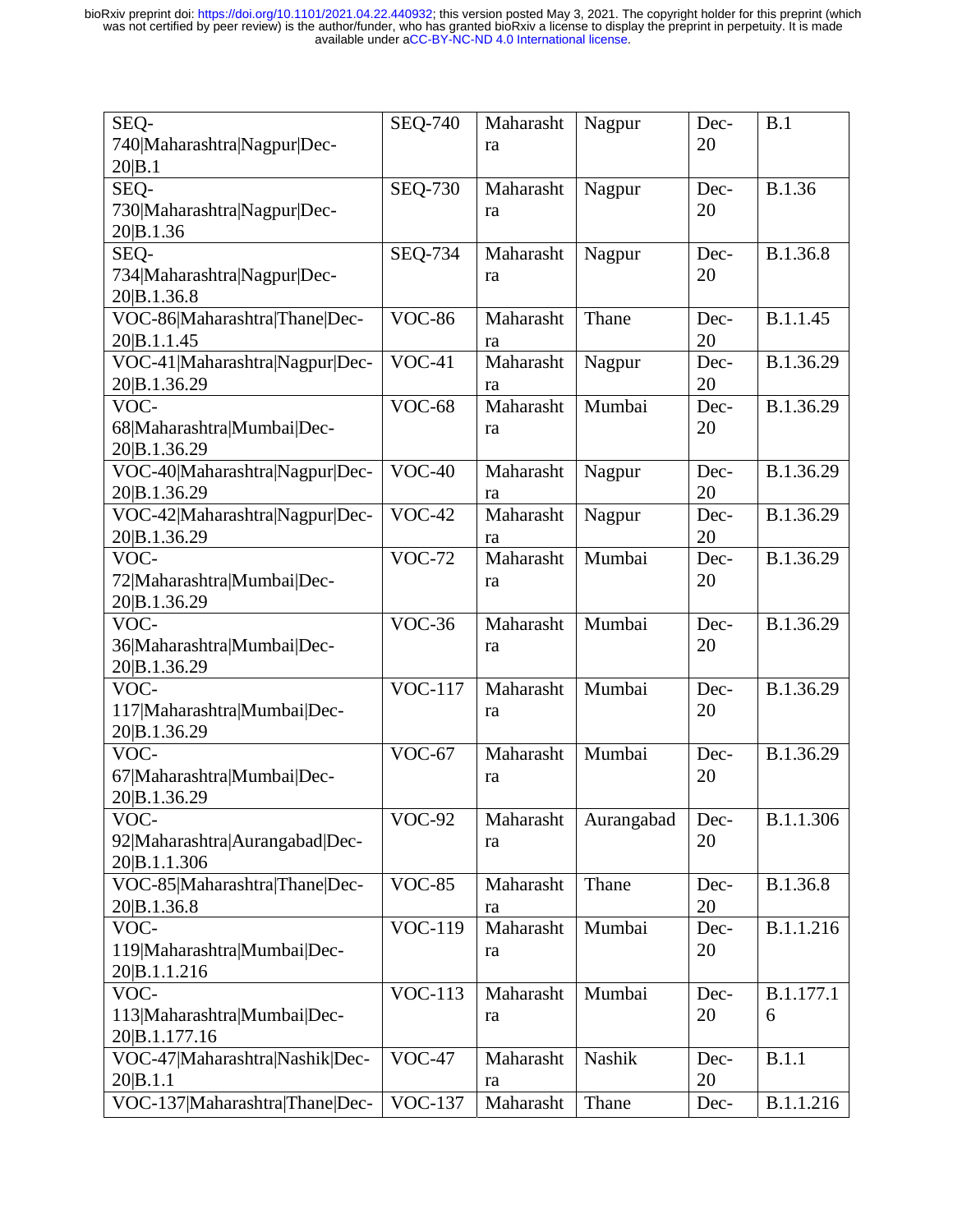| 20 B.1.1.216                   |                | ra        |        | 20       |                |
|--------------------------------|----------------|-----------|--------|----------|----------------|
| VOC-138 Maharashtra Thane Dec- | <b>VOC-138</b> | Maharasht | Thane  | Dec-     | B.1.1.216      |
| 20 B.1.1.216                   |                | ra        |        | 20       |                |
| VOC-171 Maharashtra Pune Dec-  | <b>VOC-171</b> | Maharasht | Pune   | Dec-     | B.1.1.7        |
| 20 B.1.1.7                     |                | ra        |        | 20       |                |
| VOC-170 Maharashtra Pune Dec-  | <b>VOC-170</b> | Maharasht | Pune   | Dec-     | <b>B.1.128</b> |
| 20 B.1.128                     |                | ra        |        | 20       |                |
| VOC-                           | <b>VOC-370</b> | Maharasht | Mumbai | Feb-     | B.1.1.59       |
| 370 Maharashtra Mumbai Feb-    |                | ra        |        | 21       |                |
| 21 B.1.1.59                    |                |           |        |          |                |
| VOC-                           | <b>VOC-336</b> | Maharasht | Mumbai | $Jan-21$ | B.1.1.306      |
| 336 Maharashtra Mumbai Jan-    |                | ra        |        |          |                |
| 21 B.1.1.306                   |                |           |        |          |                |
| VOC-369 Maharashtra Thane Jan- | <b>VOC-369</b> | Maharasht | Thane  | $Jan-21$ | B.1.1          |
| 21 B.1.1                       |                | ra        |        |          |                |
| VOC-                           | <b>VOC-331</b> | Maharasht | Mumbai | $Jan-21$ | B.1.1.216      |
| 331 Maharashtra Mumbai Jan-    |                | ra        |        |          |                |
| 21 B.1.1.216                   |                |           |        |          |                |
| GSEQ-117 Maharashtra Pune Feb- | GSEQ-          | Maharasht | Pune   | Feb-     | B.1.617        |
| 21 B.1.617                     | 117            | ra        |        | 21       |                |
| GSEQ-116 Maharashtra Pune Feb- | GSEQ-          | Maharasht | Pune   | Feb-     | B.1.617        |
| 21 B.1.617                     | 116            | ra        |        | 21       |                |
| GSEQ-127 Maharashtra Pune Feb- | GSEQ-          | Maharasht | Pune   | Feb-     | B.1.617        |
| 21 B.1.617                     | 127            | ra        |        | 21       |                |
| GSEQ-18 Maharashtra Akola Jan- | GSEQ-18        | Maharasht | Akola  | $Jan-21$ | B.1.617        |
| 21 B.1.617                     |                | ra        |        |          |                |
| GSEQ-134 Maharashtra Pune Feb- | GSEQ-          | Maharasht | Pune   | Feb-     | B.1.617        |
| 21 B.1.617                     | 134            | ra        |        | 21       |                |
| GSEQ-144 Maharashtra Pune Feb- | GSEQ-          | Maharasht | Pune   | Feb-     | B.1.617        |
| 21 B.1.617                     | 144            | ra        |        | 21       |                |
| GSEQ-142 Maharashtra Pune Feb- | GSEQ-          | Maharasht | Pune   | Feb-     | B.1            |
| 21 B.1                         | 142            | ra        |        | 21       |                |
| GSEQ-143 Maharashtra Pune Feb- | GSEQ-          | Maharasht | Pune   | Feb-     | B.1.617        |
| 21 B.1.617                     | 143            | ra        |        | 21       |                |
| GSEQ-76 Maharashtra Akola Feb- | GSEQ-76        | Maharasht | Akola  | Feb-     | B.1.617        |
| 21 B.1.617                     |                | ra        |        | 21       |                |
| GSEQ-119 Maharashtra Pune Feb- | GSEQ-          | Maharasht | Pune   | Feb-     | B.1.617        |
| 21 B.1.617                     | 119            | ra        |        | 21       |                |
| GSEQ-33 Maharashtra Akola Feb- | GSEQ-33        | Maharasht | Akola  | Feb-     | B.1.617        |
| 21 B.1.617                     |                | ra        |        | 21       |                |
| GSEQ-35 Maharashtra Akola Feb- | GSEQ-35        | Maharasht | Akola  | Feb-     | B.1.617        |
| 21 B.1.617                     |                | ra        |        | 21       |                |
| GSEQ-69 Maharashtra Akola Feb- | GSEQ-69        | Maharasht | Akola  | Feb-     | B.1.617        |
| 21 B.1.617                     |                | ra        |        | 21       |                |
| GSEQ-30 Maharashtra Akola Feb- | GSEQ-30        | Maharasht | Akola  | Feb-     | B.1.617        |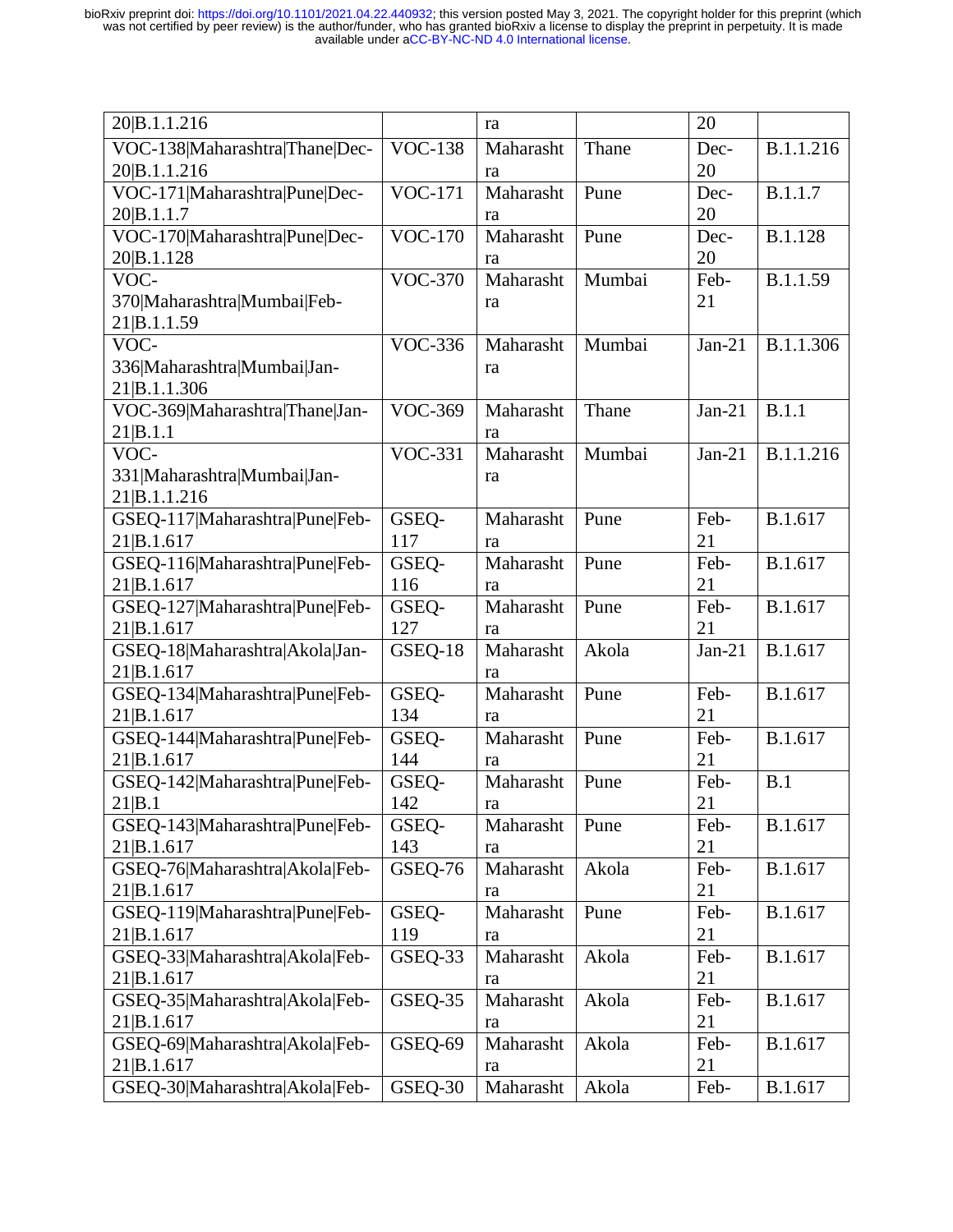| 21 B.1.617<br>21<br>ra                                                         |           |
|--------------------------------------------------------------------------------|-----------|
| GSEQ-128 Maharashtra Pune Feb-<br>GSEQ-<br>Feb-<br>Maharasht<br>Pune           | B.1.617   |
| 21 B.1.617<br>128<br>21<br>ra                                                  |           |
| GSEQ-63 Maharashtra Akola Feb-<br>GSEQ-63<br>Maharasht<br>Akola<br>Feb-        | B.1.617   |
| 21<br>21 B.1.617<br>ra                                                         |           |
| GSEQ-56 Maharashtra Akola Feb-<br>GSEQ-56<br>Maharasht<br>Akola<br>Feb-        | B.1.617   |
| 21 B.1.617<br>21<br>ra                                                         |           |
| GSEQ-66 Maharashtra Akola Feb-<br>GSEQ-66<br>Maharasht<br>Akola<br>Feb-        | B.1.617   |
| 21 B.1.617<br>21<br>ra                                                         |           |
| GSEQ-10 Maharashtra Akola Feb-<br>GSEQ-10<br>Maharasht<br>B.1<br>Akola<br>Feb- |           |
| 21<br>21 B.1<br>ra                                                             |           |
| GSEQ-31 Maharashtra Akola Feb-<br>GSEQ-31<br>Maharasht<br>Akola<br>Feb-        | B.1.617   |
| 21 B.1.617<br>21<br>ra                                                         |           |
| GSEQ-25<br>Maharasht<br>GSEQ-25 Maharashtra Akola Feb-<br>Akola<br>Feb-        | B.1.617   |
| 21 B.1.617<br>21<br>ra                                                         |           |
| GSEQ-38 Maharashtra Akola Feb-<br>GSEQ-38<br>Maharasht<br>Akola<br>Feb-        | B.1.617   |
| 21<br>21 B.1.617<br>ra                                                         |           |
| GSEQ-14 Maharashtra Akola Jan-<br>GSEQ-14<br>Maharasht<br>Akola<br>$Jan-21$    | B.1.617   |
| 21 B.1.617<br>ra                                                               |           |
| <b>GSEO-20</b><br>Maharasht<br>GSEQ-20 Maharashtra Akola Feb-<br>Akola<br>Feb- | B.1.617   |
| 21 B.1.617<br>21<br>ra                                                         |           |
| GSEQ-39 Maharashtra Akola Feb-<br>GSEQ-39<br>Maharasht<br>Akola<br>Feb-        | B.1.617   |
| 21 B.1.617<br>21<br>ra                                                         |           |
| GSEQ-34 Maharashtra Akola Feb-<br>GSEQ-34<br>Maharasht<br>Akola<br>Feb-        | B.1.617   |
| 21 B.1.617<br>21<br>ra                                                         |           |
| GSEQ-8<br>GSEQ-8 Maharashtra Akola Feb-<br>Maharasht<br>Akola<br>Feb-          | B.1.617   |
| 21 B.1.617<br>21<br>ra                                                         |           |
| GSEQ-36 Maharashtra Akola Feb-<br>GSEQ-36<br>Maharasht<br>Akola<br>Feb-        | B.1.617   |
| 21 B.1.617<br>21<br>ra                                                         |           |
| GSEQ-123 Maharashtra Pune Feb-<br>GSEQ-<br>Maharasht<br>Pune<br>Feb-           | B.1.36.29 |
| 21 B.1.36.29<br>21<br>123<br>ra                                                |           |
| Feb-<br>GSEQ-136 Maharashtra Pune Feb-<br>GSEQ-<br>Maharasht<br>Pune<br>B.1    |           |
| 21 B.1<br>136<br>21<br>ra                                                      |           |
| GSEQ-41 Maharashtra Akola Feb-<br>GSEQ-41<br>Maharasht<br>Akola<br>Feb-        | B.1.1.335 |
| 21 B.1.1.335<br>21<br>ra                                                       |           |
| GSEQ-15 Maharashtra Akola Jan-<br>GSEQ-15<br>Maharasht<br>Akola<br>$Jan-21$    | B.1.1.303 |
| 21 B.1.1.303<br>ra                                                             |           |
| GSEQ-131 Maharashtra Pune Feb-<br>GSEQ-<br>Maharasht<br>Pune<br>Feb-<br>A.21   |           |
| 21   A.21<br>131<br>21<br>ra                                                   |           |
| GSEQ-120 Maharashtra Pune Feb-<br>GSEQ-<br>Maharasht<br>Pune<br>Feb-           | B.1.1.306 |
| 21 B.1.1.306<br>120<br>21<br>ra                                                |           |
| GSEQ-115 Maharashtra Pune Feb-<br>Maharasht<br>GSEQ-<br>Pune<br>Feb-           | B.1.1.306 |
| 21<br>21 B.1.1.306<br>115<br>ra                                                |           |
| GSEQ-122 Maharashtra Pune Feb-<br>GSEQ-<br>Maharasht<br>Pune<br>Feb-           | B.1.1.306 |
|                                                                                |           |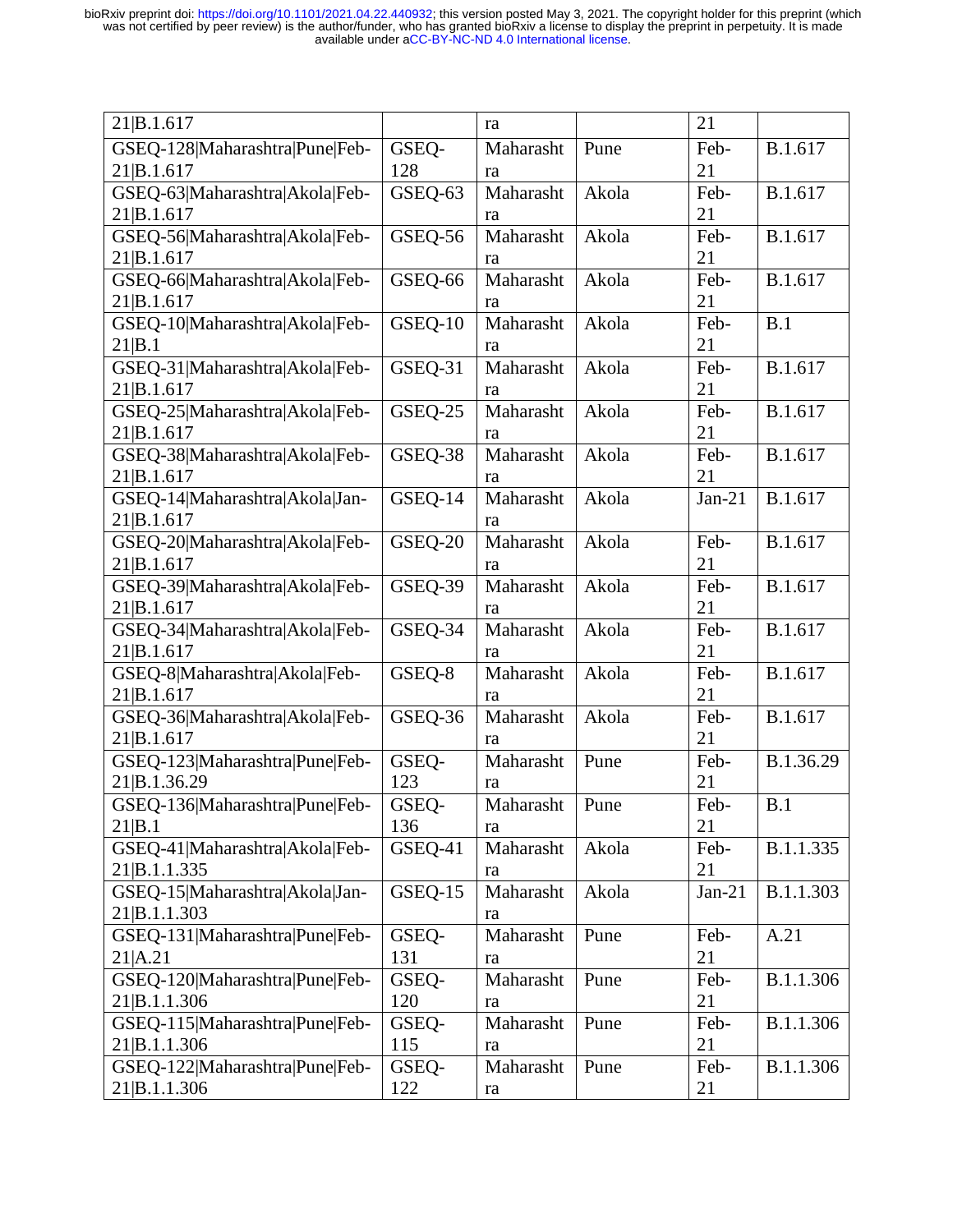| GSEQ-57 Maharashtra Akola Feb- | GSEQ-57 | Maharasht | Akola | Feb-     | B.1.1.216     |
|--------------------------------|---------|-----------|-------|----------|---------------|
| 21 B.1.1.216                   |         | ra        |       | 21       |               |
| GSEQ-114 Maharashtra Pune Feb- | GSEQ-   | Maharasht | Pune  | Feb-     | <b>B.1.36</b> |
| 21 B.1.36                      | 114     | ra        |       | 21       |               |
| GSEQ-46 Maharashtra Akola Feb- | GSEQ-46 | Maharasht | Akola | Feb-     | B.1.1.306     |
| 21 B.1.1.306                   |         | ra        |       | 21       |               |
| GSEQ-137 Maharashtra Pune Feb- | GSEQ-   | Maharasht | Pune  | Feb-     | B.1.36.22     |
| 21 B.1.36.22                   | 137     | ra        |       | 21       |               |
| GSEQ-126 Maharashtra Pune Feb- | GSEQ-   | Maharasht | Pune  | Feb-     | B.1.36        |
| 21 B.1.36                      | 126     | ra        |       | 21       |               |
| GSEQ-111 Maharashtra Pune Feb- | GSEQ-   | Maharasht | Pune  | Feb-     | B.1.1.216     |
| 21 B.1.1.216                   | 111     | ra        |       | 21       |               |
| GSEQ-23 Maharashtra Akola Feb- | GSEQ-23 | Maharasht | Akola | Feb-     | B.1.617       |
| 21 B.1.617                     |         | ra        |       | 21       |               |
| GSEQ-141 Maharashtra Pune Feb- | GSEQ-   | Maharasht | Pune  | Feb-     | B.1.617       |
| 21 B.1.617                     | 141     | ra        |       | 21       |               |
| GSEQ-145 Maharashtra Pune Feb- | GSEQ-   | Maharasht | Pune  | Feb-     | B.1.617       |
| 21 B.1.617                     | 145     | ra        |       | 21       |               |
| GSEQ-37 Maharashtra Akola Feb- | GSEQ-37 | Maharasht | Akola | Feb-     | B.1.617       |
| 21 B.1.617                     |         | ra        |       | 21       |               |
| GSEQ-113 Maharashtra Pune Feb- | GSEQ-   | Maharasht | Pune  | Feb-     | B.1.617       |
| 21 B.1.617                     | 113     | ra        |       | 21       |               |
| GSEQ-130 Maharashtra Pune Feb- | GSEQ-   | Maharasht | Pune  | Feb-     | B.1.617       |
| 21 B.1.617                     | 130     | ra        |       | 21       |               |
| GSEQ-11 Maharashtra Akola Feb- | GSEQ-11 | Maharasht | Akola | Feb-     | B.1.617       |
| 21 B.1.617                     |         | ra        |       | 21       |               |
| GSEQ-47 Maharashtra Akola Feb- | GSEQ-47 | Maharasht | Akola | Feb-     | B.1.617       |
| 21 B.1.617                     |         | ra        |       | 21       |               |
| GSEQ-13 Maharashtra Akola Feb- | GSEQ-13 | Maharasht | Akola | Feb-     | B.1.617       |
| 21 B.1.617                     |         | ra        |       | 21       |               |
| GSEQ-81 Maharashtra Akola Feb- | GSEQ-81 | Maharasht | Akola | Feb-     | B.1.617       |
| 21 B.1.617                     |         | ra        |       | 21       |               |
| GSEQ-32 Maharashtra Akola Feb- | GSEQ-32 | Maharasht | Akola | Feb-     | B.1.617       |
| 21 B.1.617                     |         | ra        |       | 21       |               |
| GSEQ-16 Maharashtra Akola Jan- | GSEQ-16 | Maharasht | Akola | $Jan-21$ | B.1.617       |
| 21 B.1.617                     |         | ra        |       |          |               |
| GSEQ-24 Maharashtra Akola Feb- | GSEQ-24 | Maharasht | Akola | Feb-     | B.1.617       |
| 21 B.1.617                     |         | ra        |       | 21       |               |
| GSEQ-55 Maharashtra Akola Feb- | GSEQ-55 | Maharasht | Akola | Feb-     | B.1.617       |
| 21 B.1.617                     |         | ra        |       | 21       |               |
| GSEQ-133 Maharashtra Pune Feb- | GSEQ-   | Maharasht | Pune  | Feb-     | B.1.1.306     |
| 21 B.1.1.306                   | 133     | ra        |       | 21       |               |
| GSEQ-140 Maharashtra Pune Feb- | GSEQ-   | Maharasht | Pune  | Feb-     | <b>B.1.36</b> |
| 21 B.1.36                      | 140     | ra        |       | 21       |               |
| GSEQ-112 Maharashtra Pune Feb- | GSEQ-   | Maharasht | Pune  | Feb-     | B.1.1.306     |
| 21 B.1.1.306                   | 112     | ra        |       | 21       |               |
|                                |         |           |       |          |               |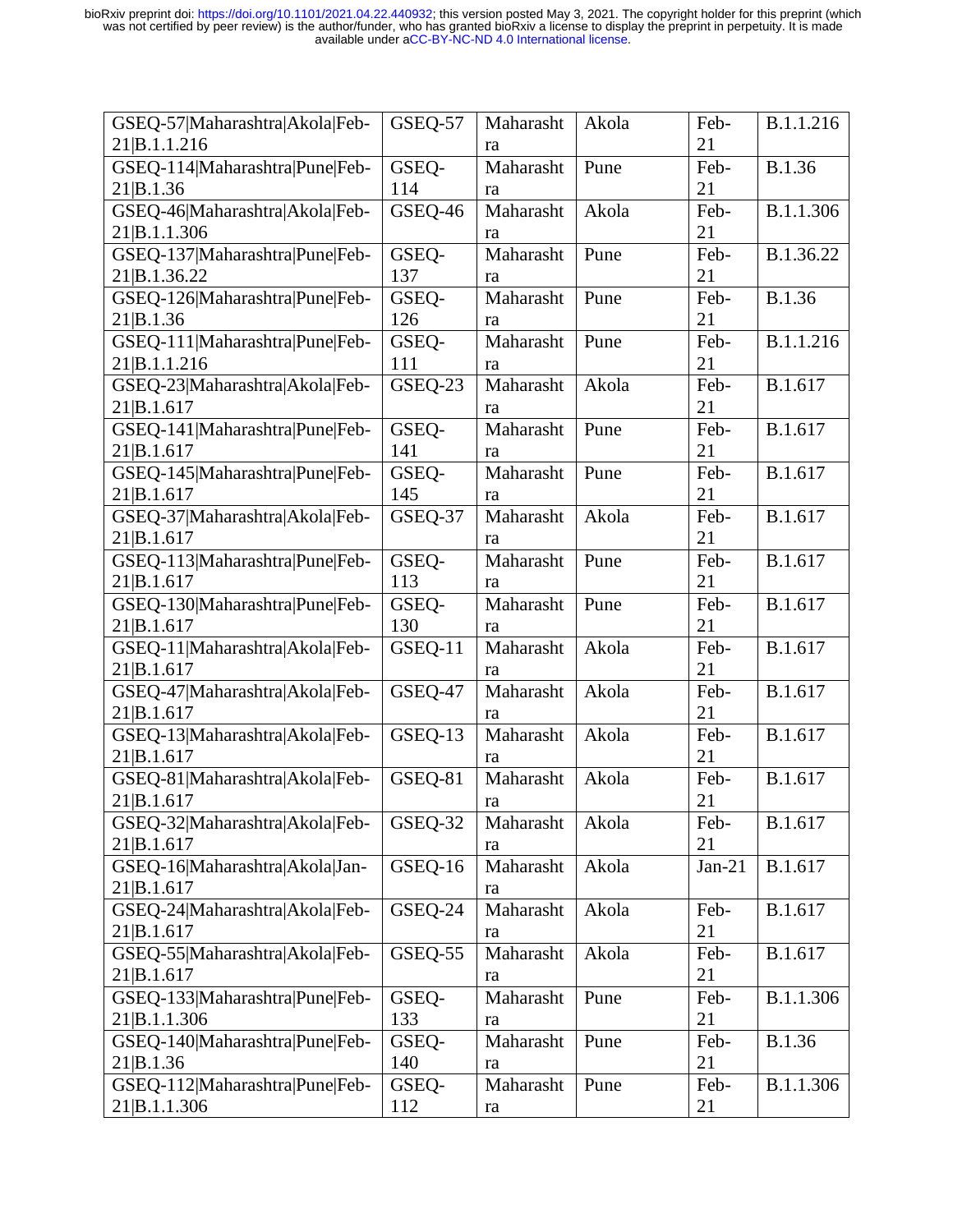| GSEQ-67 Maharashtra Akola Feb-<br>21 B.1.1.306 | GSEQ-67 | Maharasht<br>ra | Akola      | Feb-<br>21 | B.1.1.306 |
|------------------------------------------------|---------|-----------------|------------|------------|-----------|
| GSEQ-125 Maharashtra Pune Feb-                 | GSEQ-   | Maharasht       | Pune       | Feb-       | B.1.1.326 |
| 21 B.1.1.326                                   | 125     | ra              |            | 21         |           |
| GSEQ-                                          | GSEQ-   | Maharasht       | Amravati   | Feb-       | B.1       |
| 201 Maharashtra Amravati Feb-                  | 201     | ra              |            | 21         |           |
| 21 B.1                                         |         |                 |            |            |           |
| GSEQ-                                          | GSEQ-   | Maharasht       | Nagpur     | Feb-       | B.1.596   |
| 255 Maharashtra Nagpur Feb-                    | 255     | ra              |            | 21         |           |
| 21 B.1.596                                     |         |                 |            |            |           |
| GSEQ-                                          | GSEQ-   | Maharasht       | Aurangabad | Feb-       | B.1.596   |
| 267 Maharashtra Aurangabad Feb-                | 267     | ra              |            | 21         |           |
| 21 B.1.596                                     |         |                 |            |            |           |
| GSEQ-                                          | GSEQ-   | Maharasht       | Amravati   | Feb-       | B.1.617   |
| 224 Maharashtra Amravati Feb-                  | 224     | ra              |            | 21         |           |
| 21 B.1.617                                     |         |                 |            |            |           |
| GSEQ-                                          | GSEQ-   | Maharasht       | Amravati   | Feb-       | B.1.617   |
| 246 Maharashtra Amravati Feb-                  | 246     | ra              |            | 21         |           |
| 21 B.1.617                                     |         |                 |            |            |           |
| GSEQ-                                          | GSEO-   | Maharasht       | Nagpur     | Feb-       | B.1.617   |
| 257 Maharashtra Nagpur Feb-                    | 257     | ra              |            | 21         |           |
| 21 B.1.617                                     |         |                 |            |            |           |
| GSEQ-                                          | GSEQ-   | Maharasht       | Amravati   | Feb-       | B.1.617   |
| 244 Maharashtra Amravati Feb-                  | 244     | ra              |            | 21         |           |
| 21 B.1.617                                     |         |                 |            |            |           |
| GSEQ-                                          | GSEQ-   | Maharasht       | Nagpur     | Feb-       | B.1.617   |
| 251 Maharashtra Nagpur Feb-                    | 251     | ra              |            | 21         |           |
| 21 B.1.617                                     |         |                 |            |            |           |
| GSEQ-                                          | GSEQ-   | Maharasht       | Amravati   | Feb-       | B.1.617   |
| 243 Maharashtra Amravati Feb-                  | 243     |                 |            | 21         |           |
| 21 B.1.617                                     |         | ra              |            |            |           |
| GSEQ-                                          | GSEQ-   | Maharasht       | Amravati   | Feb-       | B.1.617   |
| 248 Maharashtra Amravati Feb-                  | 248     | ra              |            | 21         |           |
| 21 B.1.617                                     |         |                 |            |            |           |
| GSEQ-                                          | GSEQ-   | Maharasht       | Amravati   | Feb-       | B.1.617   |
| 208 Maharashtra Amravati Feb-                  | 208     |                 |            | 21         |           |
| 21 B.1.617                                     |         | ra              |            |            |           |
| GSEQ-                                          | GSEQ-   | Maharasht       |            | Feb-       | B.1.617   |
|                                                |         |                 | Nagpur     |            |           |
| 250 Maharashtra Nagpur Feb-                    | 250     | ra              |            | 21         |           |
| 21 B.1.617                                     |         |                 |            |            |           |
| GSEQ-                                          | GSEQ-   | Maharasht       | Amravati   | Feb-       | B.1       |
| 222 Maharashtra Amravati Feb-                  | 222     | ra              |            | 21         |           |
| 21 B.1                                         |         |                 |            |            |           |
| GSEQ-                                          | GSEQ-   | Maharasht       | Amravati   | Feb-       | B.1.617   |
| 216 Maharashtra Amravati Feb-                  | 216     | ra              |            | 21         |           |
| 21 B.1.617                                     |         |                 |            |            |           |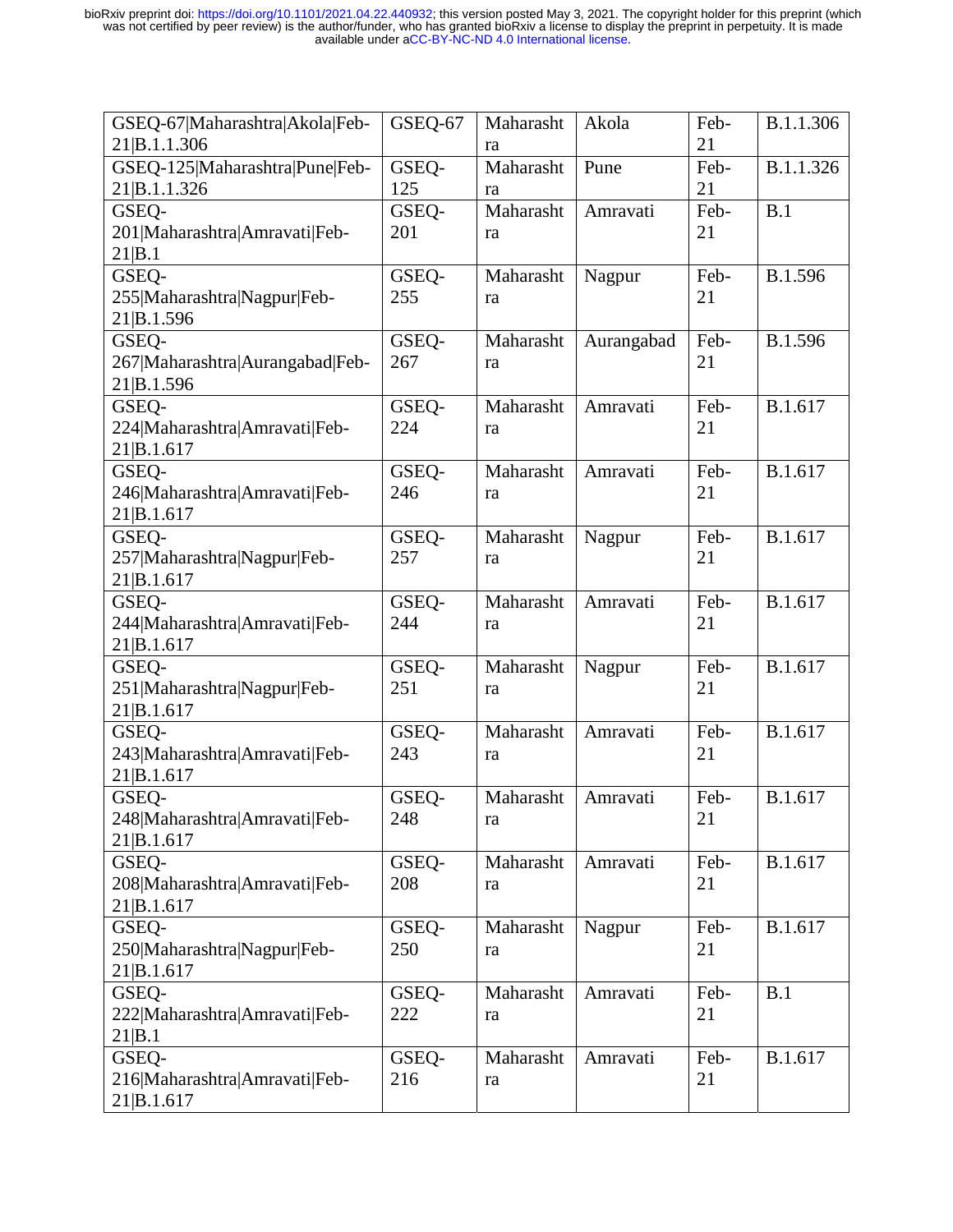| GSEQ-                          | GSEQ- | Maharasht | Amravati | Feb- | B.1.617 |
|--------------------------------|-------|-----------|----------|------|---------|
| 211 Maharashtra Amravati Feb-  | 211   | ra        |          | 21   |         |
| 21 B.1.617                     |       |           |          |      |         |
| GSEQ-199 Maharashtra Pune Feb- | GSEQ- | Maharasht | Pune     | Feb- | B.1.335 |
| 21 B.1.335                     | 199   | ra        |          | 21   |         |
| GSEQ-                          | GSEQ- | Maharasht | Amravati | Feb- | B.1.617 |
| 205 Maharashtra Amravati Feb-  | 205   | ra        |          | 21   |         |
| 21 B.1.617                     |       |           |          |      |         |
| GSEQ-                          | GSEO- | Maharasht | Amravati | Feb- | B.1.617 |
| 213 Maharashtra Amravati Feb-  | 213   | ra        |          | 21   |         |
| 21 B.1.617                     |       |           |          |      |         |
| GSEQ-                          | GSEQ- | Maharasht | Amravati | Feb- | B.1.128 |
| 228 Maharashtra Amravati Feb-  | 228   | ra        |          | 21   |         |
| 21 B.1.128                     |       |           |          |      |         |
| GSEQ-                          | GSEQ- | Maharasht | Amravati | Feb- | B.1.617 |
| 242 Maharashtra Amravati Feb-  | 242   | ra        |          | 21   |         |
| 21 B.1.617                     |       |           |          |      |         |
| GSEQ-                          | GSEQ- | Maharasht | Amravati | Feb- | B.1.617 |
| 202 Maharashtra Amravati Feb-  | 202   | ra        |          | 21   |         |
| 21 B.1.617                     |       |           |          |      |         |
| GSEQ-                          | GSEO- | Maharasht | Amravati | Feb- | B.1.617 |
| 227 Maharashtra Amravati Feb-  | 227   | ra        |          | 21   |         |
| 21 B.1.617                     |       |           |          |      |         |
| GSEQ-                          | GSEQ- | Maharasht | Nagpur   | Feb- | B.1.617 |
| 258 Maharashtra Nagpur Feb-    | 258   | ra        |          | 21   |         |
| 21 B.1.617                     |       |           |          |      |         |
| GSEQ-                          | GSEQ- | Maharasht | Amravati | Feb- | B.1.617 |
| 238 Maharashtra Amravati Feb-  | 238   | ra        |          | 21   |         |
| 21 B.1.617                     |       |           |          |      |         |
| GSEQ-                          | GSEQ- | Maharasht | Amravati | Feb- | B.1.617 |
| 249 Maharashtra Amravati Feb-  | 249   | ra        |          | 21   |         |
| 21 B.1.617                     |       |           |          |      |         |
| GSEQ-                          | GSEQ- | Maharasht | Amravati | Feb- | B.1.617 |
| 204 Maharashtra Amravati Feb-  | 204   | ra        |          | 21   |         |
| 21 B.1.617                     |       |           |          |      |         |
| GSEQ-                          | GSEQ- | Maharasht | Amravati | Feb- | B.1.617 |
| 237 Maharashtra Amravati Feb-  | 237   | ra        |          | 21   |         |
| 21 B.1.617                     |       |           |          |      |         |
| GSEQ-                          | GSEQ- | Maharasht | Amravati | Feb- | B.1.617 |
| 209 Maharashtra Amravati Feb-  | 209   | ra        |          | 21   |         |
| 21 B.1.617                     |       |           |          |      |         |
| GSEQ-                          | GSEQ- | Maharasht | Amravati | Feb- | B.1.617 |
| 233 Maharashtra Amravati Feb-  | 233   | ra        |          | 21   |         |
| 21 B.1.617                     |       |           |          |      |         |
| GSEQ-                          | GSEQ- | Maharasht | Amravati | Feb- | B.1.617 |
| 234 Maharashtra Amravati Feb-  | 234   | ra        |          | 21   |         |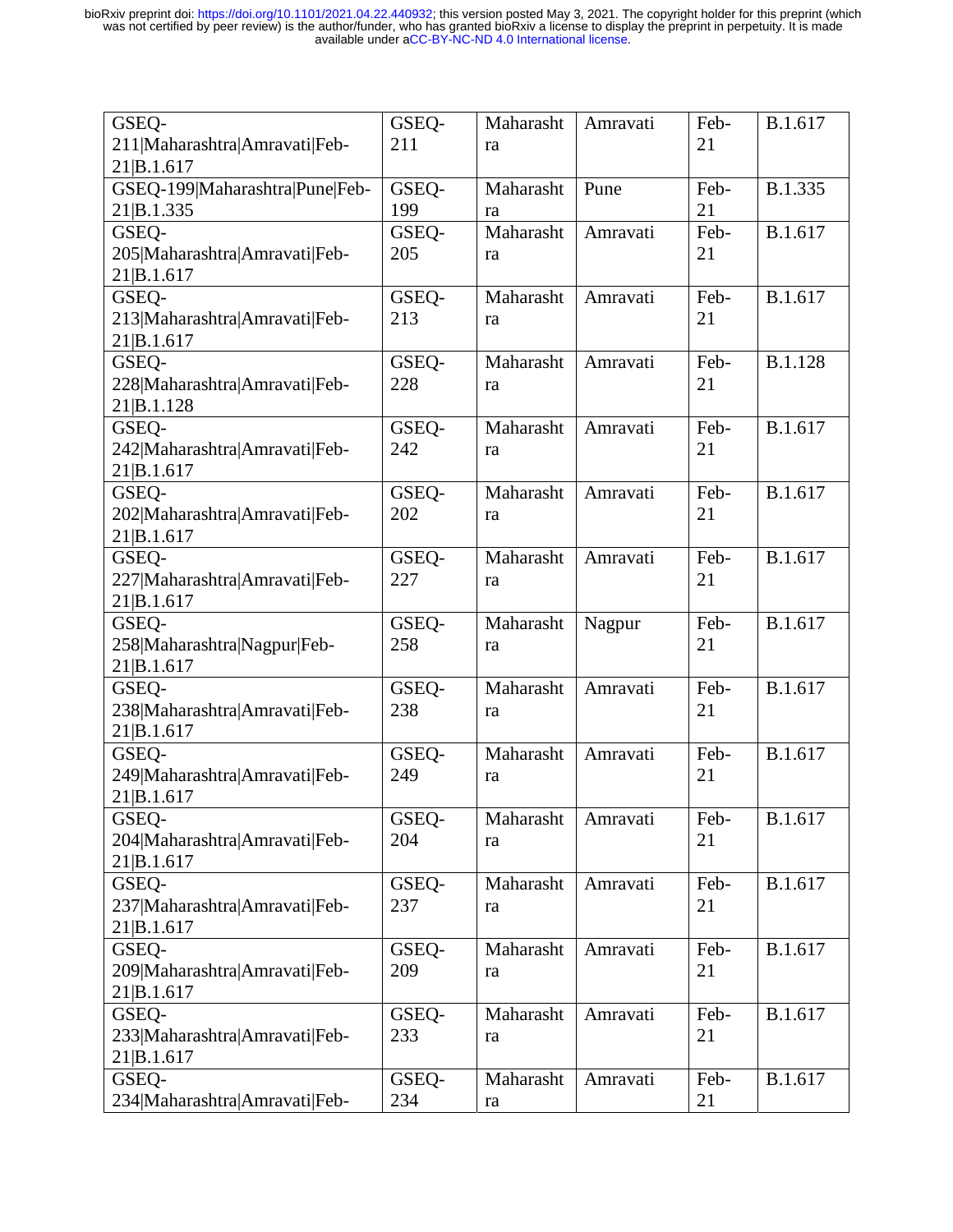| 21 B.1.617                                      |              |                 |            |            |           |
|-------------------------------------------------|--------------|-----------------|------------|------------|-----------|
| GSEQ-<br>236 Maharashtra Amravati Feb-          | GSEQ-<br>236 | Maharasht<br>ra | Amravati   | Feb-<br>21 | B.1.617   |
| 21 B.1.617                                      |              |                 |            |            |           |
| GSEQ-                                           | GSEQ-        | Maharasht       | Amravati   | Feb-       | B.1.617   |
| 203 Maharashtra Amravati Feb-<br>21 B.1.617     | 203          | ra              |            | 21         |           |
| GSEQ-                                           | GSEQ-        | Maharasht       | Nagpur     | Feb-       | B.1.617   |
| 259 Maharashtra Nagpur Feb-                     | 259          | ra              |            | 21         |           |
| 21 B.1.617                                      |              |                 |            |            |           |
| GSEQ-<br>212 Maharashtra Amravati Feb-          | GSEQ-<br>212 | Maharasht       | Amravati   | Feb-<br>21 | B.1.617   |
| 21 B.1.617                                      |              | ra              |            |            |           |
| GSEQ-                                           | GSEQ-        | Maharasht       | Amravati   | Feb-       | B.1.617   |
| 247 Maharashtra Amravati Feb-                   | 247          | ra              |            | 21         |           |
| 21 B.1.617<br>GSEQ-                             | GSEQ-        | Maharasht       | Nagpur     | Feb-       | B.1.36.29 |
| 256 Maharashtra Nagpur Feb-                     | 256          | ra              |            | 21         |           |
| 21 B.1.36.29                                    |              |                 |            |            |           |
| GSEQ-                                           | GSEQ-        | Maharasht       | Nagpur     | Feb-       | B.1.36.29 |
| 252 Maharashtra Nagpur Feb-<br>21 B.1.36.29     | 252          | ra              |            | 21         |           |
| GSEQ-                                           | GSEQ-        | Maharasht       | Amravati   | Feb-       | B.1.36.29 |
| 223 Maharashtra Amravati Feb-                   | 223          | ra              |            | 21         |           |
| 21 B.1.36.29                                    |              |                 |            |            |           |
| GSEQ-                                           | GSEQ-<br>266 | Maharasht       | Aurangabad | Feb-<br>21 | B.1.1.216 |
| 266 Maharashtra Aurangabad Feb-<br>21 B.1.1.216 |              | ra              |            |            |           |
| GSEQ-                                           | GSEQ-        | Maharasht       | Aurangabad | Feb-       | B.1.1.306 |
| 261 Maharashtra Aurangabad Feb-                 | 261          | ra              |            | 21         |           |
| 21 B.1.1.306                                    |              |                 |            | Feb-       | B.1.1.354 |
| GSEO-<br>254 Maharashtra Nagpur Feb-            | GSEQ-<br>254 | Maharasht<br>ra | Nagpur     | 21         |           |
| 21 B.1.1.354                                    |              |                 |            |            |           |
| GSEQ-                                           | GSEQ-        | Maharasht       | Aurangabad | Feb-       | B.1.1.306 |
| 265 Maharashtra Aurangabad Feb-                 | 265          | ra              |            | 21         |           |
| 21 B.1.1.306<br>GSEQ-                           | GSEQ-        | Maharasht       | Amravati   | Feb-       | B.1.1.306 |
| 226 Maharashtra Amravati Feb-                   | 226          | ra              |            | 21         |           |
| 21 B.1.1.306                                    |              |                 |            |            |           |
| GSEQ-                                           | GSEQ-        | Maharasht       | Amravati   | Feb-       | B.1.1.306 |
| 229 Maharashtra Amravati Feb-<br>21 B.1.1.306   | 229          | ra              |            | 21         |           |
| GSEQ-                                           | GSEQ-        | Maharasht       | Aurangabad | Feb-       | B.1.1.340 |
| 260 Maharashtra Aurangabad Feb-                 | 260          | ra              |            | 21         |           |
| 21 B.1.1.340                                    |              |                 |            |            |           |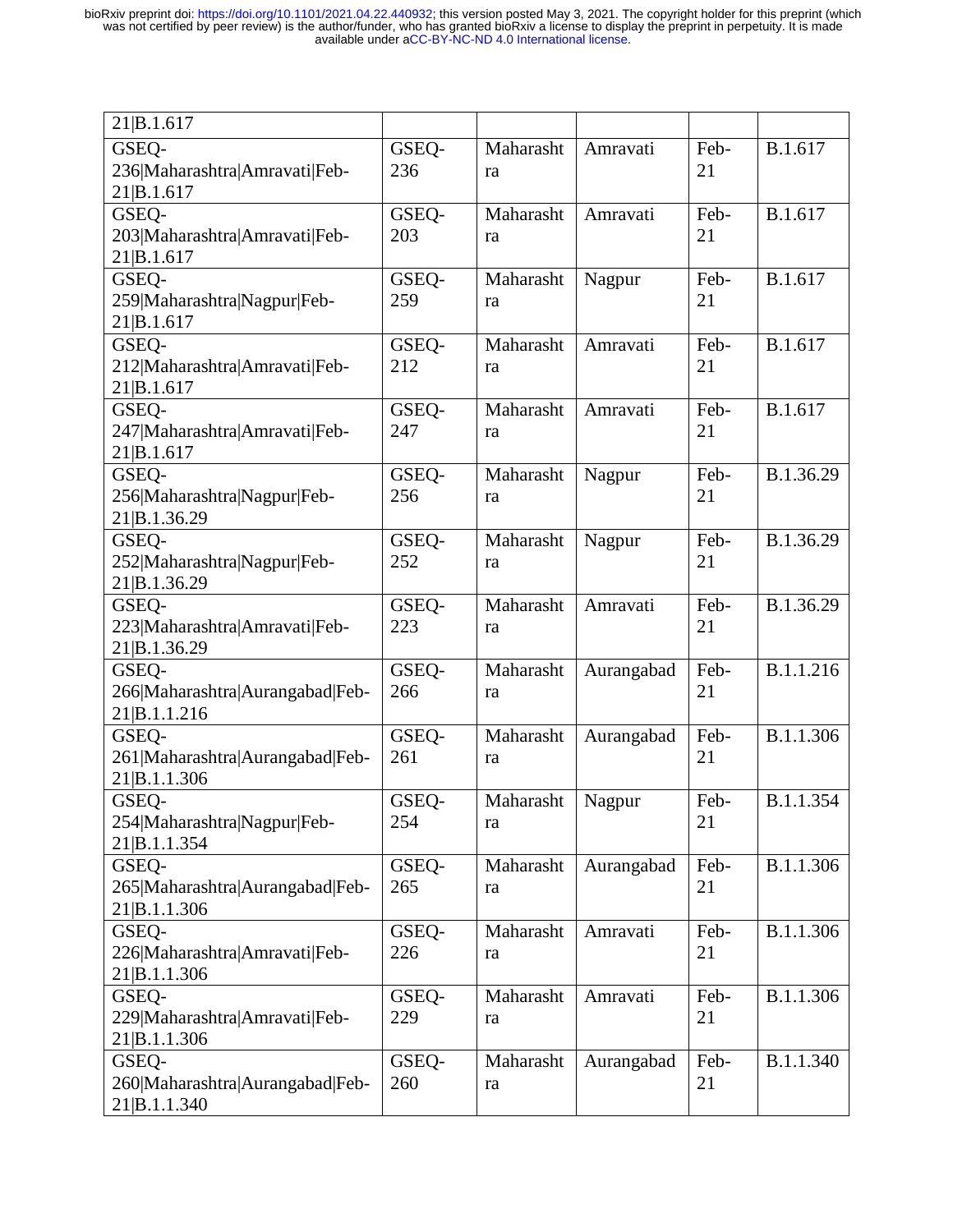| GSEQ-<br>264 Maharashtra Aurangabad Feb-                  | GSEQ-<br>264   | Maharasht<br>ra | Aurangabad      | Feb-<br>21 | B.1.1.306 |
|-----------------------------------------------------------|----------------|-----------------|-----------------|------------|-----------|
| 21 B.1.1.306                                              |                |                 |                 |            |           |
| GSEQ-<br>268 Maharashtra Aurangabad Feb-<br>21 B.1.1.306  | GSEQ-<br>268   | Maharasht<br>ra | Aurangabad      | Feb-<br>21 | B.1.1.306 |
| SEQ-<br>258 Maharashtra Mumbai Dec-<br>20 B.1.210         | <b>SEQ-258</b> | Maharasht<br>ra | Mumbai          | Dec-<br>20 | B.1.210   |
| GSEQ-<br>373 Maharashtra Thane Feb-<br>21 B.1.617         | GSEQ-<br>373   | Maharasht<br>ra | Thane           | Feb-<br>21 | B.1.617   |
| GSEQ-<br>379 Maharashtra Thane Feb-<br>21 B.1.617         | GSEQ-<br>379   | Maharasht<br>ra | Thane           | Feb-<br>21 | B.1.617   |
| GSEQ-<br>398 Maharashtra Wardha Feb-<br>21 B.1.617        | GSEQ-<br>398   | Maharasht<br>ra | Wardha          | Feb-<br>21 | B.1.617   |
| GSEQ-<br>399 Maharashtra Wardha Feb-<br>21 B.1.617        | GSEO-<br>399   | Maharasht<br>ra | Wardha          | Feb-<br>21 | B.1.617   |
| GSEQ-<br>382 Maharashtra Thane Feb-<br>21 B.1.617         | GSEQ-<br>382   | Maharasht<br>ra | Thane           | Feb-<br>21 | B.1.617   |
| GSEQ-<br>393 Maharashtra Wardha Feb-<br>21 B.1.617        | GSEQ-<br>393   | Maharasht<br>ra | Wardha          | Feb-<br>21 | B.1.617   |
| GSEQ-<br>386 Maharashtra Wardha Feb-<br>21 B.1.617        | GSEQ-<br>386   | Maharasht<br>ra | Wardha          | Feb-<br>21 | B.1.617   |
| GSEQ-<br>391 Maharashtra Wardha Feb-<br>21 B.1.617        | GSEQ-<br>391   | Maharasht<br>ra | Wardha          | Feb-<br>21 | B.1.617   |
| GSEQ-<br>361 Maharashtra Navi Mumbai Fe<br>$b-21 B.1.617$ | GSEQ-<br>361   | Maharasht<br>ra | Navi_Mumb<br>ai | Feb-<br>21 | B.1.617   |
| GSEQ-<br>390 Maharashtra Wardha Feb-<br>21 B.1.617        | GSEQ-<br>390   | Maharasht<br>ra | Wardha          | Feb-<br>21 | B.1.617   |
| GSEQ-<br>392 Maharashtra Wardha Feb-<br>21 B.1.617        | GSEQ-<br>392   | Maharasht<br>ra | Wardha          | Feb-<br>21 | B.1.617   |
| GSEQ-<br>293 Maharashtra Aurangabad Feb-<br>21 B.1.617    | GSEQ-<br>293   | Maharasht<br>ra | Aurangabad      | Feb-<br>21 | B.1.617   |
| GSEQ-                                                     | GSEQ-          | Maharasht       | Aurangabad      | Feb-       | B.1.617   |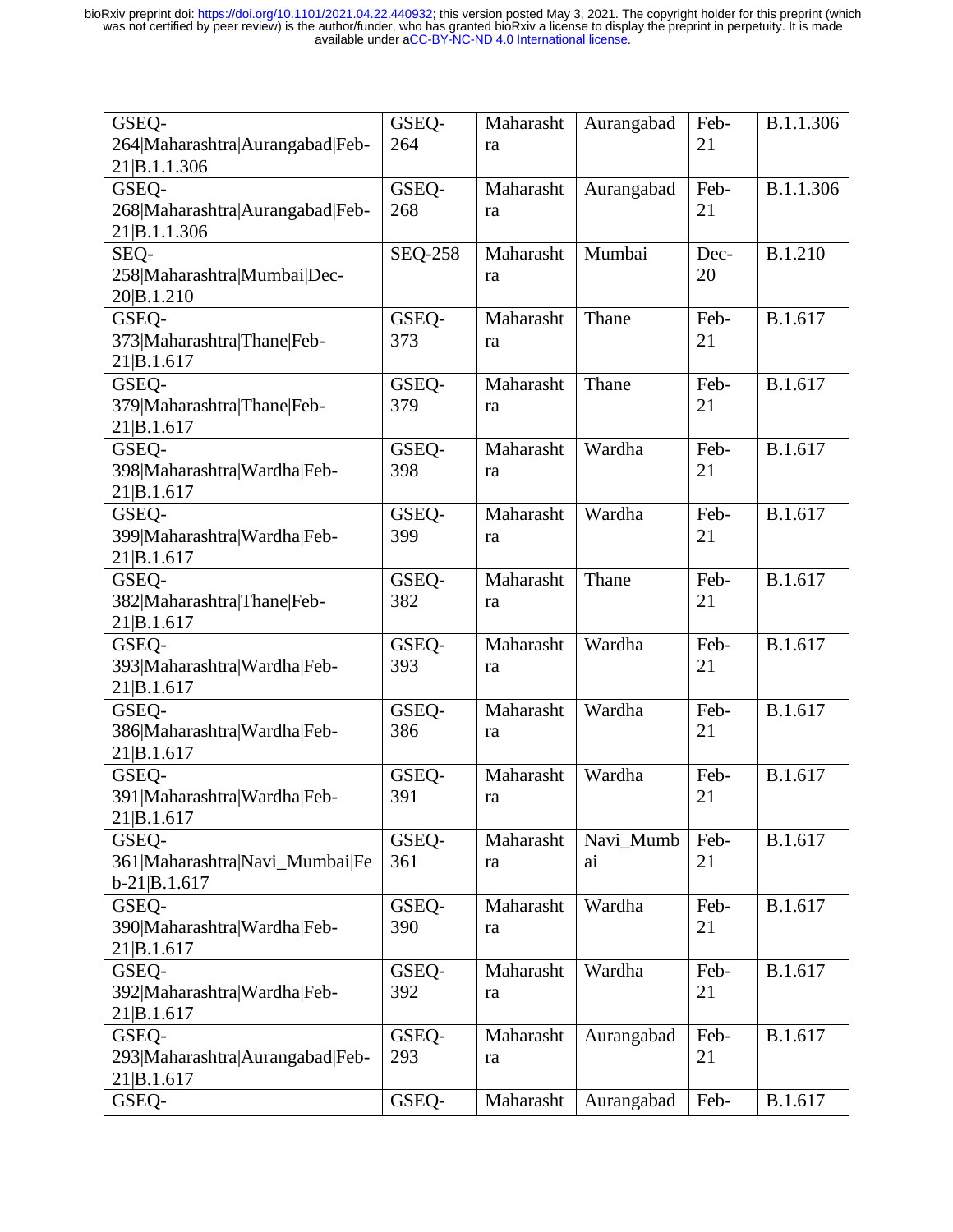| 291 Maharashtra Aurangabad Feb-     | 291          | ra              |            | 21         |           |
|-------------------------------------|--------------|-----------------|------------|------------|-----------|
| 21 B.1.617                          |              |                 |            |            |           |
| GSEO-                               | GSEQ-        | Maharasht       | Aurangabad | Feb-       | B.1.617   |
| 298 Maharashtra Aurangabad Feb-     | 298          | ra              |            | 21         |           |
| 21 B.1.617                          |              |                 |            |            |           |
| GSEQ-                               | GSEQ-        | Maharasht       | Yavatmal   | Feb-       | B.1.617   |
| 385 Maharashtra Yavatmal Feb-       | 385          | ra              |            | 21         |           |
| 21 B.1.617                          |              |                 |            |            |           |
| GSEQ-                               | GSEQ-        | Maharasht       | Navi_Mumb  | Feb-       | B.1.617   |
| 366 Maharashtra Navi_Mumbai Fe      | 366          | ra              | ai         | 21         |           |
| $b-21 B.1.617$                      |              |                 |            |            |           |
| GSEQ-                               | GSEQ-        | Maharasht       | Thane      | Feb-       | B.1.36.29 |
| 371 Maharashtra Thane Feb-          | 371          | ra              |            | 21         |           |
| 21 B.1.36.29                        |              |                 |            |            |           |
| GSEQ-                               | GSEO-        | Maharasht       | Aurangabad | Feb-       | B.1.36.29 |
| 294 Maharashtra Aurangabad Feb-     | 294          | ra              |            | 21         |           |
| 21 B.1.36.29                        |              |                 |            |            |           |
| GSEQ-                               | GSEO-        | Maharasht       | Aurangabad | Feb-       | B.1.36.29 |
| 292 Maharashtra Aurangabad Feb-     | 292          | ra              |            | 21         |           |
| 21 B.1.36.29                        |              |                 |            |            |           |
| GSEQ-                               | GSEO-        | Maharasht       | Aurangabad | Feb-       | B.1.36.29 |
| 297 Maharashtra Aurangabad Feb-     | 297          | ra              |            | 21         |           |
| 21 B.1.36.29                        |              |                 |            |            |           |
| GSEQ-                               | GSEQ-        | Maharasht       | Wardha     | Feb-       | B.1.36.29 |
| 397 Maharashtra Wardha Feb-         | 397          | ra              |            | 21         |           |
|                                     |              |                 |            |            |           |
|                                     |              |                 |            |            |           |
| 21 B.1.36.29                        |              |                 |            |            |           |
| GSEQ-                               | GSEQ-        | Maharasht       | Aurangabad | Feb-       | B.1.36.29 |
| 296 Maharashtra Aurangabad Feb-     | 296          | ra              |            | 21         |           |
| 21 B.1.36.29                        |              |                 |            |            |           |
| GSEQ-                               | GSEQ-        | Maharasht       | Aurangabad | Feb-       | B.1.36.29 |
| 300 Maharashtra Aurangabad Feb-     | 300          | ra              |            | 21         |           |
| 21 B.1.36.29                        |              |                 |            |            |           |
| GSEQ-                               | GSEO-        | Maharasht       | Thane      | Feb-       | B.1.36.29 |
| 375 Maharashtra Thane Feb-          | 375          | ra              |            | 21         |           |
| 21 B.1.36.29                        |              |                 |            |            |           |
| GSEQ-                               | GSEO-        | Maharasht       | Wardha     | Feb-       | B.1.36.29 |
| 401 Maharashtra Wardha Feb-         | 401          | ra              |            | 21         |           |
| 21 B.1.36.29                        |              |                 |            |            |           |
| GSEQ-                               | GSEQ-        | Maharasht       | Navi_Mumb  | Feb-       | B.1.1.7   |
| 360 Maharashtra Navi_Mumbai Fe      | 360          | ra              | ai         | 21         |           |
| $b-21 B.1.1.7$                      |              |                 |            |            |           |
| GSEQ-                               | GSEQ-        | Maharasht       | Thane      | Feb-       | B.1.1.7   |
| 378 Maharashtra Thane Feb-          | 378          | ra              |            | 21         |           |
| 21 B.1.1.7                          |              |                 |            |            |           |
| GSEQ-<br>381 Maharashtra Thane Feb- | GSEQ-<br>381 | Maharasht<br>ra | Thane      | Feb-<br>21 | B.1.1.7   |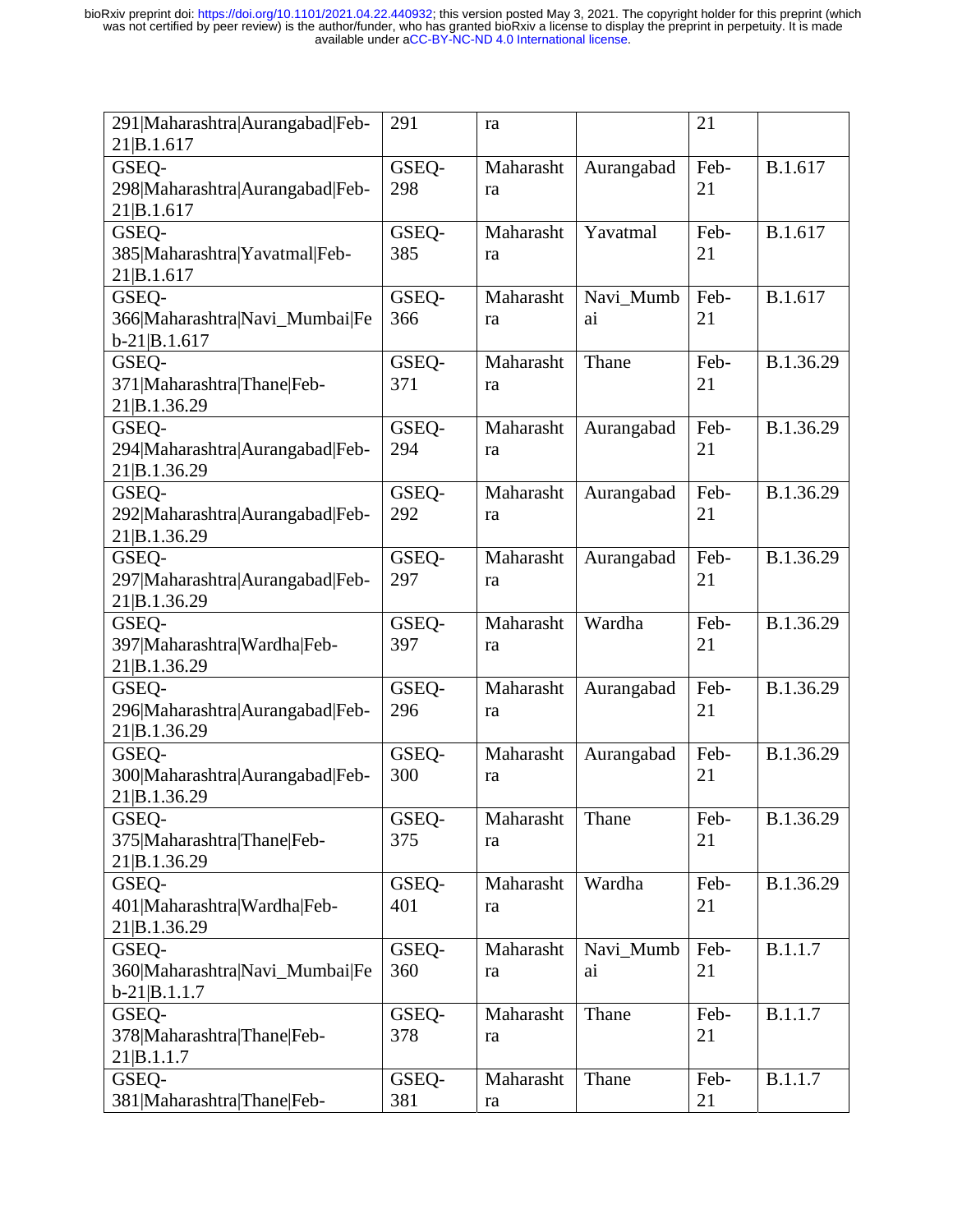| 21 B.1.1.7                      |              |           |                 |            |           |
|---------------------------------|--------------|-----------|-----------------|------------|-----------|
| GSEQ-                           | GSEQ-        | Maharasht | Thane           | Feb-       | B.1.1.389 |
| 369 Maharashtra Thane Feb-      | 369          | ra        |                 | 21         |           |
| 21 B.1.1.389                    |              |           |                 |            |           |
| GSEQ-                           | GSEQ-        | Maharasht | Navi_Mumb       | Feb-       | B.1.1.216 |
| 359 Maharashtra Navi_Mumbai Fe  | 359          | ra        | ai              | 21         |           |
| $b-21 B.1.1.216$                |              |           |                 |            |           |
| GSEQ-                           | GSEQ-        | Maharasht | Thane           | Feb-       | B.1.1.306 |
| 384 Maharashtra Thane Feb-      | 384          | ra        |                 | 21         |           |
| 21 B.1.1.306                    |              |           |                 |            |           |
| GSEQ-                           | GSEQ-        | Maharasht | Navi_Mumb       | Feb-       | B.1.1.306 |
| 363 Maharashtra Navi_Mumbai Fe  | 363          | ra        | ai              | 21         |           |
| $b-21 B.1.1.306$                |              |           |                 |            |           |
| GSEQ-                           | GSEQ-        | Maharasht | Thane           | Feb-       | B.1.1.306 |
| 370 Maharashtra Thane Feb-      | 370          | ra        |                 | 21         |           |
| 21 B.1.1.306                    |              |           |                 |            |           |
| GSEQ-                           | GSEQ-        | Maharasht | Thane           | Feb-       | B.1.1.306 |
| 383 Maharashtra Thane Feb-      | 383          | ra        |                 | 21         |           |
| 21 B.1.1.306                    |              |           |                 |            |           |
| GSEQ-                           | GSEQ-        | Maharasht | Aurangabad      | Feb-       | B.1.36.22 |
| 295 Maharashtra Aurangabad Feb- | 295          | ra        |                 | 21         |           |
| 21 B.1.36.22                    |              |           |                 |            |           |
| GSEQ-                           | GSEQ-        | Maharasht | Latur           | Feb-       | B.1.1.306 |
| 286 Maharashtra Latur Feb-      | 286          | ra        |                 | 21         |           |
| 21 B.1.1.306                    |              |           |                 |            |           |
| GSEQ-                           | GSEQ-        | Maharasht | Thane           | Feb-       | B.1.1.306 |
| 380 Maharashtra Thane Feb-      | 380          | ra        |                 | 21         |           |
| 21 B.1.1.306<br>GSEQ-           |              | Maharasht | Thane           |            | B.1.1.216 |
| 377 Maharashtra Thane Feb-      | GSEQ-<br>377 | ra        |                 | Feb-<br>21 |           |
| 21 B.1.1.216                    |              |           |                 |            |           |
| GSEO-                           | GSEQ-        | Maharasht | Thane           | Feb-       | B.1.1.216 |
| 372 Maharashtra Thane Feb-      | 372          | ra        |                 | 21         |           |
| 21 B.1.1.216                    |              |           |                 |            |           |
| GSEQ-                           | GSEQ-        | Maharasht | Gadchiroli      | Feb-       | B.1.335   |
| 425 Maharashtra Gadchiroli Feb- | 425          | ra        |                 | 21         |           |
| 21 B.1.335                      |              |           |                 |            |           |
| GSEQ-                           | GSEQ-        | Maharasht | <b>Bhandara</b> | Feb-       | B.1.596   |
| 432 Maharashtra Bhandara Feb-   | 432          | ra        |                 | 21         |           |
| 21 B.1.596                      |              |           |                 |            |           |
| GSEQ-                           | GSEQ-        | Maharasht | <b>Bhandara</b> | Feb-       | B.1.596   |
| 431 Maharashtra Bhandara Feb-   | 431          | ra        |                 | 21         |           |
| 21 B.1.596                      |              |           |                 |            |           |
| GSEQ-                           | GSEQ-        | Maharasht | Sevagram        | Feb-       | B.1.617   |
| 413 Maharashtra Sevagram Feb-   | 413          | ra        |                 | 21         |           |
| 21 B.1.617                      |              |           |                 |            |           |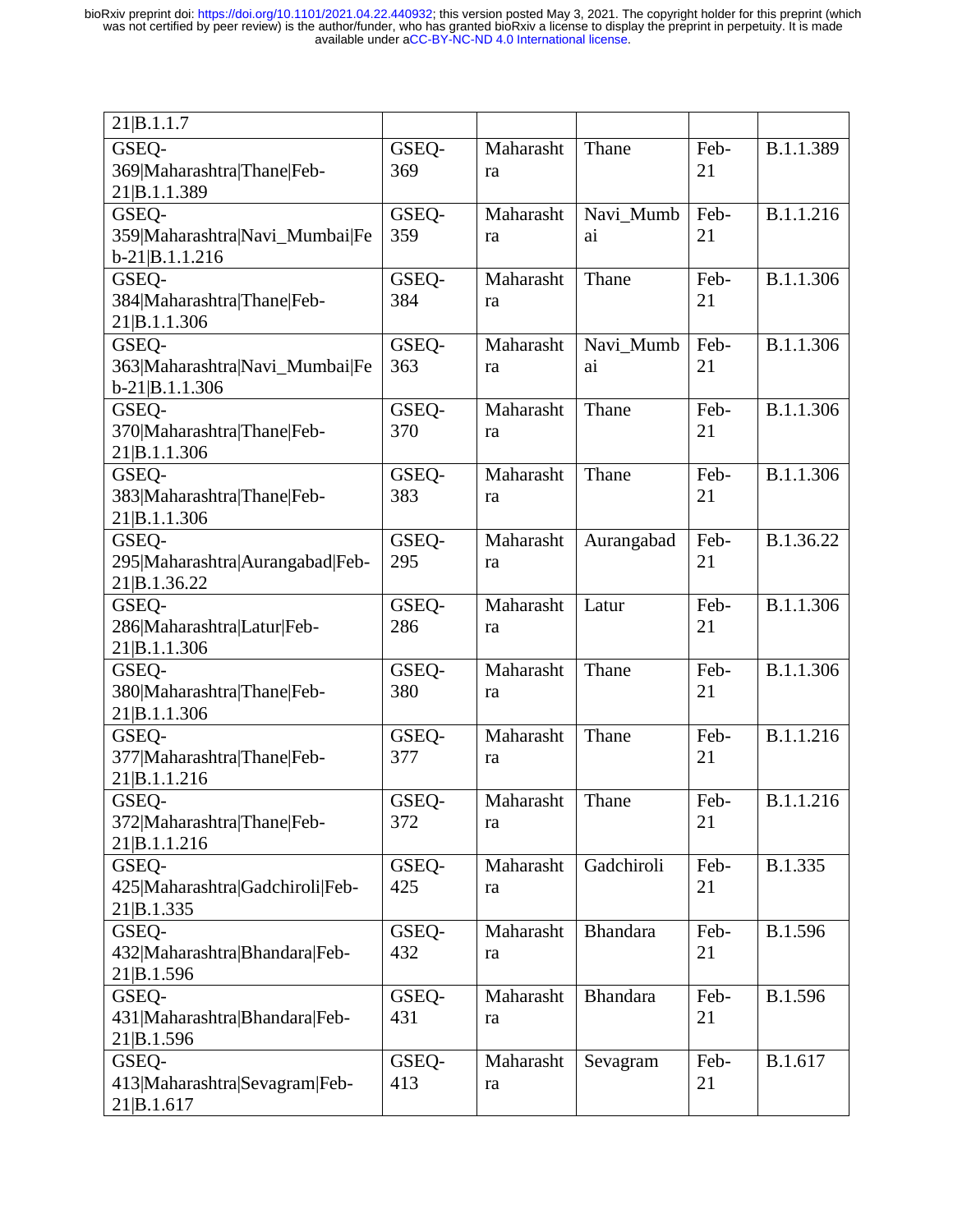| GSEQ-                                         | GSEQ-        | Maharasht       | Gadchiroli | Feb-       | B.1.617 |
|-----------------------------------------------|--------------|-----------------|------------|------------|---------|
| 424 Maharashtra Gadchiroli Feb-<br>21 B.1.617 | 424          | ra              |            | 21         |         |
| GSEQ-                                         | GSEQ-        | Maharasht       | Sevagram   | Feb-       | B.1.617 |
| 403 Maharashtra Sevagram Feb-                 | 403          | ra              |            | 21         |         |
| 21 B.1.617                                    |              |                 |            |            |         |
| GSEQ-                                         | GSEQ-        | Maharasht       | Gadchiroli | Feb-       | B.1.617 |
| 419 Maharashtra Gadchiroli Feb-               | 419          | ra              |            | 21         |         |
| 21 B.1.617<br>GSEQ-                           | GSEQ-        | Maharasht       | Gadchiroli | Feb-       | B.1.617 |
| 420 Maharashtra Gadchiroli Feb-               | 420          | ra              |            | 21         |         |
| 21 B.1.617                                    |              |                 |            |            |         |
| GSEQ-                                         | GSEQ-        | Maharasht       | Gadchiroli | Feb-       | B.1.617 |
| 422 Maharashtra Gadchiroli Feb-               | 422          | ra              |            | 21         |         |
| 21 B.1.617                                    |              |                 |            |            |         |
| GSEQ-                                         | GSEO-        | Maharasht       | Gadchiroli | Feb-       | B.1.617 |
| 423 Maharashtra Gadchiroli Feb-               | 423          | ra              |            | 21         |         |
| 21 B.1.617<br>GSEQ-                           | GSEQ-        | Maharasht       | Thane      | Feb-       | B.1.617 |
| 374 Maharashtra Thane Feb-                    | 374          | ra              |            | 21         |         |
| 21 B.1.617                                    |              |                 |            |            |         |
| GSEQ-                                         | GSEQ-        | Maharasht       | Sevagram   | Feb-       | B.1.617 |
| 406 Maharashtra Sevagram Feb-                 | 406          | ra              |            | 21         |         |
| 21 B.1.617                                    |              |                 |            |            |         |
| GSEQ-                                         | GSEQ-        | Maharasht       | Navi_Mumb  | Feb-       | B.1.617 |
| 365 Maharashtra Navi_Mumbai Fe                | 365          | ra              | ai         | 21         |         |
| $b-21 B.1.617$                                |              |                 |            |            |         |
| GSEQ-<br>387 Maharashtra Wardha Feb-          | GSEQ-<br>387 | Maharasht<br>ra | Wardha     | Feb-<br>21 | B.1.617 |
| 21 B.1.617                                    |              |                 |            |            |         |
| GSEQ-                                         | GSEQ-        | Maharasht       | Sevagram   | Feb-       | B.1.617 |
| 402 Maharashtra Sevagram Feb-                 | 402          | ra              |            | 21         |         |
| 21 B.1.617                                    |              |                 |            |            |         |
| GSEO-                                         | GSEQ-        | Maharasht       | Wardha     | Feb-       | B.1.617 |
| 388 Maharashtra Wardha Feb-                   | 388          | ra              |            | 21         |         |
| 21 B.1.617                                    |              |                 |            |            |         |
| GSEQ-                                         | GSEQ-        | Maharasht       | Wardha     | Feb-       | B.1.617 |
| 394 Maharashtra Wardha Feb-<br>21 B.1.617     | 394          | ra              |            | 21         |         |
| GSEQ-                                         | GSEQ-        | Maharasht       | Wardha     | Feb-       | B.1.617 |
| 400 Maharashtra Wardha Feb-                   | 400          | ra              |            | 21         |         |
| 21 B.1.617                                    |              |                 |            |            |         |
| GSEQ-                                         | GSEQ-        | Maharasht       | Sevagram   | Feb-       | B.1.617 |
| 414 Maharashtra Sevagram Feb-                 | 414          | ra              |            | 21         |         |
| 21 B.1.617                                    |              |                 |            |            |         |
| GSEQ-                                         | GSEQ-        | Maharasht       | Wardha     | Feb-       | B.1.617 |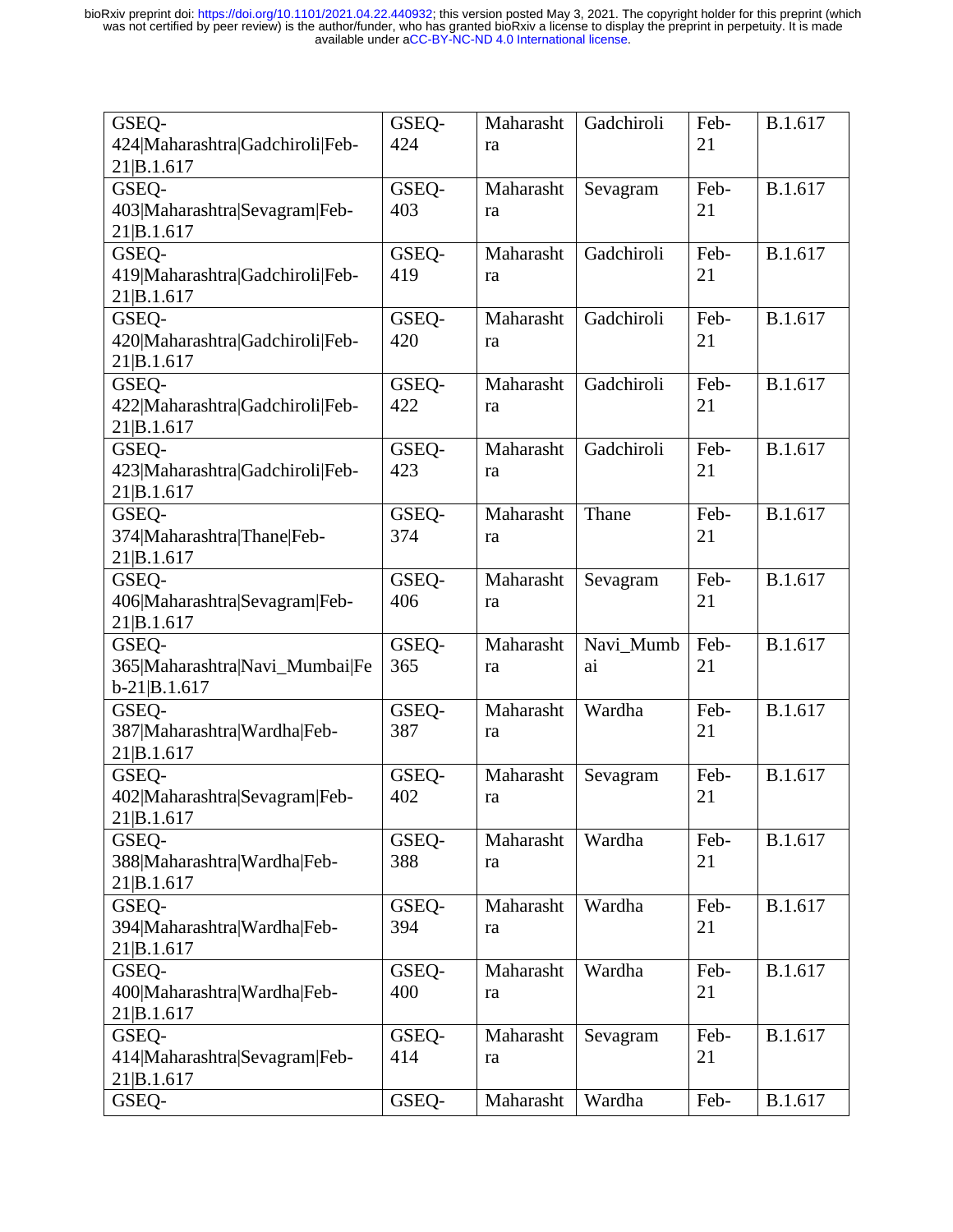| Maharasht<br>Feb-<br>B.1.617<br>GSEQ-<br>GSEQ-<br>Sevagram<br>405 Maharashtra Sevagram Feb-<br>405<br>21<br>ra<br>21 B.1.617<br>Feb-<br>B.1.617<br>GSEQ-<br>GSEQ-<br>Maharasht<br>Sevagram<br>417 Maharashtra Sevagram Feb-<br>417<br>21<br>ra<br>21 B.1.617<br>Maharasht<br>Feb-<br>B.1.617<br>GSEQ-<br>GSEQ-<br>Sevagram<br>410 Maharashtra Sevagram Feb-<br>410<br>21<br>ra<br>21 B.1.617<br>B.1.36.29<br>Maharasht<br>Feb-<br>GSEQ-<br>GSEQ-<br>Sevagram<br>416 Maharashtra Sevagram Feb-<br>416<br>21<br>ra<br>21 B.1.36.29<br>B.1.36.29<br>Maharasht<br>Feb-<br>GSEQ-<br>GSEQ-<br>Sevagram<br>407 Maharashtra Sevagram Feb-<br>407<br>21<br>ra<br>21 B.1.36.29<br><b>Bhandara</b><br>B.1.36.29<br>Maharasht<br>Feb-<br>GSEO-<br>GSEQ-<br>428 Maharashtra Bhandara Feb-<br>428<br>21<br>ra<br>21 B.1.36.29<br>Wardha<br>B.1.1.7<br>Maharasht<br>Feb-<br>GSEQ-<br>GSEQ-<br>396 Maharashtra Wardha Feb-<br>21<br>396<br>ra<br>21 B.1.1.7<br>Gadchiroli<br>B.1.1.7<br>Maharasht<br>Feb-<br>GSEQ-<br>GSEQ-<br>427 Maharashtra Gadchiroli Feb-<br>427<br>21<br>ra<br>21 B.1.1.7<br>B.1.1.306<br>Maharasht<br>GSEQ-<br>GSEQ-<br>Feb-<br>Sevagram<br>404 Maharashtra Sevagram Feb-<br>404<br>21<br>ra<br>21 B.1.1.306<br>B.1.1.306<br>GSEO-<br>Maharasht<br>Vasai Virar<br>Feb-<br>GSEQ-<br>356 Maharashtra Vasai_Virar Feb-<br>356<br>21<br>ra<br>21 B.1.1.306<br>GSEQ-<br>GSEQ-<br>Maharasht<br>Navi_Mumb<br>B.1.1.306<br>Feb-<br>358 Maharashtra Navi_Mumbai Fe<br>358<br>21<br>ai<br>ra<br>$b-21 B.1.1.306$<br>B.1.1.306<br>GSEQ-<br>Maharasht<br>Navi Mumb<br>Feb-<br>GSEQ-<br>362 Maharashtra Navi_Mumbai Fe<br>21<br>362<br>ai<br>ra<br>$b-21 B.1.1.306$<br>B.1.1.306<br>GSEQ-<br>GSEO-<br>Maharasht<br>Navi_Mumb<br>Feb-<br>364 Maharashtra Navi_Mumbai Fe<br>364<br>21<br>ai<br>ra<br>$b-21 B.1.1.306$<br><b>B.1.36</b><br>GSEQ-<br>GSEQ-<br>Maharasht<br>Feb-<br>Sevagram<br>412 Maharashtra Sevagram Feb-<br>412<br>21<br>ra<br>21 B.1.36<br>B.1.596<br>GSEQ-<br>Maharasht<br>Aurangabad<br>Mar-<br>GSEQ- | 395 Maharashtra Wardha Feb-     | 395 | ra | 21 |  |
|--------------------------------------------------------------------------------------------------------------------------------------------------------------------------------------------------------------------------------------------------------------------------------------------------------------------------------------------------------------------------------------------------------------------------------------------------------------------------------------------------------------------------------------------------------------------------------------------------------------------------------------------------------------------------------------------------------------------------------------------------------------------------------------------------------------------------------------------------------------------------------------------------------------------------------------------------------------------------------------------------------------------------------------------------------------------------------------------------------------------------------------------------------------------------------------------------------------------------------------------------------------------------------------------------------------------------------------------------------------------------------------------------------------------------------------------------------------------------------------------------------------------------------------------------------------------------------------------------------------------------------------------------------------------------------------------------------------------------------------------------------------------------------------------------------------------------------------------------------------------------------------------------------------------------------------------------------------------------------------------------------------------|---------------------------------|-----|----|----|--|
|                                                                                                                                                                                                                                                                                                                                                                                                                                                                                                                                                                                                                                                                                                                                                                                                                                                                                                                                                                                                                                                                                                                                                                                                                                                                                                                                                                                                                                                                                                                                                                                                                                                                                                                                                                                                                                                                                                                                                                                                                    | 21 B.1.617                      |     |    |    |  |
|                                                                                                                                                                                                                                                                                                                                                                                                                                                                                                                                                                                                                                                                                                                                                                                                                                                                                                                                                                                                                                                                                                                                                                                                                                                                                                                                                                                                                                                                                                                                                                                                                                                                                                                                                                                                                                                                                                                                                                                                                    |                                 |     |    |    |  |
|                                                                                                                                                                                                                                                                                                                                                                                                                                                                                                                                                                                                                                                                                                                                                                                                                                                                                                                                                                                                                                                                                                                                                                                                                                                                                                                                                                                                                                                                                                                                                                                                                                                                                                                                                                                                                                                                                                                                                                                                                    |                                 |     |    |    |  |
|                                                                                                                                                                                                                                                                                                                                                                                                                                                                                                                                                                                                                                                                                                                                                                                                                                                                                                                                                                                                                                                                                                                                                                                                                                                                                                                                                                                                                                                                                                                                                                                                                                                                                                                                                                                                                                                                                                                                                                                                                    |                                 |     |    |    |  |
|                                                                                                                                                                                                                                                                                                                                                                                                                                                                                                                                                                                                                                                                                                                                                                                                                                                                                                                                                                                                                                                                                                                                                                                                                                                                                                                                                                                                                                                                                                                                                                                                                                                                                                                                                                                                                                                                                                                                                                                                                    |                                 |     |    |    |  |
|                                                                                                                                                                                                                                                                                                                                                                                                                                                                                                                                                                                                                                                                                                                                                                                                                                                                                                                                                                                                                                                                                                                                                                                                                                                                                                                                                                                                                                                                                                                                                                                                                                                                                                                                                                                                                                                                                                                                                                                                                    |                                 |     |    |    |  |
|                                                                                                                                                                                                                                                                                                                                                                                                                                                                                                                                                                                                                                                                                                                                                                                                                                                                                                                                                                                                                                                                                                                                                                                                                                                                                                                                                                                                                                                                                                                                                                                                                                                                                                                                                                                                                                                                                                                                                                                                                    |                                 |     |    |    |  |
|                                                                                                                                                                                                                                                                                                                                                                                                                                                                                                                                                                                                                                                                                                                                                                                                                                                                                                                                                                                                                                                                                                                                                                                                                                                                                                                                                                                                                                                                                                                                                                                                                                                                                                                                                                                                                                                                                                                                                                                                                    |                                 |     |    |    |  |
|                                                                                                                                                                                                                                                                                                                                                                                                                                                                                                                                                                                                                                                                                                                                                                                                                                                                                                                                                                                                                                                                                                                                                                                                                                                                                                                                                                                                                                                                                                                                                                                                                                                                                                                                                                                                                                                                                                                                                                                                                    |                                 |     |    |    |  |
|                                                                                                                                                                                                                                                                                                                                                                                                                                                                                                                                                                                                                                                                                                                                                                                                                                                                                                                                                                                                                                                                                                                                                                                                                                                                                                                                                                                                                                                                                                                                                                                                                                                                                                                                                                                                                                                                                                                                                                                                                    |                                 |     |    |    |  |
|                                                                                                                                                                                                                                                                                                                                                                                                                                                                                                                                                                                                                                                                                                                                                                                                                                                                                                                                                                                                                                                                                                                                                                                                                                                                                                                                                                                                                                                                                                                                                                                                                                                                                                                                                                                                                                                                                                                                                                                                                    |                                 |     |    |    |  |
|                                                                                                                                                                                                                                                                                                                                                                                                                                                                                                                                                                                                                                                                                                                                                                                                                                                                                                                                                                                                                                                                                                                                                                                                                                                                                                                                                                                                                                                                                                                                                                                                                                                                                                                                                                                                                                                                                                                                                                                                                    |                                 |     |    |    |  |
|                                                                                                                                                                                                                                                                                                                                                                                                                                                                                                                                                                                                                                                                                                                                                                                                                                                                                                                                                                                                                                                                                                                                                                                                                                                                                                                                                                                                                                                                                                                                                                                                                                                                                                                                                                                                                                                                                                                                                                                                                    |                                 |     |    |    |  |
|                                                                                                                                                                                                                                                                                                                                                                                                                                                                                                                                                                                                                                                                                                                                                                                                                                                                                                                                                                                                                                                                                                                                                                                                                                                                                                                                                                                                                                                                                                                                                                                                                                                                                                                                                                                                                                                                                                                                                                                                                    |                                 |     |    |    |  |
|                                                                                                                                                                                                                                                                                                                                                                                                                                                                                                                                                                                                                                                                                                                                                                                                                                                                                                                                                                                                                                                                                                                                                                                                                                                                                                                                                                                                                                                                                                                                                                                                                                                                                                                                                                                                                                                                                                                                                                                                                    |                                 |     |    |    |  |
|                                                                                                                                                                                                                                                                                                                                                                                                                                                                                                                                                                                                                                                                                                                                                                                                                                                                                                                                                                                                                                                                                                                                                                                                                                                                                                                                                                                                                                                                                                                                                                                                                                                                                                                                                                                                                                                                                                                                                                                                                    |                                 |     |    |    |  |
|                                                                                                                                                                                                                                                                                                                                                                                                                                                                                                                                                                                                                                                                                                                                                                                                                                                                                                                                                                                                                                                                                                                                                                                                                                                                                                                                                                                                                                                                                                                                                                                                                                                                                                                                                                                                                                                                                                                                                                                                                    |                                 |     |    |    |  |
|                                                                                                                                                                                                                                                                                                                                                                                                                                                                                                                                                                                                                                                                                                                                                                                                                                                                                                                                                                                                                                                                                                                                                                                                                                                                                                                                                                                                                                                                                                                                                                                                                                                                                                                                                                                                                                                                                                                                                                                                                    |                                 |     |    |    |  |
|                                                                                                                                                                                                                                                                                                                                                                                                                                                                                                                                                                                                                                                                                                                                                                                                                                                                                                                                                                                                                                                                                                                                                                                                                                                                                                                                                                                                                                                                                                                                                                                                                                                                                                                                                                                                                                                                                                                                                                                                                    |                                 |     |    |    |  |
|                                                                                                                                                                                                                                                                                                                                                                                                                                                                                                                                                                                                                                                                                                                                                                                                                                                                                                                                                                                                                                                                                                                                                                                                                                                                                                                                                                                                                                                                                                                                                                                                                                                                                                                                                                                                                                                                                                                                                                                                                    |                                 |     |    |    |  |
|                                                                                                                                                                                                                                                                                                                                                                                                                                                                                                                                                                                                                                                                                                                                                                                                                                                                                                                                                                                                                                                                                                                                                                                                                                                                                                                                                                                                                                                                                                                                                                                                                                                                                                                                                                                                                                                                                                                                                                                                                    |                                 |     |    |    |  |
|                                                                                                                                                                                                                                                                                                                                                                                                                                                                                                                                                                                                                                                                                                                                                                                                                                                                                                                                                                                                                                                                                                                                                                                                                                                                                                                                                                                                                                                                                                                                                                                                                                                                                                                                                                                                                                                                                                                                                                                                                    |                                 |     |    |    |  |
|                                                                                                                                                                                                                                                                                                                                                                                                                                                                                                                                                                                                                                                                                                                                                                                                                                                                                                                                                                                                                                                                                                                                                                                                                                                                                                                                                                                                                                                                                                                                                                                                                                                                                                                                                                                                                                                                                                                                                                                                                    |                                 |     |    |    |  |
|                                                                                                                                                                                                                                                                                                                                                                                                                                                                                                                                                                                                                                                                                                                                                                                                                                                                                                                                                                                                                                                                                                                                                                                                                                                                                                                                                                                                                                                                                                                                                                                                                                                                                                                                                                                                                                                                                                                                                                                                                    |                                 |     |    |    |  |
|                                                                                                                                                                                                                                                                                                                                                                                                                                                                                                                                                                                                                                                                                                                                                                                                                                                                                                                                                                                                                                                                                                                                                                                                                                                                                                                                                                                                                                                                                                                                                                                                                                                                                                                                                                                                                                                                                                                                                                                                                    |                                 |     |    |    |  |
|                                                                                                                                                                                                                                                                                                                                                                                                                                                                                                                                                                                                                                                                                                                                                                                                                                                                                                                                                                                                                                                                                                                                                                                                                                                                                                                                                                                                                                                                                                                                                                                                                                                                                                                                                                                                                                                                                                                                                                                                                    |                                 |     |    |    |  |
|                                                                                                                                                                                                                                                                                                                                                                                                                                                                                                                                                                                                                                                                                                                                                                                                                                                                                                                                                                                                                                                                                                                                                                                                                                                                                                                                                                                                                                                                                                                                                                                                                                                                                                                                                                                                                                                                                                                                                                                                                    |                                 |     |    |    |  |
|                                                                                                                                                                                                                                                                                                                                                                                                                                                                                                                                                                                                                                                                                                                                                                                                                                                                                                                                                                                                                                                                                                                                                                                                                                                                                                                                                                                                                                                                                                                                                                                                                                                                                                                                                                                                                                                                                                                                                                                                                    |                                 |     |    |    |  |
|                                                                                                                                                                                                                                                                                                                                                                                                                                                                                                                                                                                                                                                                                                                                                                                                                                                                                                                                                                                                                                                                                                                                                                                                                                                                                                                                                                                                                                                                                                                                                                                                                                                                                                                                                                                                                                                                                                                                                                                                                    |                                 |     |    |    |  |
|                                                                                                                                                                                                                                                                                                                                                                                                                                                                                                                                                                                                                                                                                                                                                                                                                                                                                                                                                                                                                                                                                                                                                                                                                                                                                                                                                                                                                                                                                                                                                                                                                                                                                                                                                                                                                                                                                                                                                                                                                    |                                 |     |    |    |  |
|                                                                                                                                                                                                                                                                                                                                                                                                                                                                                                                                                                                                                                                                                                                                                                                                                                                                                                                                                                                                                                                                                                                                                                                                                                                                                                                                                                                                                                                                                                                                                                                                                                                                                                                                                                                                                                                                                                                                                                                                                    |                                 |     |    |    |  |
|                                                                                                                                                                                                                                                                                                                                                                                                                                                                                                                                                                                                                                                                                                                                                                                                                                                                                                                                                                                                                                                                                                                                                                                                                                                                                                                                                                                                                                                                                                                                                                                                                                                                                                                                                                                                                                                                                                                                                                                                                    |                                 |     |    |    |  |
|                                                                                                                                                                                                                                                                                                                                                                                                                                                                                                                                                                                                                                                                                                                                                                                                                                                                                                                                                                                                                                                                                                                                                                                                                                                                                                                                                                                                                                                                                                                                                                                                                                                                                                                                                                                                                                                                                                                                                                                                                    |                                 |     |    |    |  |
|                                                                                                                                                                                                                                                                                                                                                                                                                                                                                                                                                                                                                                                                                                                                                                                                                                                                                                                                                                                                                                                                                                                                                                                                                                                                                                                                                                                                                                                                                                                                                                                                                                                                                                                                                                                                                                                                                                                                                                                                                    |                                 |     |    |    |  |
|                                                                                                                                                                                                                                                                                                                                                                                                                                                                                                                                                                                                                                                                                                                                                                                                                                                                                                                                                                                                                                                                                                                                                                                                                                                                                                                                                                                                                                                                                                                                                                                                                                                                                                                                                                                                                                                                                                                                                                                                                    |                                 |     |    |    |  |
|                                                                                                                                                                                                                                                                                                                                                                                                                                                                                                                                                                                                                                                                                                                                                                                                                                                                                                                                                                                                                                                                                                                                                                                                                                                                                                                                                                                                                                                                                                                                                                                                                                                                                                                                                                                                                                                                                                                                                                                                                    |                                 |     |    |    |  |
|                                                                                                                                                                                                                                                                                                                                                                                                                                                                                                                                                                                                                                                                                                                                                                                                                                                                                                                                                                                                                                                                                                                                                                                                                                                                                                                                                                                                                                                                                                                                                                                                                                                                                                                                                                                                                                                                                                                                                                                                                    |                                 |     |    |    |  |
|                                                                                                                                                                                                                                                                                                                                                                                                                                                                                                                                                                                                                                                                                                                                                                                                                                                                                                                                                                                                                                                                                                                                                                                                                                                                                                                                                                                                                                                                                                                                                                                                                                                                                                                                                                                                                                                                                                                                                                                                                    |                                 |     |    |    |  |
|                                                                                                                                                                                                                                                                                                                                                                                                                                                                                                                                                                                                                                                                                                                                                                                                                                                                                                                                                                                                                                                                                                                                                                                                                                                                                                                                                                                                                                                                                                                                                                                                                                                                                                                                                                                                                                                                                                                                                                                                                    |                                 |     |    |    |  |
|                                                                                                                                                                                                                                                                                                                                                                                                                                                                                                                                                                                                                                                                                                                                                                                                                                                                                                                                                                                                                                                                                                                                                                                                                                                                                                                                                                                                                                                                                                                                                                                                                                                                                                                                                                                                                                                                                                                                                                                                                    |                                 |     |    |    |  |
|                                                                                                                                                                                                                                                                                                                                                                                                                                                                                                                                                                                                                                                                                                                                                                                                                                                                                                                                                                                                                                                                                                                                                                                                                                                                                                                                                                                                                                                                                                                                                                                                                                                                                                                                                                                                                                                                                                                                                                                                                    |                                 |     |    |    |  |
|                                                                                                                                                                                                                                                                                                                                                                                                                                                                                                                                                                                                                                                                                                                                                                                                                                                                                                                                                                                                                                                                                                                                                                                                                                                                                                                                                                                                                                                                                                                                                                                                                                                                                                                                                                                                                                                                                                                                                                                                                    |                                 |     |    |    |  |
|                                                                                                                                                                                                                                                                                                                                                                                                                                                                                                                                                                                                                                                                                                                                                                                                                                                                                                                                                                                                                                                                                                                                                                                                                                                                                                                                                                                                                                                                                                                                                                                                                                                                                                                                                                                                                                                                                                                                                                                                                    |                                 |     |    |    |  |
|                                                                                                                                                                                                                                                                                                                                                                                                                                                                                                                                                                                                                                                                                                                                                                                                                                                                                                                                                                                                                                                                                                                                                                                                                                                                                                                                                                                                                                                                                                                                                                                                                                                                                                                                                                                                                                                                                                                                                                                                                    |                                 |     |    |    |  |
|                                                                                                                                                                                                                                                                                                                                                                                                                                                                                                                                                                                                                                                                                                                                                                                                                                                                                                                                                                                                                                                                                                                                                                                                                                                                                                                                                                                                                                                                                                                                                                                                                                                                                                                                                                                                                                                                                                                                                                                                                    |                                 |     |    |    |  |
|                                                                                                                                                                                                                                                                                                                                                                                                                                                                                                                                                                                                                                                                                                                                                                                                                                                                                                                                                                                                                                                                                                                                                                                                                                                                                                                                                                                                                                                                                                                                                                                                                                                                                                                                                                                                                                                                                                                                                                                                                    |                                 |     |    |    |  |
|                                                                                                                                                                                                                                                                                                                                                                                                                                                                                                                                                                                                                                                                                                                                                                                                                                                                                                                                                                                                                                                                                                                                                                                                                                                                                                                                                                                                                                                                                                                                                                                                                                                                                                                                                                                                                                                                                                                                                                                                                    | 465 Maharashtra Aurangabad Mar- | 465 | ra | 21 |  |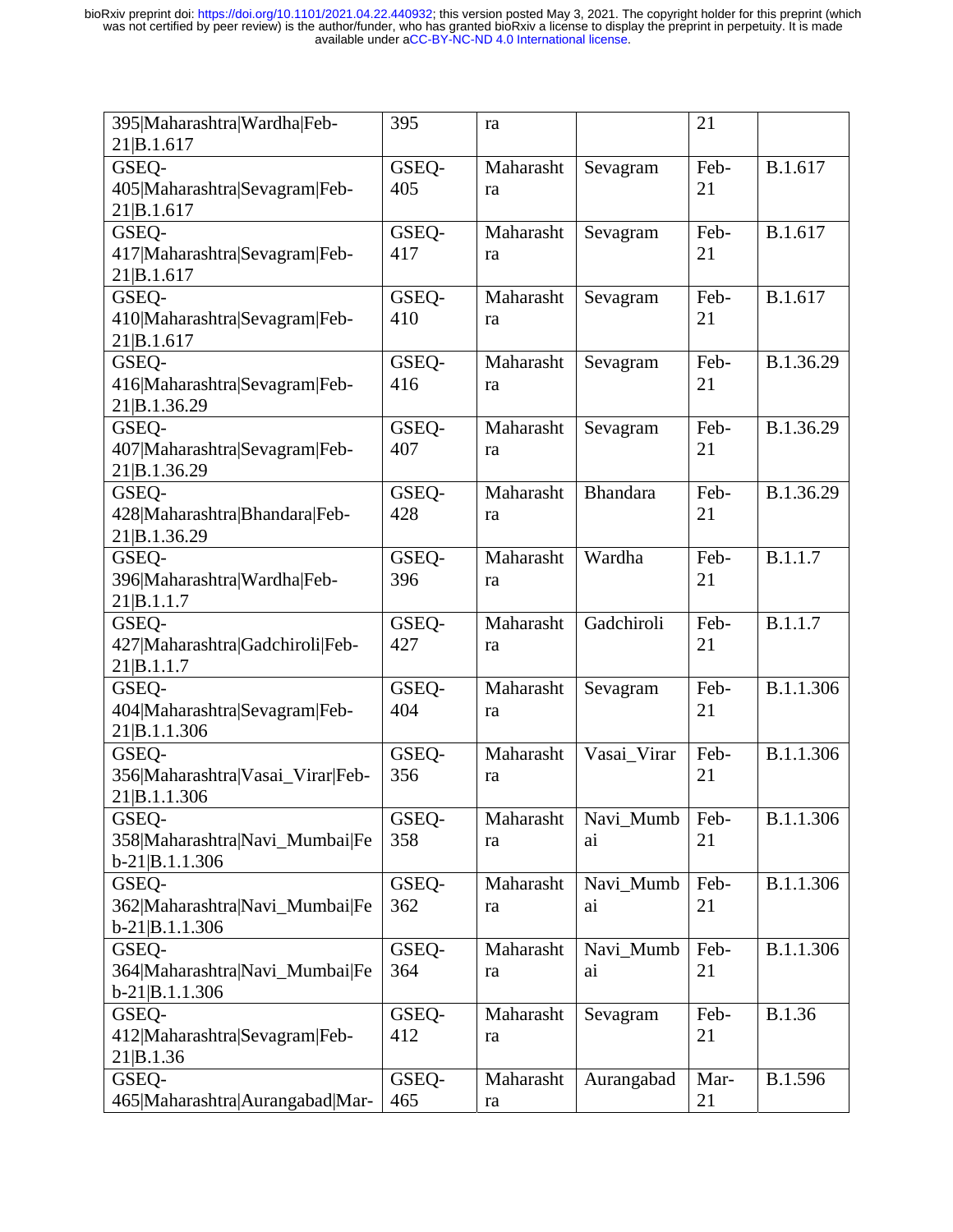| 21 B.1.596                      |       |           |            |      |           |
|---------------------------------|-------|-----------|------------|------|-----------|
| GSEQ-                           | GSEQ- | Maharasht | Aurangabad | Mar- | B.1.596   |
| 471 Maharashtra Aurangabad Mar- | 471   | ra        |            | 21   |           |
| 21 B.1.596                      |       |           |            |      |           |
| GSEQ-                           | GSEQ- | Maharasht | Gondia     | Feb- | B.1.617   |
|                                 |       |           |            | 21   |           |
| 483 Maharashtra Gondia Feb-     | 483   | ra        |            |      |           |
| 21 B.1.617                      |       |           |            |      |           |
| GSEQ-                           | GSEQ- | Maharasht | Gondia     | Feb- | B.1.617   |
| 482 Maharashtra Gondia Feb-     | 482   | ra        |            | 21   |           |
| 21 B.1.617                      |       |           |            |      |           |
| GSEQ-                           | GSEQ- | Maharasht | Aurangabad | Feb- | B.1.617   |
| 463 Maharashtra Aurangabad Feb- | 463   | ra        |            | 21   |           |
| 21 B.1.617                      |       |           |            |      |           |
| GSEQ-                           | GSEQ- | Maharasht | Gondia     | Feb- | B.1.617   |
| 478 Maharashtra Gondia Feb-     | 478   | ra        |            | 21   |           |
| 21 B.1.617                      |       |           |            |      |           |
| GSEQ-                           | GSEQ- | Maharasht | Gondia     | Feb- | B.1.617   |
| 481 Maharashtra Gondia Feb-     | 481   | ra        |            | 21   |           |
| 21 B.1.617                      |       |           |            |      |           |
| GSEQ-                           | GSEQ- | Maharasht | Aurangabad | Mar- | B.1.617   |
| 468 Maharashtra Aurangabad Mar- | 468   | ra        |            | 21   |           |
| 21 B.1.617                      |       |           |            |      |           |
| GSEQ-                           | GSEQ- | Maharasht | Aurangabad | Mar- | B.1.617   |
| 464 Maharashtra Aurangabad Mar- | 464   | ra        |            | 21   |           |
| 21 B.1.617                      |       |           |            |      |           |
| GSEQ-                           | GSEQ- | Maharasht | Aurangabad | Mar- | B.1.617   |
| 470 Maharashtra Aurangabad Mar- | 470   | ra        |            | 21   |           |
| 21 B.1.617                      |       |           |            |      |           |
| GSEQ-                           | GSEQ- | Maharasht | Gondia     | Feb- | B.1.617   |
| 480 Maharashtra Gondia Feb-     | 480   | ra        |            | 21   |           |
| 21 B.1.617                      |       |           |            |      |           |
| GSEO-                           | GSEQ- | Maharasht | Nanded     | Mar- | B.1.617   |
| 473 Maharashtra Nanded Mar-     | 473   |           |            | 21   |           |
|                                 |       | ra        |            |      |           |
| 21 B.1.617                      |       |           | Nanded     |      | B.1.617   |
| GSEQ-                           | GSEQ- | Maharasht |            | Feb- |           |
| 474 Maharashtra Nanded Feb-     | 474   | ra        |            | 21   |           |
| 21 B.1.617                      |       |           |            |      |           |
| GSEQ-                           | GSEQ- | Maharasht | Aurangabad | Mar- | B.1.36.29 |
| 469 Maharashtra Aurangabad Mar- | 469   | ra        |            | 21   |           |
| 21 B.1.36.29                    |       |           |            |      |           |
| GSEQ-                           | GSEQ- | Maharasht | Nanded     | Feb- | B.1.36.29 |
| 476 Maharashtra Nanded Feb-     | 476   | ra        |            | 21   |           |
| 21 B.1.36.29                    |       |           |            |      |           |
| GSEQ-                           | GSEQ- | Maharasht | Nanded     | Feb- | B.1.36.29 |
| 475 Maharashtra Nanded Feb-     | 475   | ra        |            | 21   |           |
| 21 B.1.36.29                    |       |           |            |      |           |
|                                 |       |           |            |      |           |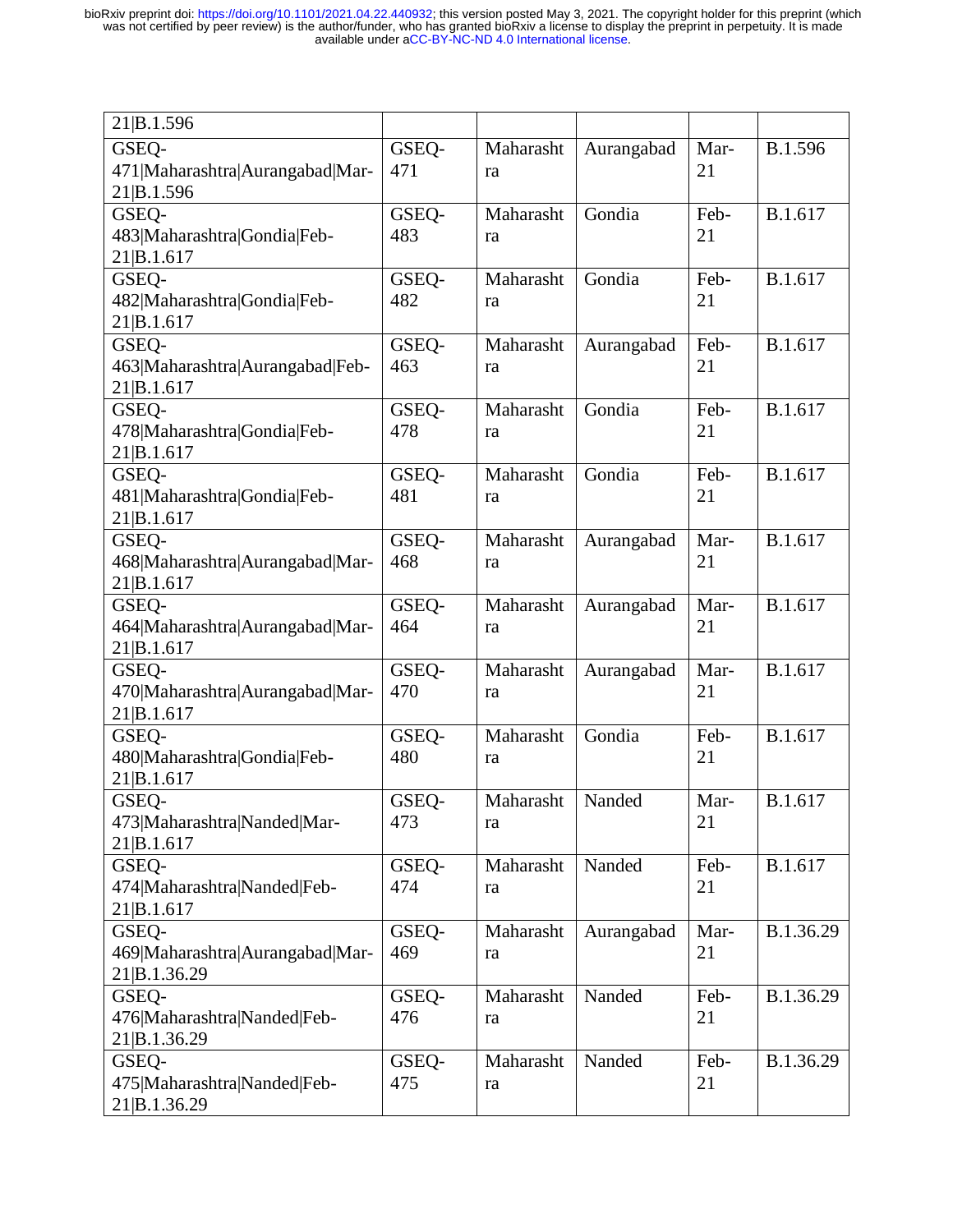| GSEQ-                            | GSEQ- | Maharasht | Nanded          | Mar- | B.1.1.306 |
|----------------------------------|-------|-----------|-----------------|------|-----------|
| 472 Maharashtra Nanded Mar-      | 472   | ra        |                 | 21   |           |
| 21 B.1.1.306                     |       |           |                 |      |           |
| GSEQ-                            | GSEQ- | Maharasht | <b>Bhandara</b> | Feb- | B.1.596   |
| 430 Maharashtra Bhandara Feb-    | 430   | ra        |                 | 21   |           |
| 21 B.1.596                       |       |           |                 |      |           |
| GSEQ-                            | GSEQ- | Maharasht | Aurangabad      | Mar- | B.1.596   |
| 467 Maharashtra Aurangabad Mar-  | 467   | ra        |                 | 21   |           |
| 21 B.1.596                       |       |           |                 |      |           |
| GSEQ-                            | GSEQ- | Maharasht | Gadchiroli      | Feb- | B.1.241   |
| 421 Maharashtra Gadchiroli Feb-  | 421   | ra        |                 | 21   |           |
| 21 B.1.241                       |       |           |                 |      |           |
| GSEQ-                            | GSEQ- | Maharasht | Gadchiroli      | Feb- | B.1.617   |
| 426 Maharashtra Gadchiroli Feb-  | 426   | ra        |                 | 21   |           |
| 21 B.1.617                       |       |           |                 |      |           |
| GSEQ-                            | GSEQ- | Maharasht | Aurangabad      | Feb- | B.1.617   |
| 462 Maharashtra Aurangabad Feb-  | 462   | ra        |                 | 21   |           |
| 21 B.1.617                       |       |           |                 |      |           |
| GSEQ-                            | GSEQ- | Maharasht | Gadchiroli      | Feb- | B.1.617   |
| 418 Maharashtra Gadchiroli Feb-  | 418   | ra        |                 | 21   |           |
| 21 B.1.617                       |       |           |                 |      |           |
| GSEQ-                            | GSEQ- | Maharasht | Vasai_Virar     | Feb- | B.1.617   |
| 355 Maharashtra Vasai_Virar Feb- | 355   | ra        |                 | 21   |           |
| 21 B.1.617                       |       |           |                 |      |           |
| GSEQ-                            | GSEQ- | Maharasht | Sevagram        | Feb- | B.1.617   |
| 408 Maharashtra Sevagram Feb-    | 408   | ra        |                 | 21   |           |
| 21 B.1.617                       |       |           |                 |      |           |
| GSEQ-                            | GSEQ- | Maharasht | Sevagram        | Feb- | B.1.617   |
| 415 Maharashtra Sevagram Feb-    | 415   | ra        |                 | 21   |           |
| 21 B.1.617                       |       |           |                 |      |           |
| GSEQ-                            | GSEQ- | Maharasht | Sevagram        | Feb- | B.1.36.29 |
| 411 Maharashtra Sevagram Feb-    | 411   | ra        |                 | 21   |           |
| 21 B.1.36.29                     |       |           |                 |      |           |
| GSEQ-                            | GSEQ- | Maharasht | Sevagram        | Feb- | B.1.36.29 |
| 409 Maharashtra Sevagram Feb-    | 409   | ra        |                 | 21   |           |
| 21 B.1.36.29                     |       |           |                 |      |           |
| GSEQ-                            | GSEQ- | Maharasht | Vasai_Virar     | Feb- | B.1.1.7   |
| 354 Maharashtra Vasai_Virar Feb- | 354   | ra        |                 | 21   |           |
| 21 B.1.1.7                       |       |           |                 |      |           |
| GSEQ-                            | GSEQ- | Maharasht | Vasai_Virar     | Feb- | B.1.1.306 |
| 353 Maharashtra Vasai Virar Feb- | 353   | ra        |                 | 21   |           |
| 21 B.1.1.306                     |       |           |                 |      |           |
| GSEQ-                            | GSEQ- | Maharasht | Vasai_Virar     | Feb- | B.1.1.306 |
| 351 Maharashtra Vasai_Virar Feb- | 351   | ra        |                 | 21   |           |
| 21 B.1.1.306                     |       |           |                 |      |           |
| GSEQ-                            | GSEQ- | Maharasht | Vasai_Virar     | Feb- | AE.7      |
|                                  |       |           |                 |      |           |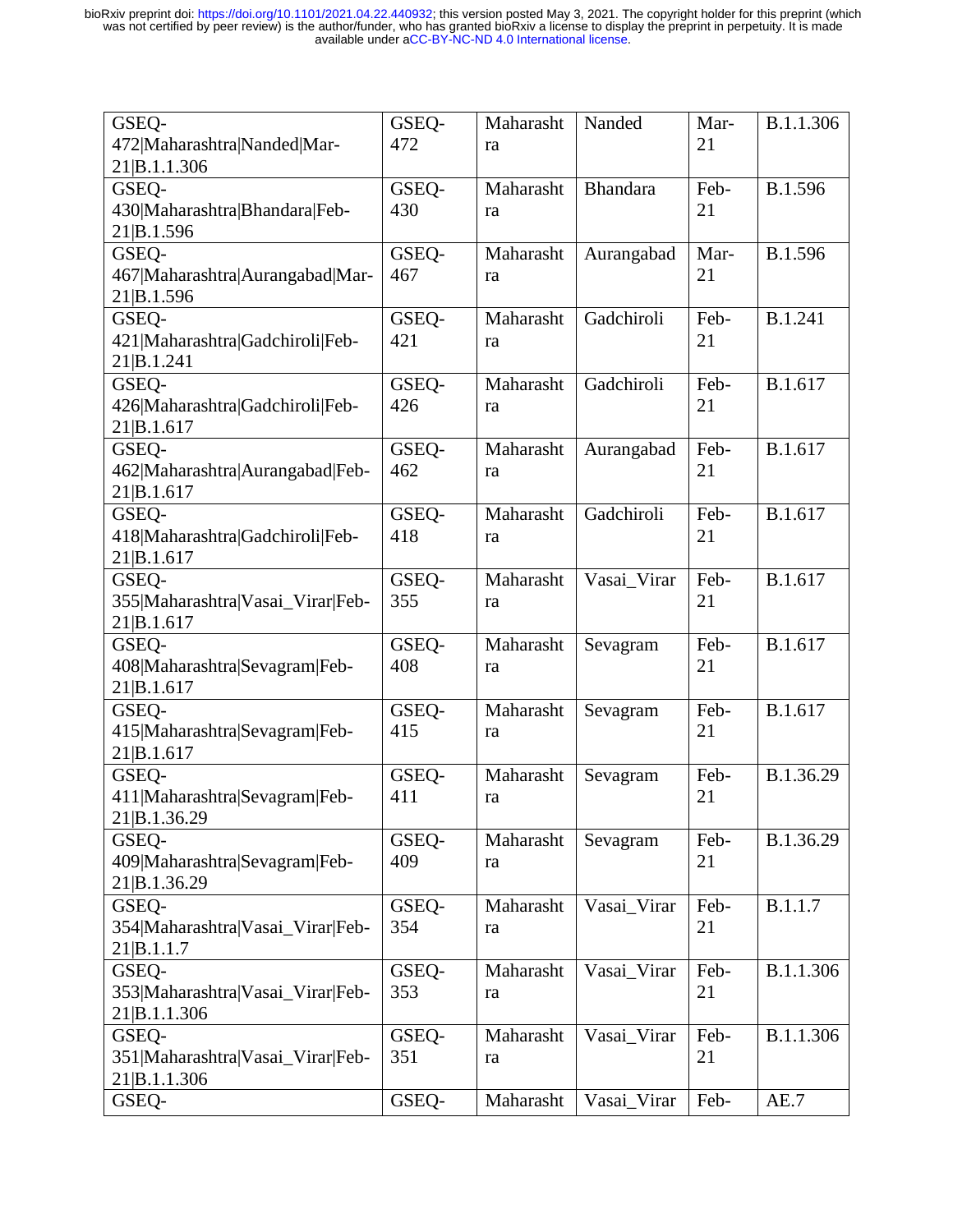| 352 Maharashtra Vasai_Virar Feb- | 352      | ra        |            | 21       |           |
|----------------------------------|----------|-----------|------------|----------|-----------|
| 21 AE.7                          |          |           |            |          |           |
| GSEQ-                            | GSEQ-    | Maharasht | Gondia     | Feb-     | B.1.1.306 |
| 477 Maharashtra Gondia Feb-      | 477      | ra        |            | 21       |           |
| 21 B.1.1.306                     |          |           |            |          |           |
| GSEQ-                            | GSEQ-    | Maharasht | Navi_Mumb  | Feb-     | B.1.1.306 |
| 357 Maharashtra Navi_Mumbai Fe   | 357      | ra        | ai         | 21       |           |
| $b-21 B.1.1.306$                 |          |           |            |          |           |
| GSEQ-                            | GSEQ-    | Maharasht | Thane      | Mar-     | B.1.1.214 |
| 680 Maharashtra Thane Mar-       | 680      | ra        |            | 21       |           |
| 21 B.1.1.214                     |          |           |            |          |           |
| GSEQ-                            | GSEQ-    | Maharasht | Wardha     | Mar-     | B.1.617   |
| 799 Maharashtra Wardha Mar-      | 799      | ra        |            | 21       |           |
| 21 B.1.617                       |          |           |            |          |           |
| GSEQ-                            | GSEQ-    | Maharasht | Parbhani   | Feb-     | B.1       |
| 623 Maharashtra Parbhani Feb-    | 623      | ra        |            | 21       |           |
| 21 B.1                           |          |           |            |          |           |
| GSEQ-                            | GSEO-    | Maharasht | Wardha     | Mar-     | B.1.596   |
| 811 Maharashtra Wardha Mar-      | 811      | ra        |            | 21       |           |
| 21 B.1.596                       |          |           |            |          |           |
| GSEQ-                            | GSEQ-    | Maharasht | Aurangabad | Mar-     | B.1.596   |
| 757 Maharashtra Aurangabad Mar-  | 757      | ra        |            | 21       |           |
| 21 B.1.596                       |          |           |            |          |           |
| GSEQ-                            | GSEQ-    | Maharasht | Palghar    | Mar-     | B.1       |
| 703 Maharashtra Posheri_Palghar  | 703      | ra        |            | 21       |           |
| Mar- $21 B.1$                    |          |           |            |          |           |
| GSEQ-                            | GSEQ-    | Maharasht | Jalna      | Mar-     | B.1.617   |
| 745 Maharashtra Jalna Mar-       | 745      | ra        |            | 21       |           |
| 21 B.1.617                       |          |           |            |          |           |
| GSEQ-                            | GSEQ-    | Maharasht | Thane      | Mar-     | B.1.617   |
| 684 Maharashtra Thane Mar-       | 684      | ra        |            | 21       |           |
| 21 B.1.617                       |          |           |            |          |           |
| GSEQ-                            | GSEO-    | Maharasht | Thane      | $Jan-21$ | B.1       |
| 665 Maharashtra Thane Jan-21 B.1 | 665      | ra        |            |          |           |
| 2019nCoV-                        | 2019nCo  | Maharasht | Pune       | Feb-     | B.1.617   |
| 294622 Maharashtra Pune Feb-     | V-294622 | ra        |            | 21       |           |
| 21 B.1.617                       |          |           |            |          |           |
| 2019nCoV-                        | 2019nCo  | Maharasht | Pune       | Mar-     | B.1.617   |
| 295035 Maharashtra Pune Mar-     | V-295035 | ra        |            | 21       |           |
| 21 B.1.617                       |          |           |            |          |           |
| 2019nCoV-                        | 2019nCo  | Maharasht | Pune       | Feb-     | B.1.617   |
| 294309 Maharashtra Pune Feb-     | V-294309 | ra        |            | 21       |           |
| 21 B.1.617                       |          |           |            |          |           |
| 2019nCoV-                        | 2019nCo  | Maharasht | Pune       | Feb-     | B.1.617   |
| 294402 Maharashtra Pune Feb-     | V-294402 | ra        |            | 21       |           |
| 21 B.1.617                       |          |           |            |          |           |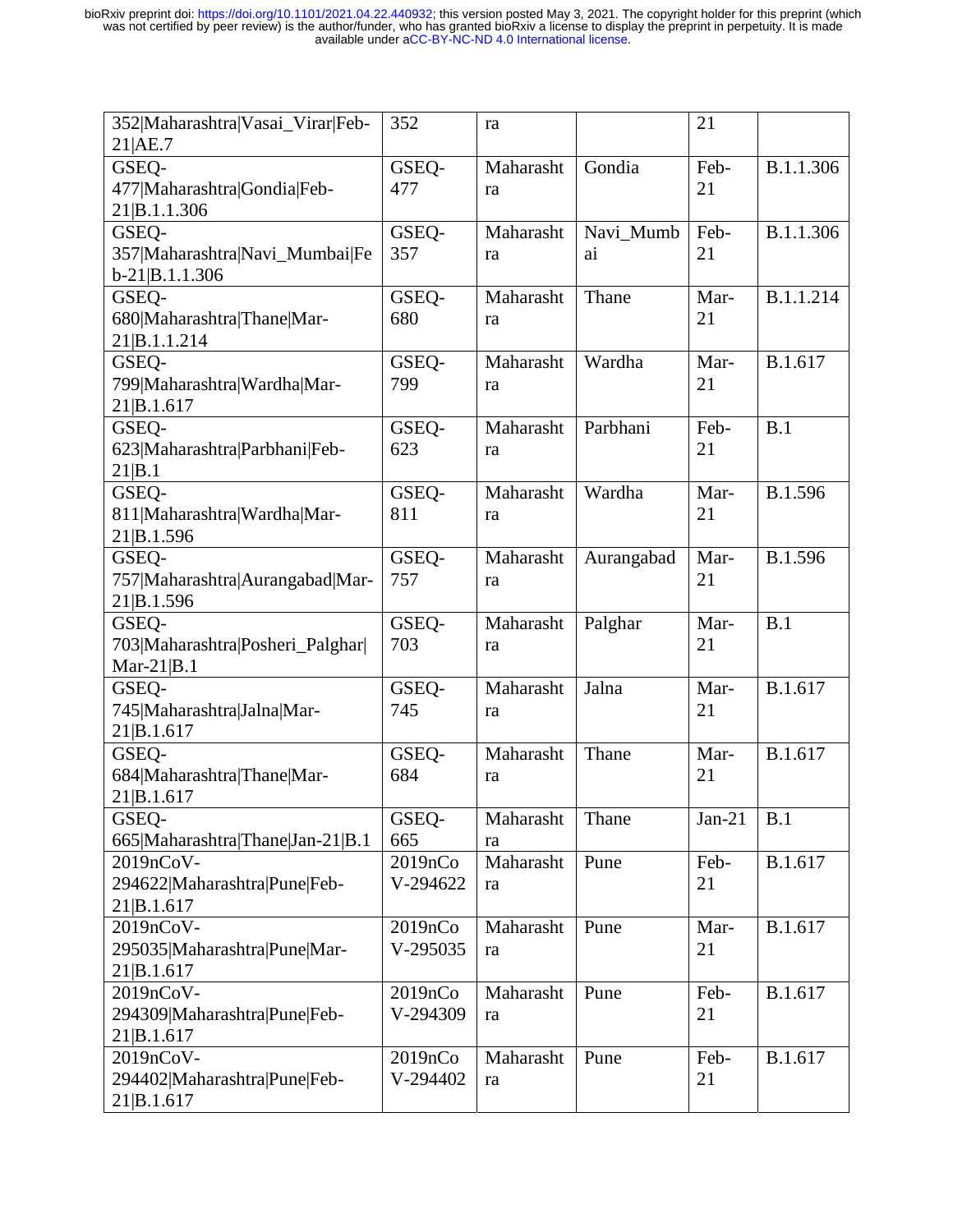| GSEQ-<br>782 Maharashtra Sevagram Mar-                  | GSEQ-<br>782        | Maharasht<br>ra | Sevagram   | Mar-<br>21 | B.1.617       |
|---------------------------------------------------------|---------------------|-----------------|------------|------------|---------------|
| 21 B.1.617<br>GSEQ-                                     | GSEQ-               | Maharasht       | Aurangabad | Mar-       | B.1           |
| 754 Maharashtra Aurangabad Mar-<br>21 B.1               | 754                 | ra              |            | 21         |               |
| GSEQ-<br>838 Maharashtra Gadchiroli Mar-<br>21 B.1.617  | GSEQ-<br>838        | Maharasht<br>ra | Gadchiroli | Mar-<br>21 | B.1.617       |
| GSEQ-<br>755 Maharashtra Aurangabad Mar-<br>21 B.1.617  | GSEQ-<br>755        | Maharasht<br>ra | Aurangabad | Mar-<br>21 | B.1.617       |
| GSEQ-<br>795 Maharashtra Sevagram Mar-<br>21 B.1.617    | GSEQ-<br>795        | Maharasht<br>ra | Sevagram   | Mar-<br>21 | B.1.617       |
| GSEQ-<br>743 Maharashtra Jalna Mar-<br>21 B.1.617       | GSEQ-<br>743        | Maharasht<br>ra | Jalna      | Mar-<br>21 | B.1.617       |
| GSEQ-<br>749 Maharashtra Jalna Mar-<br>21 B.1.617       | GSEQ-<br>749        | Maharasht<br>ra | Jalna      | Mar-<br>21 | B.1.617       |
| GSEQ-<br>793 Maharashtra Sevagram Mar-<br>21 B.1.617    | GSEQ-<br>793        | Maharasht<br>ra | Sevagram   | Mar-<br>21 | B.1.617       |
| 2019nCoV-<br>294251 Maharashtra Pune Feb-<br>21 B.1.617 | 2019nCo<br>V-294251 | Maharasht<br>ra | Pune       | Feb-<br>21 | B.1.617       |
| GSEQ-<br>694 Maharashtra Thane Mar-<br>21 B.1.93        | GSEQ-<br>694        | Maharasht<br>ra | Thane      | Mar-<br>21 | <b>B.1.93</b> |
| GSEQ-<br>760 Maharashtra Aurangabad Mar-<br>21 B.1.617  | GSEQ-<br>760        | Maharasht<br>ra | Aurangabad | Mar-<br>21 | B.1.617       |
| GSEQ-<br>759 Maharashtra Aurangabad Mar-<br>21 B.1.617  | GSEQ-<br>759        | Maharasht<br>ra | Aurangabad | Mar-<br>21 | B.1.617       |
| GSEQ-<br>762 Maharashtra Aurangabad Mar-<br>21 B.1.617  | GSEQ-<br>762        | Maharasht<br>ra | Aurangabad | Mar-<br>21 | B.1.617       |
| GSEQ-<br>758 Maharashtra Aurangabad Mar-<br>21 B.1.617  | GSEQ-<br>758        | Maharasht<br>ra | Aurangabad | Mar-<br>21 | B.1.617       |
| GSEQ-<br>763 Maharashtra Aurangabad Mar-<br>21 B.1.617  | GSEQ-<br>763        | Maharasht<br>ra | Aurangabad | Mar-<br>21 | B.1.617       |
| GSEQ-                                                   | GSEQ-               | Maharasht       | Hingoli    | Feb-       | B.1.617       |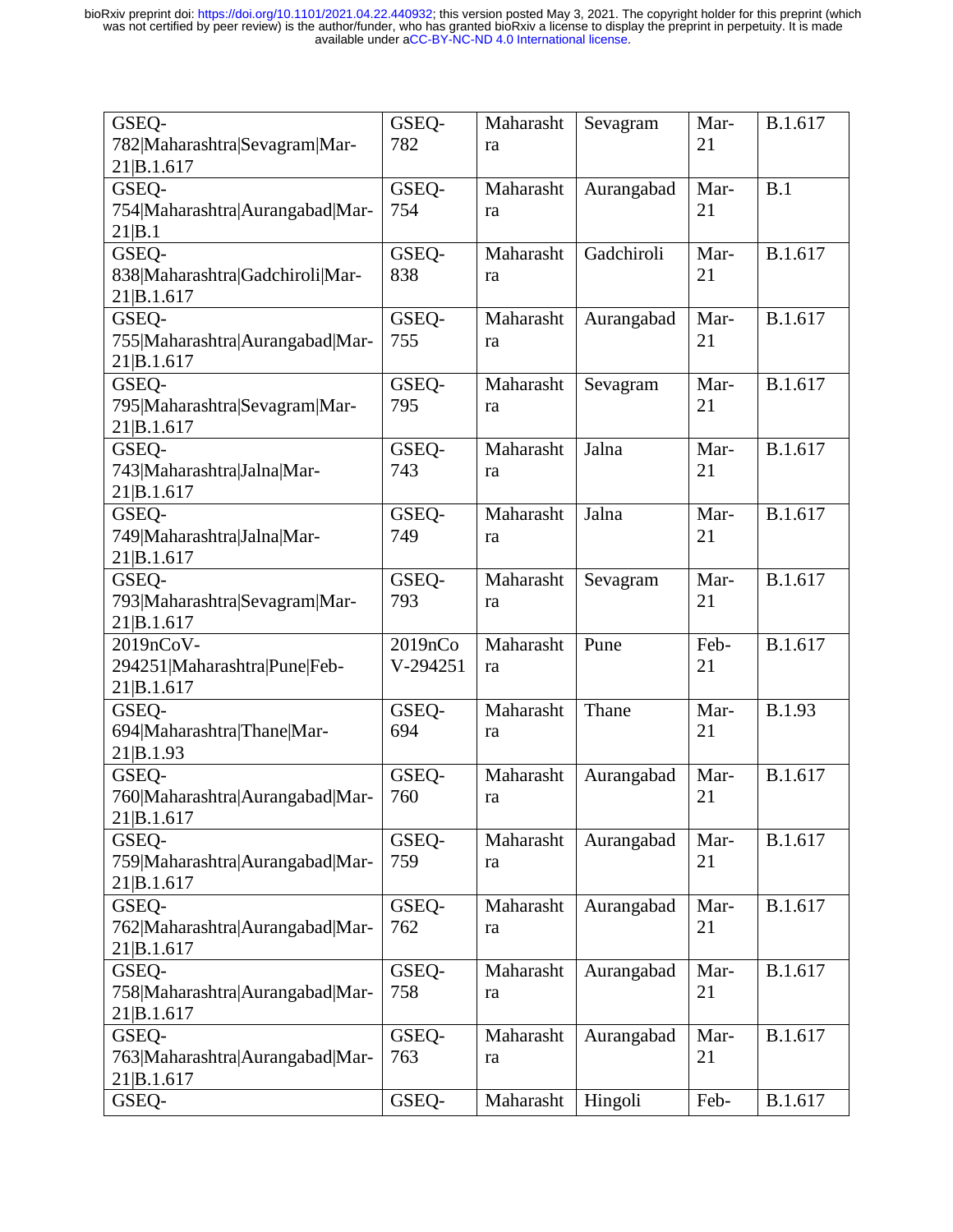| 638 Maharashtra Hingoli Feb-<br>21 B.1.617 | 638      | ra        |            | 21   |         |
|--------------------------------------------|----------|-----------|------------|------|---------|
| GSEQ-                                      | GSEQ-    | Maharasht | Palghar    | Mar- | B.1.617 |
| 702 Maharashtra Posheri_Palghar            | 702      | ra        |            | 21   |         |
| Mar-21 B.1.617                             |          |           |            |      |         |
| GSEQ-                                      | GSEQ-    | Maharasht | Wardha     | Mar- | B.1.617 |
| 812 Maharashtra Wardha Mar-                | 812      | ra        |            | 21   |         |
| 21 B.1.617                                 |          |           |            |      |         |
| GSEQ-                                      | GSEQ-    | Maharasht | Jalna      | Mar- | B.1.617 |
| 742 Maharashtra Jalna Mar-                 | 742      | ra        |            | 21   |         |
| 21 B.1.617                                 |          |           |            |      |         |
| 2019nCoV-                                  | 2019nCo  | Maharasht | Pune       | Feb- | B.1.617 |
| 294340 Maharashtra Pune Feb-               | V-294340 | ra        |            | 21   |         |
| 21 B.1.617                                 |          |           |            |      |         |
| GSEQ-                                      | GSEO-    | Maharasht | Sevagram   | Mar- | B.1.617 |
| 787 Maharashtra Sevagram Mar-              | 787      | ra        |            | 21   |         |
| 21 B.1.617                                 |          |           |            |      |         |
| GSEQ-                                      | GSEQ-    | Maharasht | Wardha     | Mar- | B.1.617 |
| 814 Maharashtra Wardha Mar-                | 814      | ra        |            | 21   |         |
| 21 B.1.617                                 |          |           |            |      |         |
| GSEQ-                                      | GSEO-    | Maharasht | Hingoli    | Feb- | B.1.617 |
| 649 Maharashtra Hingoli Feb-               | 649      | ra        |            | 21   |         |
| 21 B.1.617                                 |          |           |            |      |         |
| GSEQ-                                      | GSEQ-    | Maharasht | Aurangabad | Mar- | B.1.617 |
| 756 Maharashtra Aurangabad Mar-            | 756      | ra        |            | 21   |         |
| 21 B.1.617                                 |          |           |            |      |         |
| GSEQ-                                      | GSEQ-    | Maharasht | Gadchiroli | Mar- | B.1.617 |
| 836 Maharashtra Gadchiroli Mar-            | 836      | ra        |            | 21   |         |
| 21 B.1.617                                 |          |           |            |      |         |
| GSEQ-                                      | GSEO-    | Maharasht | Sevagram   | Mar- | B.1.617 |
| 786 Maharashtra Sevagram Mar-              | 786      | ra        |            | 21   |         |
| 21 B.1.617                                 |          |           |            |      |         |
| GSEQ-                                      | GSEQ-    | Maharasht | Wardha     | Mar- | B.1.617 |
| 804 Maharashtra Wardha Mar-                | 804      | ra        |            | 21   |         |
| 21 B.1.617                                 |          |           |            |      |         |
| GSEQ-                                      | GSEQ-    | Maharasht | Wardha     | Mar- | B.1.617 |
| 803 Maharashtra Wardha Mar-                | 803      | ra        |            | 21   |         |
| 21 B.1.617                                 |          |           |            |      |         |
| GSEQ-                                      | GSEQ-    | Maharasht | Wardha     | Mar- | B.1.617 |
| 808 Maharashtra Wardha Mar-                | 808      | ra        |            | 21   |         |
| 21 B.1.617                                 |          |           |            |      |         |
| GSEQ-                                      | GSEQ-    | Maharasht | Thane      | Mar- | B.1.617 |
| 699 Maharashtra Thane Mar-                 | 699      | ra        |            | 21   |         |
| 21 B.1.617                                 |          |           |            |      |         |
| GSEQ-                                      | GSEQ-    | Maharasht | Wardha     | Mar- | B.1.617 |
| 813 Maharashtra Wardha Mar-                | 813      | ra        |            | 21   |         |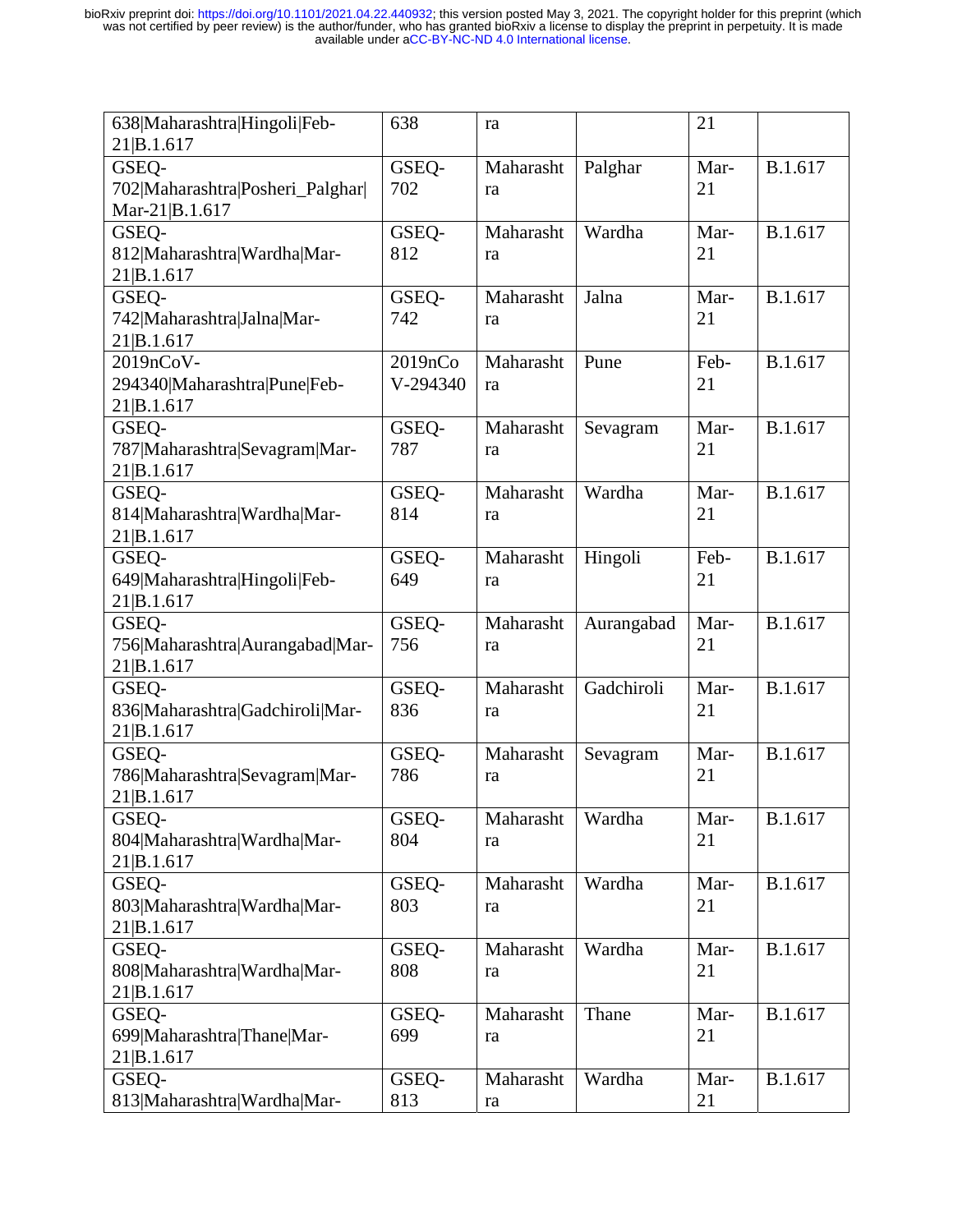| 21 B.1.617                                 |                     |           |          |      |           |
|--------------------------------------------|---------------------|-----------|----------|------|-----------|
| GSEQ-                                      | GSEQ-               | Maharasht | Sevagram | Mar- | B.1.36.29 |
| 792 Maharashtra Sevagram Mar-              | 792                 | ra        |          | 21   |           |
| 21 B.1.36.29                               |                     |           |          |      |           |
| GSEQ-                                      | GSEQ-               | Maharasht | Wardha   | Mar- | B.1.36.29 |
| 806 Maharashtra Wardha Mar-                | 806                 | ra        |          | 21   |           |
| 21 B.1.36.29                               |                     |           |          |      |           |
| GSEQ-                                      | GSEQ-               | Maharasht | Thane    | Mar- | B.1.1.7   |
| 697 Maharashtra Thane Mar-                 | 697                 | ra        |          | 21   |           |
| 21 B.1.1.7                                 |                     |           |          |      |           |
| 2019nCoV-                                  | 2019nCo<br>V-294645 | Maharasht | Pune     | Feb- | B.1.1.7   |
| 294645 Maharashtra Pune Feb-<br>21 B.1.1.7 |                     | ra        |          | 21   |           |
| GSEQ-                                      | GSEQ-               | Maharasht | Thane    | Mar- | B.1.1.216 |
| 698 Maharashtra Thane Mar-                 | 698                 | ra        |          | 21   |           |
| 21 B.1.1.216                               |                     |           |          |      |           |
| GSEQ-                                      | GSEQ-               | Maharasht | Thane    | Mar- | B.1.1     |
| 700 Maharashtra Thane Mar-                 | 700                 | ra        |          | 21   |           |
| 21 B.1.1                                   |                     |           |          |      |           |
| GSEQ-                                      | GSEQ-               | Maharasht | Thane    | Mar- | B.1.1.306 |
| 674 Maharashtra Thane Mar-                 | 674                 | ra        |          | 21   |           |
| 21 B.1.1.306                               |                     |           |          |      |           |
| GSEQ-                                      | GSEQ-               | Maharasht | Sevagram | Mar- | B.1.1.306 |
| 783 Maharashtra Sevagram Mar-              | 783                 | ra        |          | 21   |           |
| 21 B.1.1.306                               |                     |           |          |      |           |
| GSEQ-                                      | GSEQ-               | Maharasht | Sevagram | Mar- | B.1.1.306 |
| 788 Maharashtra Sevagram Mar-              | 788                 | ra        |          | 21   |           |
| 21 B.1.1.306<br>2019nCoV-                  | 2019nCo             | Maharasht | Pune     | Feb- | B.1.1.306 |
| 293269 Maharashtra Pune Feb-               | V-293269            | ra        |          | 21   |           |
| 21 B.1.1.306                               |                     |           |          |      |           |
| GSEO-                                      | GSEQ-               | Maharasht | Mumbai   | Mar- | B.1.1     |
| 720 Maharashtra Mumbai Mar-                | 720                 | ra        |          | 21   |           |
| 21 B.1.1                                   |                     |           |          |      |           |
| GSEQ-                                      | GSEQ-               | Maharasht | Jalna    | Mar- | B.1.540   |
| 752 Maharashtra Jalna Mar-                 | 752                 | ra        |          | 21   |           |
| 21 B.1.540                                 |                     |           |          |      |           |
| GSEQ-                                      | GSEQ-               | Maharasht | Jalna    | Mar- | B.1.1.216 |
| 744 Maharashtra Jalna Mar-                 | 744                 | ra        |          | 21   |           |
| 21 B.1.1.216                               |                     |           |          |      |           |
| GSEQ-                                      | GSEQ-               | Maharasht | Thane    | Mar- | B.1.36    |
| 696 Maharashtra Thane Mar-                 | 696                 | ra        |          | 21   |           |
| 21 B.1.36                                  |                     |           |          |      |           |
| 2019nCoV-                                  | 2019nCo             | Maharasht | Pune     | Feb- | B.1.617   |
| 294575 Maharashtra Pune Feb-<br>21 B.1.617 | V-294575            | ra        |          | 21   |           |
|                                            |                     |           |          |      |           |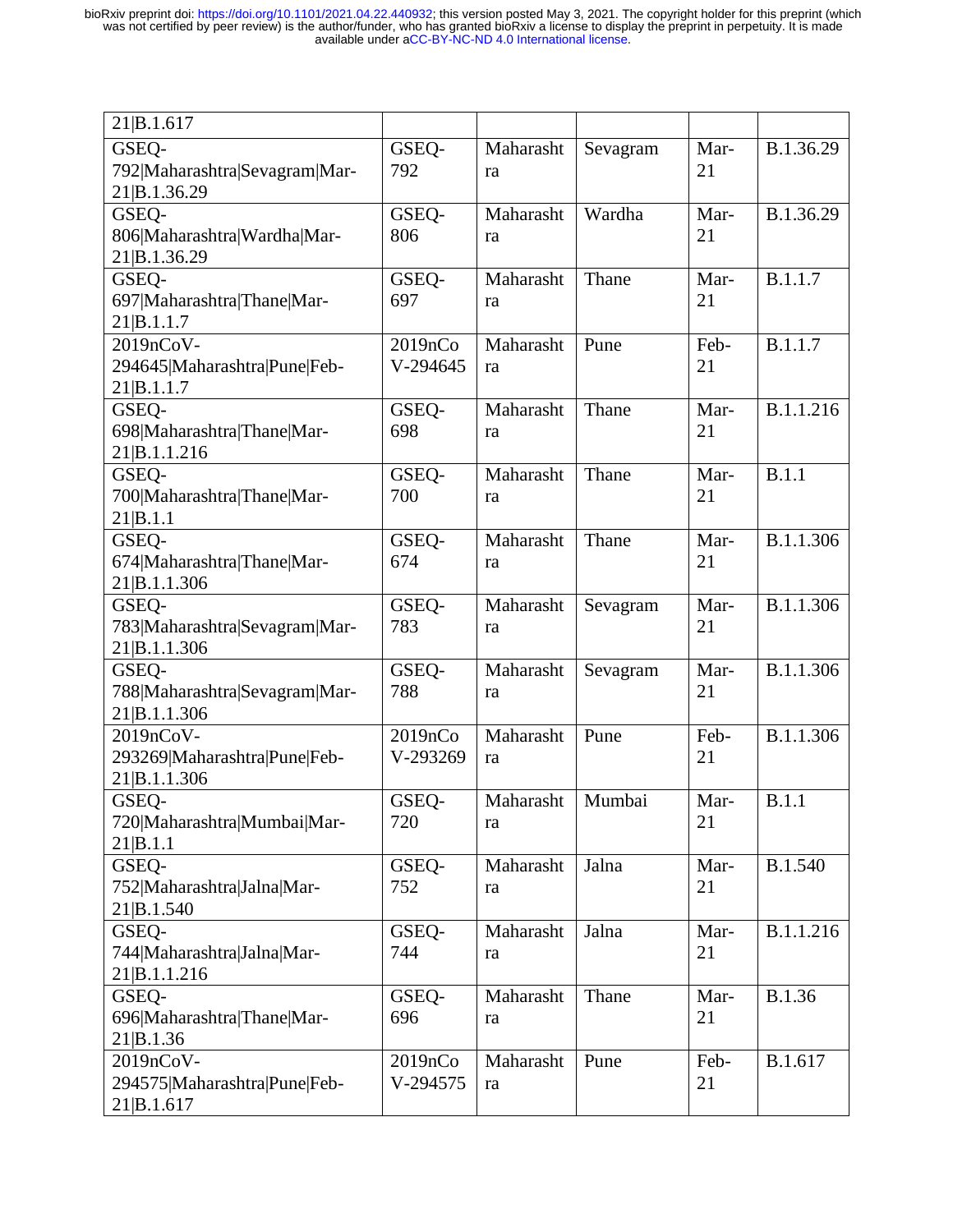| 2019nCoV-                     | 2019nCo  | Maharasht | Pune     | Mar- | B.1.617 |
|-------------------------------|----------|-----------|----------|------|---------|
| 295647 Maharashtra Pune Mar-  | V-295647 | ra        |          | 21   |         |
| 21 B.1.617                    |          |           |          |      |         |
| 2019nCoV-                     | 2019nCo  | Maharasht | Pune     | Mar- | B.1.617 |
| 295545 Maharashtra Pune Mar-  | V-295545 | ra        |          | 21   |         |
| 21 B.1.617                    |          |           |          |      |         |
| 2019nCoV-                     | 2019nCo  | Maharasht | Pune     | Mar- | B.1.617 |
| 296386 Maharashtra Pune Mar-  | V-296386 | ra        |          | 21   |         |
| 21 B.1.617                    |          |           |          |      |         |
| 2019nCoV-                     | 2019nCo  | Maharasht | Pune     | Mar- | B.1.617 |
| 296092 Maharashtra Pune Mar-  | V-296092 | ra        |          | 21   |         |
| 21 B.1.617                    |          |           |          |      |         |
| GSEQ-                         | GSEQ-    | Maharasht | Hingoli  | Feb- | B.1.617 |
| 635 Maharashtra Hingoli Feb-  | 635      | ra        |          | 21   |         |
| 21 B.1.617                    |          |           |          |      |         |
| GSEQ-                         | GSEO-    | Maharasht | Nanded   | Mar- | B.1.617 |
| 846 Maharashtra Nanded Mar-   | 846      |           |          | 21   |         |
|                               |          | ra        |          |      |         |
| 21 B.1.617                    |          | Maharasht | Parbhani | Feb- | B.1.617 |
| GSEQ-                         | GSEQ-    |           |          |      |         |
| 622 Maharashtra Parbhani Feb- | 622      | ra        |          | 21   |         |
| 21 B.1.617                    |          |           |          |      |         |
| GSEQ-                         | GSEQ-    | Maharasht | Nanded   | Mar- | B.1.617 |
| 850 Maharashtra Nanded Mar-   | 850      | ra        |          | 21   |         |
| 21 B.1.617                    |          |           |          |      |         |
| GSEQ-                         | GSEQ-    | Maharasht | Wardha   | Mar- | B.1.617 |
| 800 Maharashtra Wardha Mar-   | 800      | ra        |          | 21   |         |
| 21 B.1.617                    |          |           |          |      |         |
| GSEQ-                         | GSEQ-    | Maharasht | Palghar  | Mar- | B.1.617 |
| 704 Maharashtra Palghar Mar-  | 704      | ra        |          | 21   |         |
| 21 B.1.617                    |          |           |          |      |         |
| 2019nCoV-                     | 2019nCo  | Maharasht | Pune     | Mar- | B.1.617 |
| 295702 Maharashtra Pune Mar-  | V-295702 | ra        |          | 21   |         |
| 21 B.1.617                    |          |           |          |      |         |
| GSEQ-                         | GSEQ-    | Maharasht | Mumbai   | Mar- | B.1.617 |
| 723 Maharashtra Mumbai Mar-   | 723      | ra        |          | 21   |         |
| 21 B.1.617                    |          |           |          |      |         |
| GSEQ-                         | GSEQ-    | Maharasht | Nanded   | Mar- | B.1.617 |
| 847 Maharashtra Nanded Mar-   | 847      | ra        |          | 21   |         |
| 21 B.1.617                    |          |           |          |      |         |
| GSEQ-                         | GSEQ-    | Maharasht | Hingoli  | Feb- | B.1.617 |
| 643 Maharashtra Hingoli Feb-  | 643      | ra        |          | 21   |         |
| 21 B.1.617                    |          |           |          |      |         |
| 2019nCoV-                     | 2019nCo  | Maharasht | Pune     | Mar- | B.1.617 |
| 296597 Maharashtra Pune Mar-  | V-296597 | ra        |          | 21   |         |
| 21 B.1.617                    |          |           |          |      |         |
| GSEQ-                         | GSEQ-    | Maharasht | Parbhani | Feb- | B.1.617 |
|                               |          |           |          |      |         |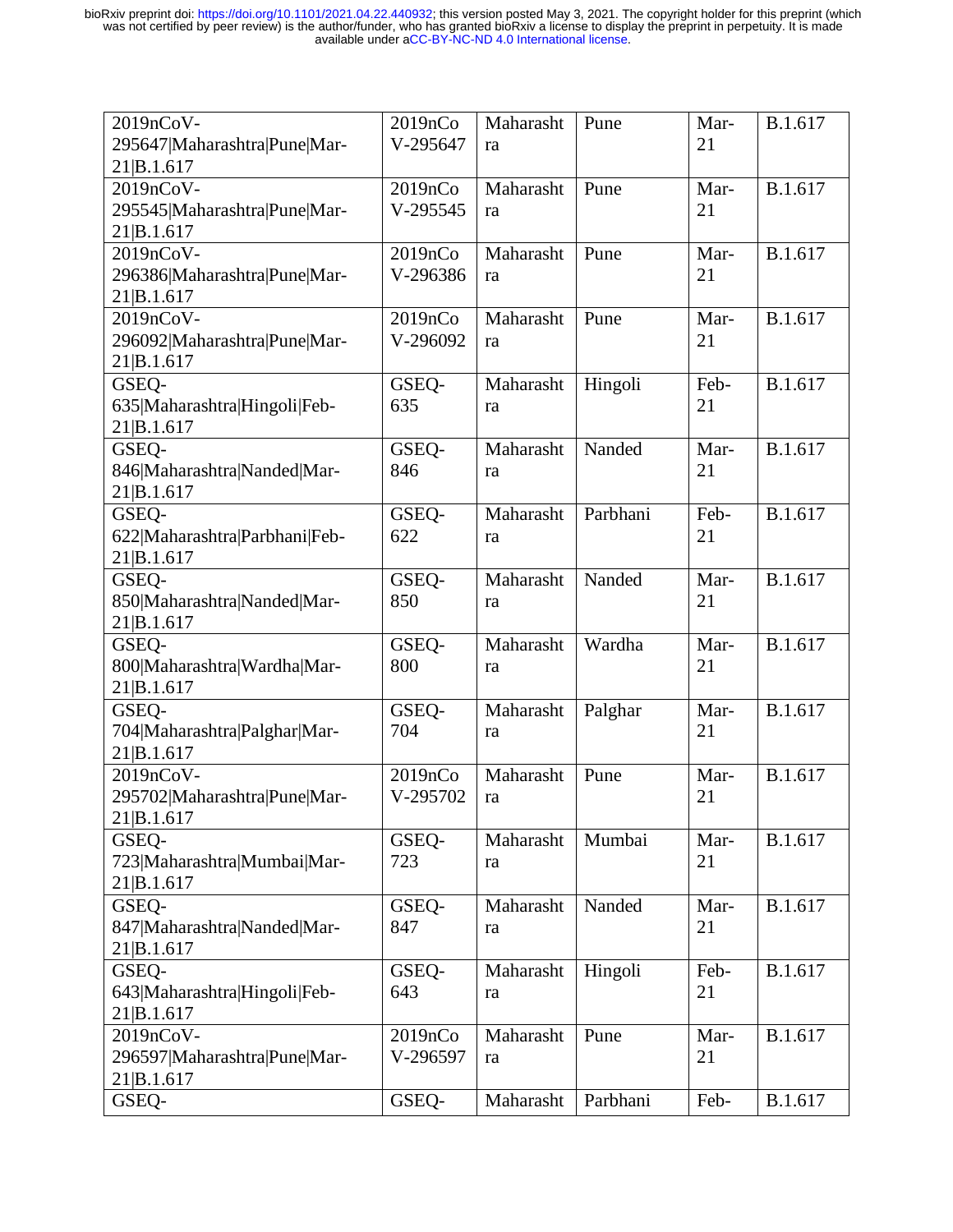| 626 Maharashtra Parbhani Feb- | 626          | ra        |               | 21   |           |
|-------------------------------|--------------|-----------|---------------|------|-----------|
| 21 B.1.617                    |              |           |               |      |           |
| 2019nCoV-                     | 2019nCo      | Maharasht | Pune          | Mar- | B.1.617   |
| 296989 Maharashtra Pune Mar-  | V-296989     | ra        |               | 21   |           |
| 21 B.1.617                    |              |           |               |      |           |
| GSEQ-                         | GSEQ-        | Maharasht | Hingoli       | Feb- | B.1.617   |
| 640 Maharashtra Hingoli Feb-  | 640          | ra        |               | 21   |           |
| 21 B.1.617                    |              |           |               |      |           |
| 2019nCoV-                     | 2019nCo      | Maharasht | Pune          | Mar- | B.1.36.29 |
| 295874 Maharashtra Pune Mar-  | V-295874     | ra        |               | 21   |           |
| 21 B.1.36.29                  |              |           |               |      |           |
| GSEQ-                         | GSEQ-        | Maharasht | Nanded        | Mar- | B.1.36.29 |
| 845 Maharashtra Nanded Mar-   | 845          | ra        |               | 21   |           |
| 21 B.1.36.29                  |              |           |               |      |           |
| 2019nCoV-                     | 2019nCo      | Maharasht | Pune          | Feb- | B.1.36.29 |
| 292717 Maharashtra Pune Feb-  | V-292717     | ra        |               | 21   |           |
| 21 B.1.36.29                  |              |           |               |      |           |
| GSEQ-                         | GSEQ-        | Maharasht | <b>Boisar</b> | Mar- | B.1.36.29 |
| 717 Maharashtra Boisar Mar-   | 717          | ra        |               | 21   |           |
| 21 B.1.36.29                  |              |           |               |      |           |
| GSEQ-                         | GSEQ-        | Maharasht | Thane         | Mar- | B.1.1.7   |
| 693 Maharashtra Thane Mar-    | 693          | ra        |               | 21   |           |
| 21 B.1.1.7                    |              |           |               |      |           |
| GSEQ-                         | GSEQ-        | Maharasht | Alibag        | Feb- | B.1.1.306 |
| 816 Maharashtra Alibag Feb-   | 816          | ra        |               | 21   |           |
| 21 B.1.1.306                  |              |           |               |      |           |
| GSEQ-                         | GSEQ-        | Maharasht | Alibag        | Mar- | B.1.1.372 |
| 820 Maharashtra Alibag Mar-   | 820          | ra        |               | 21   |           |
| 21 B.1.1.372                  |              |           |               |      |           |
| 2019nCoV-                     | 2019nCo      | Maharasht | Pune          | Mar- | B.1.1     |
| 296531 Maharashtra Pune Mar-  | V-296531     | ra        |               | 21   |           |
| 21 B.1.1                      |              |           |               |      |           |
| GSEQ-                         | GSEQ-        | Maharasht | Thane         | Mar- | B.1.1.306 |
| 679 Maharashtra Thane Mar-    | 679          | ra        |               | 21   |           |
| 21 B.1.1.306                  |              |           |               |      |           |
| GSEQ-                         | GSEQ-        | Maharasht | Thane         | Mar- | B.1.1.306 |
| 666 Maharashtra Thane Mar-    | 666          | ra        |               | 21   |           |
| 21 B.1.1.306                  |              |           |               |      |           |
| GSEQ-                         | GSEQ-        | Maharasht | Thane         | Mar- | B.1.1.306 |
| 667 Maharashtra Thane Mar-    | 667          |           |               | 21   |           |
| 21 B.1.1.306                  |              | ra        |               |      |           |
|                               | GSEQ-        | Maharasht | Thane         | Feb- | B.1.1.306 |
| GSEQ-                         |              |           |               |      |           |
| 676 Maharashtra Thane Feb-    | 676          | ra        |               | 21   |           |
| 21 B.1.1.306                  |              | Maharasht | Mumbai        | Mar- | B.1.1     |
| GSEQ-                         |              |           |               |      |           |
| 721 Maharashtra Mumbai Mar-   | GSEQ-<br>721 | ra        |               | 21   |           |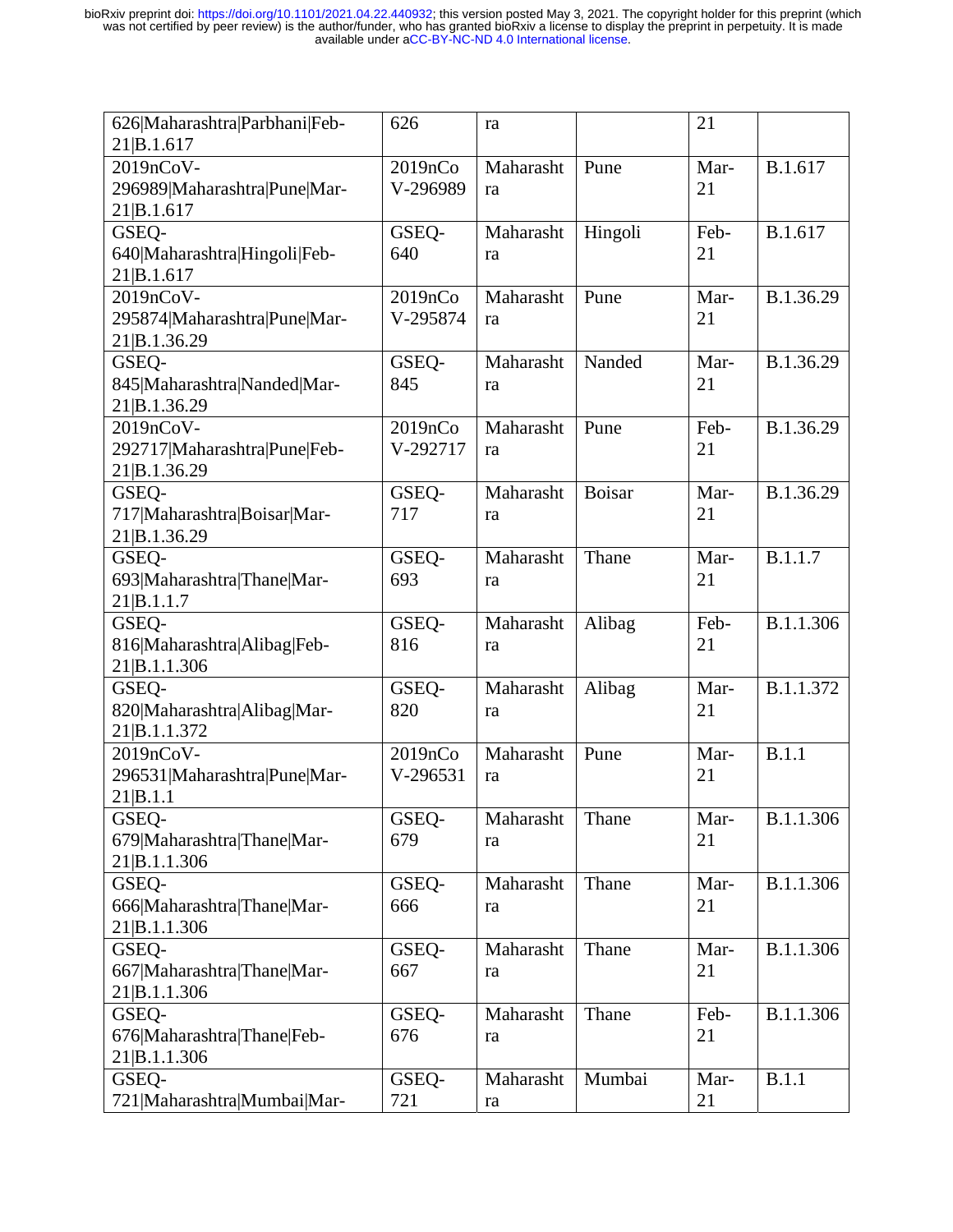| 21 B.1.1                        |                |           |            |      |         |
|---------------------------------|----------------|-----------|------------|------|---------|
| GSEQ-                           | GSEQ-          | Maharasht | Mumbai     | Mar- | B.1.1   |
| 719 Maharashtra Mumbai Mar-     | 719            | ra        |            | 21   |         |
| 21 B.1.1                        |                |           |            |      |         |
| GSEQ-                           | GSEQ-          | Maharasht | Chandrapur | Mar- | B.1.617 |
| 923 Maharashtra Chandrapur Mar- | 923            | ra        |            | 21   |         |
| 21 B.1.617                      |                |           |            |      |         |
| SEQ-                            | <b>SEQ-739</b> | Maharasht | Nagpur     | Dec- | B.1.617 |
| 739 Maharashtra Nagpur Dec-     |                | ra        |            | 20   |         |
| 20 B.1.617                      |                |           |            |      |         |
| GSEQ-                           | GSEQ-          | Maharasht | Chandrapur | Feb- | B.1.617 |
| 880 Maharashtra Chandrapur Feb- | 880            | ra        |            | 21   |         |
| 21 B.1.617                      |                |           |            |      |         |
| GSEQ-                           | GSEQ-          | Maharasht | Chandrapur | Mar- | B.1.617 |
| 927 Maharashtra Chandrapur Mar- | 927            | ra        |            | 21   |         |
| 21 B.1.617                      |                |           |            |      |         |
| GSEQ-                           | GSEQ-          | Maharasht | Chandrapur | Mar- | B.1     |
| 875 Maharashtra Chandrapur Mar- | 875            | ra        |            | 21   |         |
| 21 B.1                          |                |           |            |      |         |
| GSEQ-                           | GSEQ-          | Maharasht | Chandrapur | Mar- | B.1.617 |
| 928 Maharashtra Chandrapur Mar- | 928            | ra        |            | 21   |         |
| 21 B.1.617                      |                |           |            |      |         |
| GSEQ-                           | GSEQ-          | Maharasht | Chandrapur | Mar- | B.1.617 |
| 925 Maharashtra Chandrapur Mar- | 925            | ra        |            | 21   |         |
| 21 B.1.617                      |                |           |            |      |         |
| GSEQ-                           | GSEQ-          | Maharasht | Chandrapur | Mar- | B.1.617 |
| 922 Maharashtra Chandrapur Mar- | 922            | ra        |            | 21   |         |
| 21 B.1.617                      |                |           |            |      |         |
| GSEO-                           | GSEQ-          | Maharasht | Aurangabad | Feb- | B.1.617 |
| 1014 Maharashtra Aurangabad Feb | 1014           | ra        |            | 21   |         |
| $-21 B.1.617$                   |                |           |            |      |         |
| GSEO-                           | GSEQ-          | Maharasht | Aurangabad | Feb- | B.1.617 |
| 1015 Maharashtra Aurangabad Feb | 1015           | ra        |            | 21   |         |
| $-21 B.1.617$                   |                |           |            |      |         |
| GSEQ-                           | GSEQ-          | Maharasht | Chandrapur | Feb- | B.1.617 |
| 877 Maharashtra Chandrapur Feb- | 877            | ra        |            | 21   |         |
| 21 B.1.617                      |                |           |            |      |         |
| GSEQ-                           | GSEQ-          | Maharasht | Chandrapur | Mar- | B.1     |
| 929 Maharashtra Chandrapur Mar- | 929            | ra        |            | 21   |         |
| 21 B.1                          |                |           |            |      |         |
| GSEQ-                           | GSEQ-          | Maharasht | Chandrapur | Mar- | B.1     |
| 924 Maharashtra Chandrapur Mar- | 924            | ra        |            | 21   |         |
| 21 B.1                          |                |           |            |      |         |
| GSEQ-                           | GSEQ-          | Maharasht | Chandrapur | Feb- | B.1     |
| 876 Maharashtra Chandrapur Feb- | 876            | ra        |            | 21   |         |
| 21 B.1                          |                |           |            |      |         |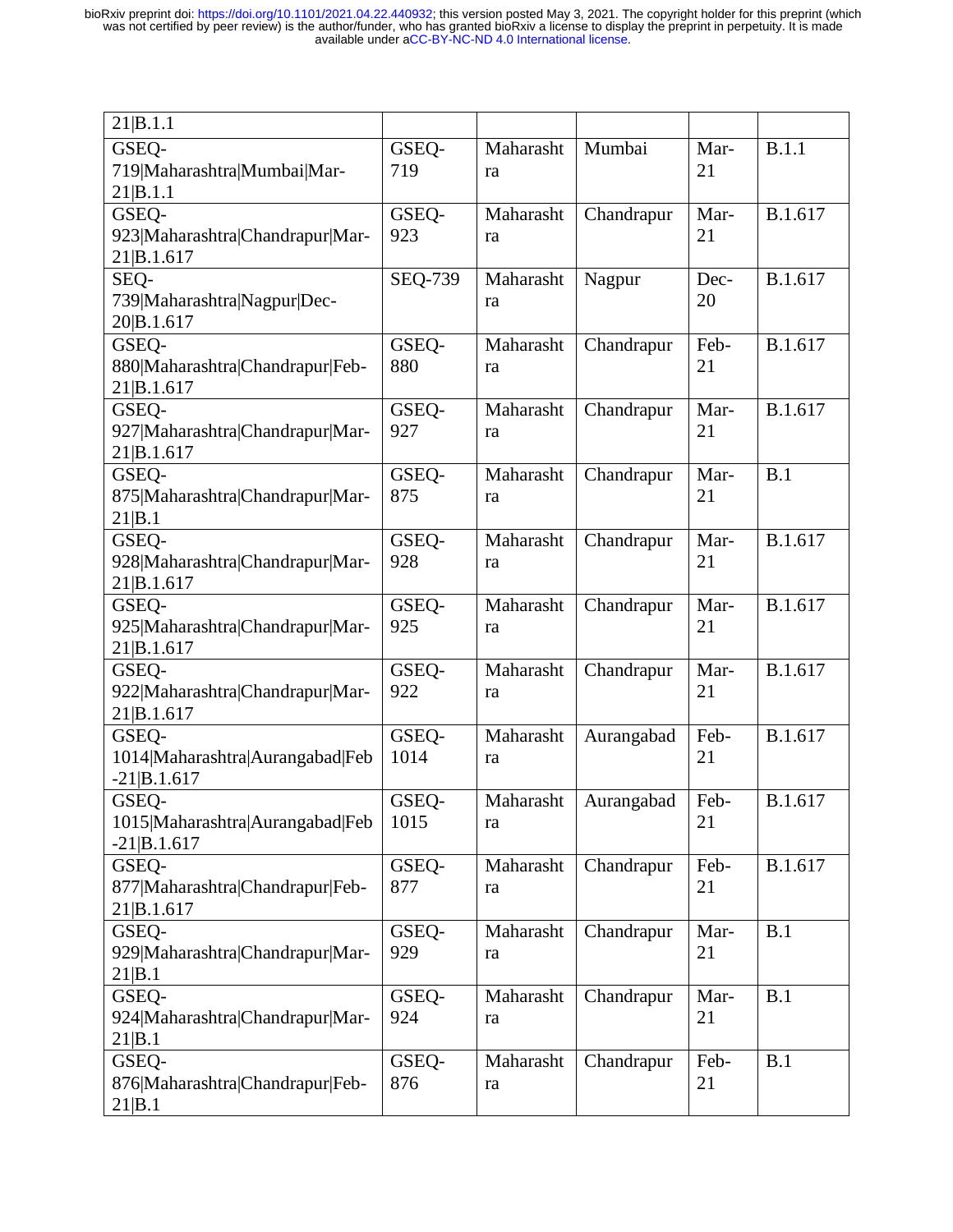| GSEQ-<br>886 Maharashtra Chandrapur Feb-                    | GSEQ-<br>886        | Maharasht<br>ra | Chandrapur | Feb-<br>21 | B.1.617   |
|-------------------------------------------------------------|---------------------|-----------------|------------|------------|-----------|
| 21 B.1.617                                                  |                     |                 |            |            |           |
| SEQ-<br>724 Maharashtra Nagpur Dec-<br>20 B.1.36.29         | <b>SEQ-724</b>      | Maharasht<br>ra | Nagpur     | Dec-<br>20 | B.1.36.29 |
| GSEQ-<br>881 Maharashtra Chandrapur Feb-<br>21 B.1.36.29    | GSEQ-<br>881        | Maharasht<br>ra | Chandrapur | Feb-<br>21 | B.1.36.29 |
| GSEO-<br>1013 Maharashtra Aurangabad Feb<br>$-21 B.1.1.306$ | GSEQ-<br>1013       | Maharasht<br>ra | Aurangabad | Feb-<br>21 | B.1.1.306 |
| SEQ-<br>735 Maharashtra Nagpur Dec-<br>20 B.1.1.306         | SEQ-735             | Maharasht<br>ra | Nagpur     | Dec-<br>20 | B.1.1.306 |
| GSEQ-<br>1017 Maharashtra Aurangabad Ma<br>$r-21 B.1.36$    | GSEQ-<br>1017       | Maharasht<br>ra | Aurangabad | Mar-<br>21 | B.1.36    |
| GSEQ-<br>882 Maharashtra Chandrapur Feb-<br>21 B.1.1.354    | GSEQ-<br>882        | Maharasht<br>ra | Chandrapur | Feb-<br>21 | B.1.1.354 |
| GSEQ-<br>1016 Maharashtra Aurangabad Feb<br>$-21 B.1.1$     | GSEQ-<br>1016       | Maharasht<br>ra | Aurangabad | Feb-<br>21 | B.1.1     |
| SEQ-<br>664 Maharashtra Nagpur Sep-<br>20 B.1               | <b>SEQ-664</b>      | Maharasht<br>ra | Nagpur     | Sep-<br>20 | B.1       |
| 2019nCoV-<br>297093 Maharashtra Pune Mar-<br>21 B.1.241     | 2019nCo<br>V-297093 | Maharasht<br>ra | Pune       | Mar-<br>21 | B.1.241   |
| GSEQ-<br>1129 Maharashtra Palghar Mar-<br>21 B.1.617        | GSEQ-<br>1129       | Maharasht<br>ra | Palghar    | Mar-<br>21 | B.1.617   |
| GSEO-<br>926 Maharashtra Chandrapur Mar-<br>21 B.1.617      | GSEQ-<br>926        | Maharasht<br>ra | Chandrapur | Mar-<br>21 | B.1.617   |
| GSEQ-<br>884 Maharashtra Chandrapur Feb-<br>21 B.1.617      | GSEQ-<br>884        | Maharasht<br>ra | Chandrapur | Feb-<br>21 | B.1.617   |
| 2019nCoV-<br>297094 Maharashtra Pune Mar-<br>21 B.1.617     | 2019nCo<br>V-297094 | Maharasht<br>ra | Pune       | Mar-<br>21 | B.1.617   |
| GSEQ-<br>852 Maharashtra Nanded Feb-<br>21 B.1.617          | GSEQ-<br>852        | Maharasht<br>ra | Nanded     | Feb-<br>21 | B.1.617   |
| GSEQ-                                                       | GSEQ-               | Maharasht       | Chandrapur | Feb-       | B.1.617   |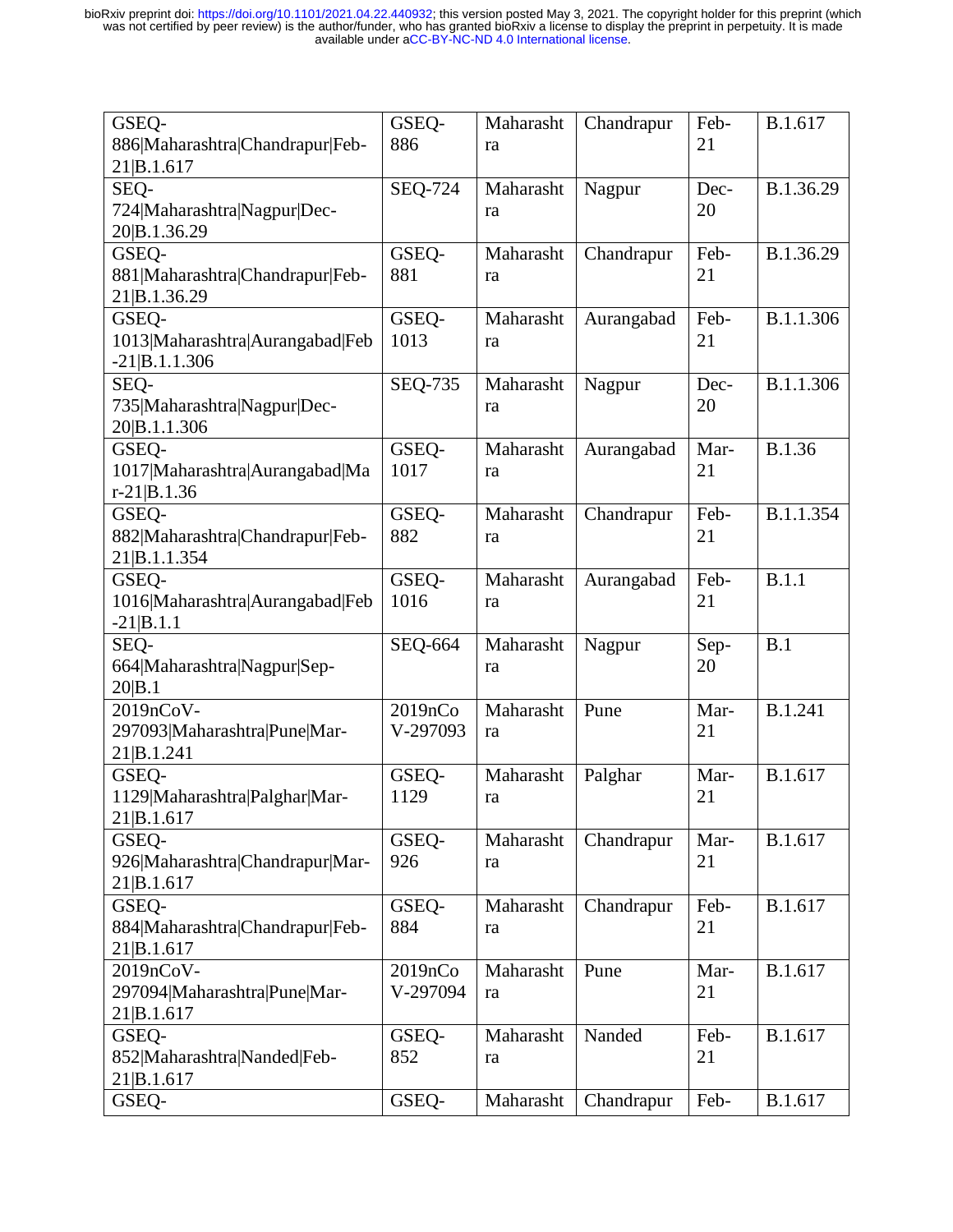| 883 Maharashtra Chandrapur Feb- | 883            | ra         |            | 21   |                |
|---------------------------------|----------------|------------|------------|------|----------------|
| 21 B.1.617                      |                |            |            |      |                |
| GSEQ-                           | GSEQ-          | Maharasht  | Chandrapur | Feb- | B.1.617        |
| 878 Maharashtra Chandrapur Feb- | 878            | ra         |            | 21   |                |
| 21 B.1.617                      |                |            |            |      |                |
| GSEQ-                           | GSEQ-          | Maharasht  | Thane      | Mar- | B.1.1.306      |
| 1140 Maharashtra Thane Mar-     | 1140           | ra         |            | 21   |                |
| 21 B.1.1.306                    |                |            |            |      |                |
| GSEQ-                           | GSEQ-          | Maharasht  | Palghar    | Mar- | B.1.1.306      |
| 1131 Maharashtra Palghar Mar-   | 1131           | ra         |            | 21   |                |
| 21 B.1.1.306                    |                |            |            |      |                |
| SEQ-                            | <b>SEQ-259</b> | Maharasht  | Mumbai     | Dec- | <b>B.1.210</b> |
| 259 Maharashtra Mumbai Dec-     |                | ra         |            | 20   |                |
| 20 B.1.210                      |                |            |            |      |                |
| GSEQ-                           | GSEO-          | Maharasht  | Nanded     | Mar- | B.1.617        |
| 1301 Maharashtra Nanded Mar-    | 1301           | ra         |            | 21   |                |
| 21 B.1.617                      |                |            |            |      |                |
| GSEQ-                           | GSEQ-          | Maharasht  | Nanded     | Mar- | B.1.617        |
| 1302 Maharashtra Nanded Mar-    | 1302           | ra         |            | 21   |                |
| 21 B.1.617                      |                |            |            |      |                |
| GSEQ-                           | GSEQ-          | Maharasht  | Nanded     | Mar- | B.1.617        |
| 1308 Maharashtra Nanded Mar-    | 1308           | ra         |            | 21   |                |
| 21 B.1.617                      |                |            |            |      |                |
| GSEQ-                           | GSEQ-          | Maharasht  | Nanded     | Mar- | B.1.617        |
| 1315 Maharashtra Nanded Mar-    | 1315           | ra         |            | 21   |                |
| 21 B.1.617                      |                |            |            |      |                |
| GSEQ-                           | GSEQ-          | Maharasht  | Nanded     | Mar- | B.1.617        |
| 1300 Maharashtra Nanded Mar-    | 1300           |            |            | 21   |                |
| 21 B.1.617                      |                | ra         |            |      |                |
|                                 | GSEQ-          | Maharasht  | Nanded     | Mar- | B.1.617        |
| GSEQ-                           | 1312           |            |            | 21   |                |
| 1312 Maharashtra Nanded Mar-    |                | ra         |            |      |                |
| 21 B.1.617                      |                |            |            |      |                |
| GSEQ-                           | GSEQ-          | Maharasht  | Nanded     | Mar- | B.1.617        |
| 1297 Maharashtra Nanded Mar-    | 1297           | ra         |            | 21   |                |
| 21 B.1.617                      |                |            |            |      |                |
| GSEQ-                           | GSEQ-          | Maharasht  | Nanded     | Mar- | B.1.617        |
| 1320 Maharashtra Nanded Mar-    | 1320           | ra         |            | 21   |                |
| 21 B.1.617                      |                |            |            |      |                |
| GSEQ-                           | GSEQ-          | Maharasht  | Nanded     | Mar- | B.1.617        |
| 1318 Maharashtra Nanded Mar-    | 1318           | ra         |            | 21   |                |
| 21 B.1.617                      |                |            |            |      |                |
| GSEQ-                           | GSEQ-          | Maharasht  | Nanded     | Mar- | B.1.617        |
| 1303 Maharashtra Nanded Mar-    | 1303           | ra         |            | 21   |                |
| 21 B.1.617                      |                |            |            |      |                |
| GSEQ-                           | GSEQ-          | Maharasht  | Nanded     | Mar- | B.1.617        |
| 1304 Maharashtra Nanded Mar-    | 1304           | ${\rm ra}$ |            | 21   |                |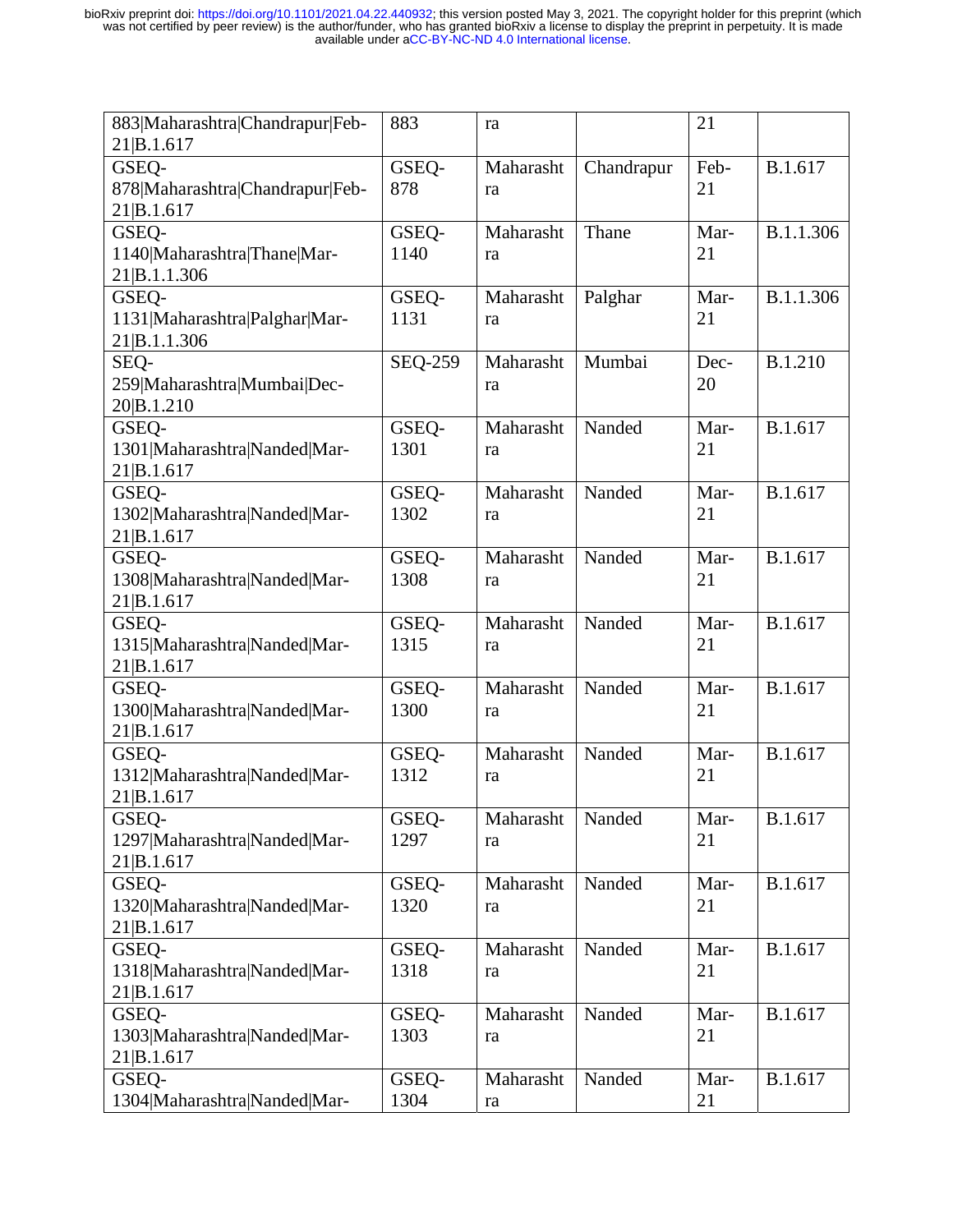| 21 B.1.617                                    |       |           |        |      |                |
|-----------------------------------------------|-------|-----------|--------|------|----------------|
| GSEQ-                                         | GSEQ- | Maharasht | Nanded | Mar- | B.1.617        |
| 1296 Maharashtra Nanded Mar-                  | 1296  | ra        |        | 21   |                |
| 21 B.1.617                                    |       |           |        |      |                |
| GSEQ-                                         | GSEQ- | Maharasht | Nanded | Mar- | B.1.617        |
| 1311 Maharashtra Nanded Mar-                  | 1311  | ra        |        | 21   |                |
| 21 B.1.617                                    |       |           |        |      |                |
| GSEQ-                                         | GSEQ- | Maharasht | Nanded | Mar- | B.1.617        |
| 1316 Maharashtra Nanded Mar-                  | 1316  | ra        |        | 21   |                |
| 21 B.1.617                                    |       |           |        |      |                |
| GSEQ-                                         | GSEQ- | Maharasht | Mumbai | Mar- | B.1.617        |
| 1161 Maharashtra Mumbai Mar-                  | 1161  | ra        |        | 21   |                |
| 21 B.1.617<br>GSEQ-                           | GSEQ- | Maharasht | Mumbai | Mar- | B.1.617        |
| 1162 Maharashtra Mumbai Mar-                  | 1162  | ra        |        | 21   |                |
| 21 B.1.617                                    |       |           |        |      |                |
| GSEQ-                                         | GSEQ- | Maharasht | Mumbai | Mar- | B.1.617        |
| 1164 Maharashtra Mumbai Mar-                  | 1164  | ra        |        | 21   |                |
| 21 B.1.617                                    |       |           |        |      |                |
| GSEQ-                                         | GSEQ- | Maharasht | Nanded | Mar- | B.1.596        |
| 1294 Maharashtra Nanded Mar-                  | 1294  | ra        |        | 21   |                |
| 21 B.1.596                                    |       |           |        |      |                |
| GSEQ-                                         | GSEQ- | Maharasht | Nanded | Mar- | B.1.617        |
| 1307 Maharashtra Nanded Mar-                  | 1307  | ra        |        | 21   |                |
| 21 B.1.617                                    |       |           |        |      |                |
| GSEQ-                                         | GSEQ- | Maharasht | Nanded | Mar- | B.1.617        |
| 1295 Maharashtra Nanded Mar-                  | 1295  | ra        |        | 21   |                |
| 21 B.1.617<br>GSEQ-                           | GSEQ- | Maharasht | Nanded | Mar- | B.1.617        |
| 1309 Maharashtra Nanded Mar-                  | 1309  | ra        |        | 21   |                |
| 21 B.1.617                                    |       |           |        |      |                |
| GSEO-                                         | GSEQ- | Maharasht | Mumbai | Mar- | B.1.617        |
| 1163 Maharashtra Mumbai Mar-                  | 1163  | ra        |        | 21   |                |
| 21 B.1.617                                    |       |           |        |      |                |
| GSEQ-                                         | GSEQ- | Maharasht | Mumbai | Mar- | B.1.617        |
| 1165 Maharashtra Mumbai Mar-                  | 1165  | ra        |        | 21   |                |
| 21 B.1.617                                    |       |           |        |      |                |
| GSEQ-                                         | GSEO- | Maharasht | Nanded | Mar- | B.1.617        |
| 1306 Maharashtra Nanded Mar-                  | 1306  | ra        |        | 21   |                |
| 21 B.1.617                                    |       |           |        |      |                |
| GSEQ-                                         | GSEO- | Maharasht | Nanded | Mar- | B.1.177.4      |
| 1299 Maharashtra Nanded Mar-<br>21 B.1.177.42 | 1299  | ra        |        | 21   | $\overline{2}$ |
| GSEQ-                                         | GSEQ- | Maharasht | Nanded | Mar- | B.1.177.1      |
| 1313 Maharashtra Nanded Mar-                  | 1313  | ra        |        | 21   | 7              |
| 21 B.1.177.17                                 |       |           |        |      |                |
|                                               |       |           |        |      |                |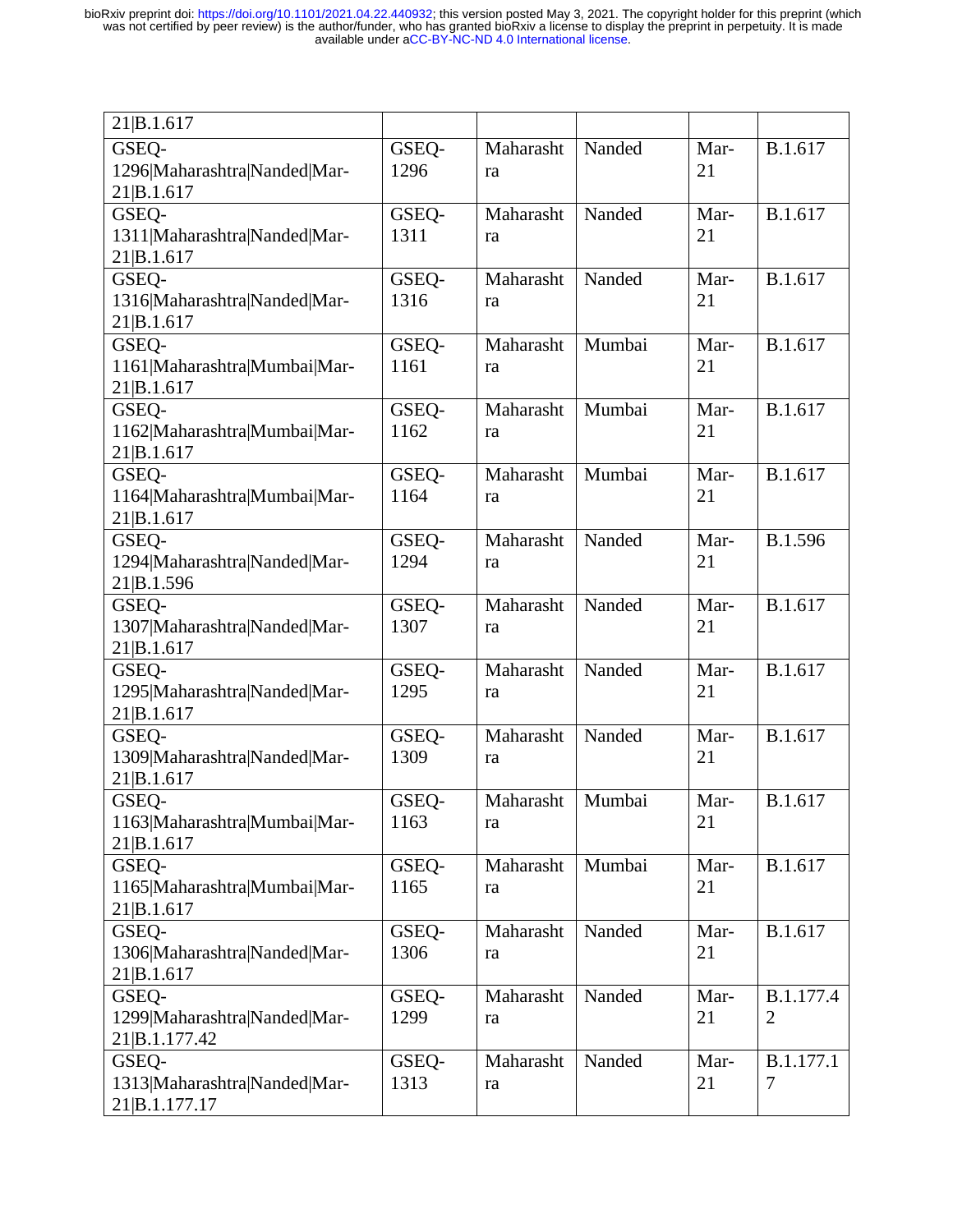| GSEQ-                        | GSEQ- | Maharasht | Mumbai  | Mar- | B.1.36.29 |
|------------------------------|-------|-----------|---------|------|-----------|
| 771 Maharashtra Mumbai Mar-  | 771   | ra        |         | 21   |           |
| 21 B.1.36.29                 |       |           |         |      |           |
| GSEQ-                        | GSEQ- | Maharasht | Hingoli | Feb- | B.1.36.29 |
| 901 Maharashtra Hingoli Feb- | 901   | ra        |         | 21   |           |
| 21 B.1.36.29                 |       |           |         |      |           |
| GSEQ-                        | GSEQ- | Maharasht | Hingoli | Feb- | B.1.36    |
| 634 Maharashtra Hingoli Feb- | 634   | ra        |         | 21   |           |
| 21 B.1.36                    |       |           |         |      |           |
| GSEQ-                        | GSEQ- | Maharasht | Thane   | Mar- | B.1.1.306 |
| 668 Maharashtra Thane Mar-   | 668   | ra        |         | 21   |           |
| 21 B.1.1.306                 |       |           |         |      |           |
| GSEQ-                        | GSEQ- | Maharasht | Thane   | Mar- | B.1.1.306 |
| 673 Maharashtra Thane Mar-   | 673   | ra        |         | 21   |           |
| 21 B.1.1.306                 |       |           |         |      |           |
| GSEQ-                        | GSEQ- | Maharasht | Thane   | Mar- | B.1.1.306 |
| 681 Maharashtra Thane Mar-   | 681   | ra        |         | 21   |           |
| 21 B.1.1.306                 |       |           |         |      |           |
| GSEQ-                        | GSEQ- | Maharasht | Thane   | Mar- | B.1.1     |
| 692 Maharashtra Thane Mar-   | 692   | ra        |         | 21   |           |
| 21 B.1.1                     |       |           |         |      |           |
| GSEQ-                        | GSEQ- | Maharasht | Mumbai  | Mar- | B.1.1.216 |
| 768 Maharashtra Mumbai Mar-  | 768   | ra        |         | 21   |           |
| 21 B.1.1.216                 |       |           |         |      |           |
| GSEQ-                        | GSEQ- | Maharasht | Wardha  | Mar- | B.1.617   |
| 810 Maharashtra Wardha Mar-  | 810   | ra        |         | 21   |           |
| 21 B.1.617                   |       |           |         |      |           |
| GSEQ-                        | GSEQ- | Maharasht | Hingoli | Feb- | B.1.617   |
| 639 Maharashtra Hingoli Feb- | 639   | ra        |         | 21   |           |
| 21 B.1.617                   |       |           |         |      |           |
| GSEQ-                        | GSEQ- | Maharasht | Hingoli | Feb- | B.1.617   |
| 892 Maharashtra Hingoli Feb- | 892   | ra        |         | 21   |           |
| 21 B.1.617                   |       |           |         |      |           |
| GSEQ-                        | GSEQ- | Maharasht | Hingoli | Feb- | B.1.617   |
| 900 Maharashtra Hingoli Feb- | 900   | ra        |         | 21   |           |
| 21 B.1.617                   |       |           |         |      |           |
| GSEQ-                        | GSEQ- | Maharasht | Hingoli | Feb- | B.1.617   |
| 904 Maharashtra Hingoli Feb- | 904   | ra        |         | 21   |           |
| 21 B.1.617                   |       |           |         |      |           |
| GSEQ-                        | GSEQ- | Maharasht | Hingoli | Feb- | B.1.617   |
| 899 Maharashtra Hingoli Feb- | 899   | ra        |         | 21   |           |
| 21 B.1.617                   |       |           |         |      |           |
| GSEQ-                        | GSEQ- | Maharasht | Hingoli | Feb- | B.1.617   |
| 894 Maharashtra Hingoli Feb- | 894   | ra        |         | 21   |           |
| 21 B.1.617                   |       |           |         |      |           |
| GSEQ-                        | GSEQ- | Maharasht | Hingoli | Feb- | B.1.617   |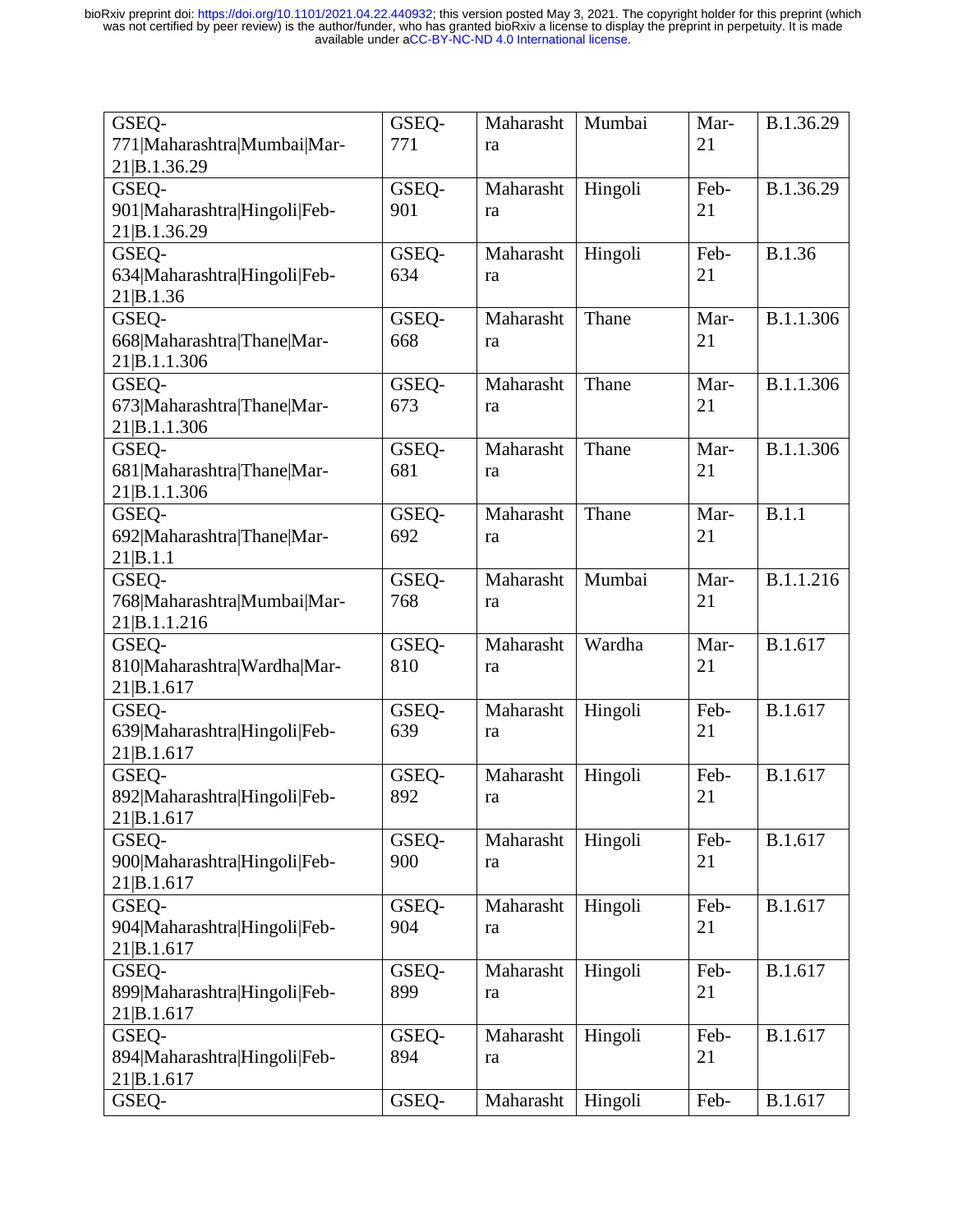| 897 Maharashtra Hingoli Feb-<br>21 B.1.617 | 897   | ra        |            | 21   |         |
|--------------------------------------------|-------|-----------|------------|------|---------|
| GSEQ-                                      | GSEQ- | Maharasht | Hingoli    | Feb- | B.1.617 |
| 650 Maharashtra Hingoli Feb-               | 650   | ra        |            | 21   |         |
| 21 B.1.617                                 |       |           |            |      |         |
| GSEQ-                                      | GSEQ- | Maharasht | Hingoli    | Feb- | B.1.617 |
| 636 Maharashtra Hingoli Feb-               | 636   | ra        |            | 21   |         |
| 21 B.1.617                                 |       |           |            |      |         |
| GSEQ-                                      | GSEQ- | Maharasht | Aurangabad | Mar- | B.1.617 |
| 766 Maharashtra Aurangabad Mar-            | 766   | ra        |            | 21   |         |
| 21 B.1.617                                 |       |           |            |      |         |
| GSEQ-                                      | GSEQ- | Maharasht | Wardha     | Mar- | B.1.617 |
| 794 Maharashtra Wardha Mar-                | 794   | ra        |            | 21   |         |
| 21 B.1.617                                 |       |           |            |      |         |
| GSEQ-                                      | GSEQ- | Maharasht | Hingoli    | Feb- | B.1.617 |
| 890 Maharashtra Hingoli Feb-               | 890   | ra        |            | 21   |         |
| 21 B.1.617                                 |       |           |            |      |         |
| GSEQ-                                      | GSEQ- | Maharasht | Mumbai     | Mar- | B.1.617 |
| 778 Maharashtra Mumbai Mar-                | 778   | ra        |            | 21   |         |
| 21 B.1.617                                 |       |           |            |      |         |
| GSEQ-                                      | GSEQ- | Maharasht | Hingoli    | Feb- | B.1.617 |
| 637 Maharashtra Hingoli Feb-               | 637   | ra        |            | 21   |         |
| 21 B.1.617                                 |       |           |            |      |         |
| GSEQ-                                      | GSEQ- | Maharasht | Hingoli    | Feb- | B.1.617 |
| 651 Maharashtra Hingoli Feb-               | 651   | ra        |            | 21   |         |
| 21 B.1.617                                 |       |           |            |      |         |
|                                            | GSEQ- | Maharasht | Thane      | Feb- | B.1.617 |
| GSEQ-                                      |       |           |            |      |         |
| 727 Maharashtra Thane Feb-                 | 727   | ra        |            | 21   |         |
| 21 B.1.617                                 |       |           |            |      |         |
| GSEQ-731 Maharashtra Jalna Feb-            | GSEQ- | Maharasht | Jalna      | Feb- | B.1.617 |
| 21 B.1.617                                 | 731   | ra        |            | 21   |         |
| GSEO-                                      | GSEQ- | Maharasht | Mumbai     | Mar- | B.1.617 |
| 775 Maharashtra Mumbai Mar-                | 775   | ra        |            | 21   |         |
| 21 B.1.617                                 |       |           |            |      |         |
| GSEQ-                                      | GSEQ- | Maharasht | Thane      | Mar- | B.1.617 |
| 687 Maharashtra Thane Mar-                 | 687   | ra        |            | 21   |         |
| 21 B.1.617                                 |       |           |            |      |         |
| GSEQ-                                      | GSEQ- | Maharasht | Hingoli    | Feb- | B.1.617 |
| 891 Maharashtra Hingoli Feb-               | 891   | ra        |            | 21   |         |
| 21 B.1.617                                 |       |           |            |      |         |
| GSEQ-                                      | GSEQ- | Maharasht | Thane      | Mar- | B.1.617 |
| 732 Maharashtra Thane Mar-                 | 732   | ra        |            | 21   |         |
| 21 B.1.617                                 |       |           |            |      |         |
| GSEQ-                                      | GSEQ- | Maharasht | Hingoli    | Feb- | B.1.617 |
| 889 Maharashtra Hingoli Feb-<br>21 B.1.617 | 889   | ra        |            | 21   |         |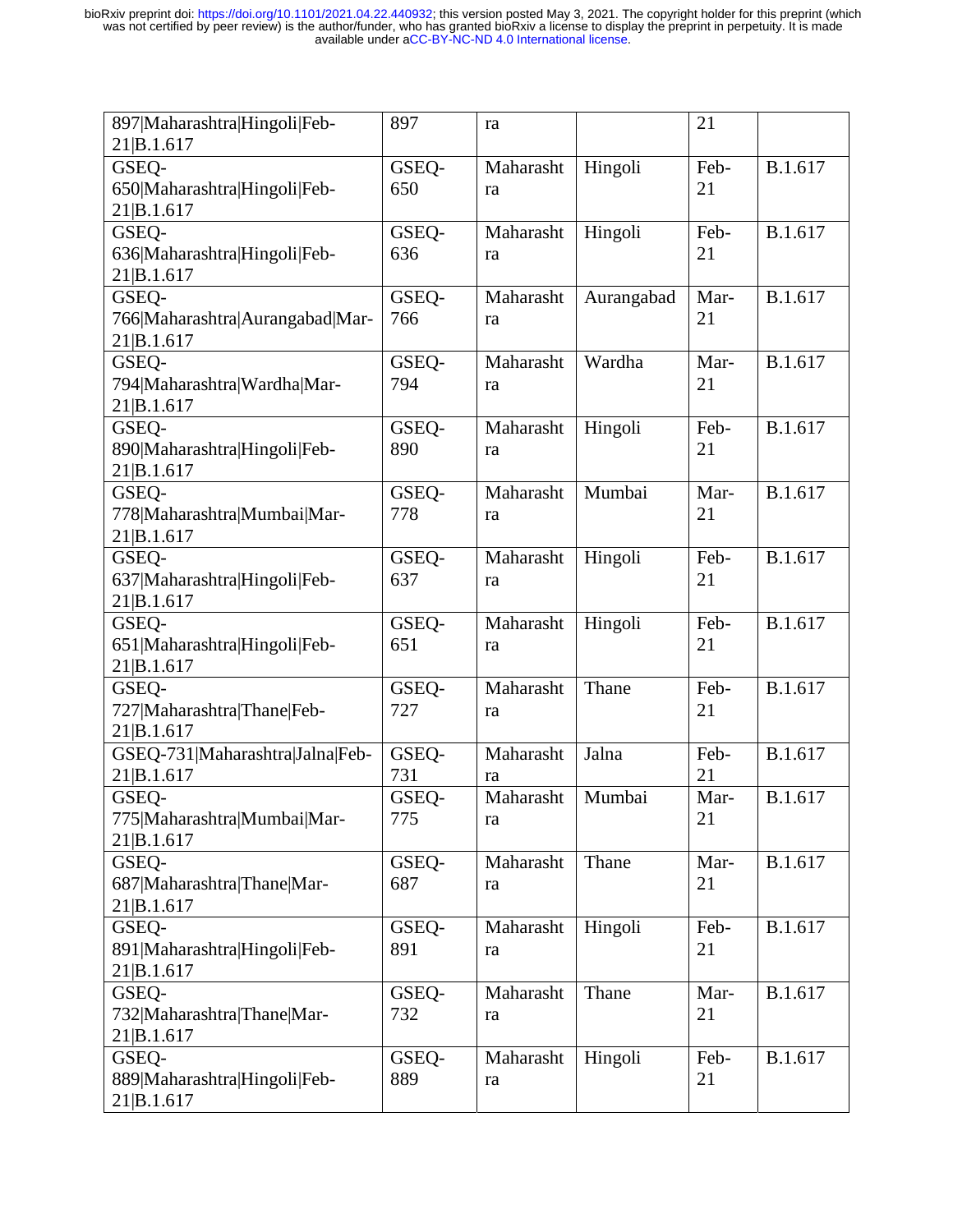| GSEQ-                           | GSEQ- | Maharasht | Hingoli    | Feb- | B.1.617   |
|---------------------------------|-------|-----------|------------|------|-----------|
| 653 Maharashtra Hingoli Feb-    | 653   | ra        |            | 21   |           |
| 21 B.1.617                      |       |           |            |      |           |
| GSEQ-                           | GSEQ- | Maharasht | Wardha     | Mar- | B.1.617   |
| 790 Maharashtra Wardha Mar-     | 790   | ra        |            | 21   |           |
| 21 B.1.617                      |       |           |            |      |           |
| GSEQ-                           | GSEQ- | Maharasht | Hingoli    | Feb- | B.1.617   |
| 896 Maharashtra Hingoli Feb-    | 896   | ra        |            | 21   |           |
| 21 B.1.617                      |       |           |            |      |           |
| GSEQ-                           | GSEQ- | Maharasht | Wardha     | Mar- | B.1.617   |
| 807 Maharashtra Wardha Mar-     | 807   | ra        |            | 21   |           |
| 21 B.1.617                      |       |           |            |      |           |
| GSEQ-                           | GSEQ- | Maharasht | Mumbai     | Mar- | B.1.596   |
| 776 Maharashtra Mumbai Mar-     | 776   | ra        |            | 21   |           |
| 21 B.1.596                      |       |           |            |      |           |
| GSEQ-                           | GSEQ- | Maharasht | Wardha     | Mar- | B.1.596   |
| 785 Maharashtra Wardha Mar-     | 785   | ra        |            | 21   |           |
| 21 B.1.596                      |       |           |            |      |           |
| GSEQ-                           | GSEQ- | Maharasht | Mumbai     | Mar- | B.1.596   |
| 773 Maharashtra Mumbai Mar-     | 773   | ra        |            | 21   |           |
| 21 B.1.596                      |       |           |            |      |           |
| GSEQ-                           | GSEQ- | Maharasht | Aurangabad | Mar- | B.1       |
| 764 Maharashtra Aurangabad Mar- | 764   | ra        |            | 21   |           |
| 21 B.1                          |       |           |            |      |           |
| GSEQ-                           | GSEQ- | Maharasht | Thane      | Mar- | B.1.596   |
| 734 Maharashtra Thane Mar-      | 734   | ra        |            | 21   |           |
| 21 B.1.596                      |       |           |            |      |           |
| GSEQ-                           | GSEQ- | Maharasht | Mumbai     | Mar- | B.1.596   |
| 777 Maharashtra Mumbai Mar-     | 777   | ra        |            | 21   |           |
| 21 B.1.596                      |       |           |            |      |           |
| GSEQ-                           | GSEQ- | Maharasht | Thane      | Mar- | B.1       |
| 733 Maharashtra Thane Mar-      | 733   | ra        |            | 21   |           |
| 21 B.1                          |       |           |            |      |           |
| GSEQ-                           | GSEQ- | Maharasht | Hingoli    | Feb- | B.1.617   |
| 902 Maharashtra Hingoli Feb-    | 902   | ra        |            | 21   |           |
| 21 B.1.617                      |       |           |            |      |           |
| GSEQ-                           | GSEQ- | Maharasht | Jalna      | Mar- | B.1.617   |
| 730 Maharashtra Jalna Mar-      | 730   | ra        |            | 21   |           |
| 21 B.1.617                      |       |           |            |      |           |
| GSEQ-                           | GSEQ- | Maharasht | Thane      | Mar- | B.1.617   |
| 685 Maharashtra Thane Mar-      | 685   | ra        |            | 21   |           |
| 21 B.1.617                      |       |           |            |      |           |
| GSEQ-                           | GSEQ- | Maharasht | Thane      | Mar- | B.1.617   |
| 672 Maharashtra Thane Mar-      | 672   | ra        |            | 21   |           |
| 21 B.1.617                      |       |           |            |      |           |
| GSEQ-                           | GSEQ- | Maharasht | Hingoli    | Feb- | B.1.36.29 |
|                                 |       |           |            |      |           |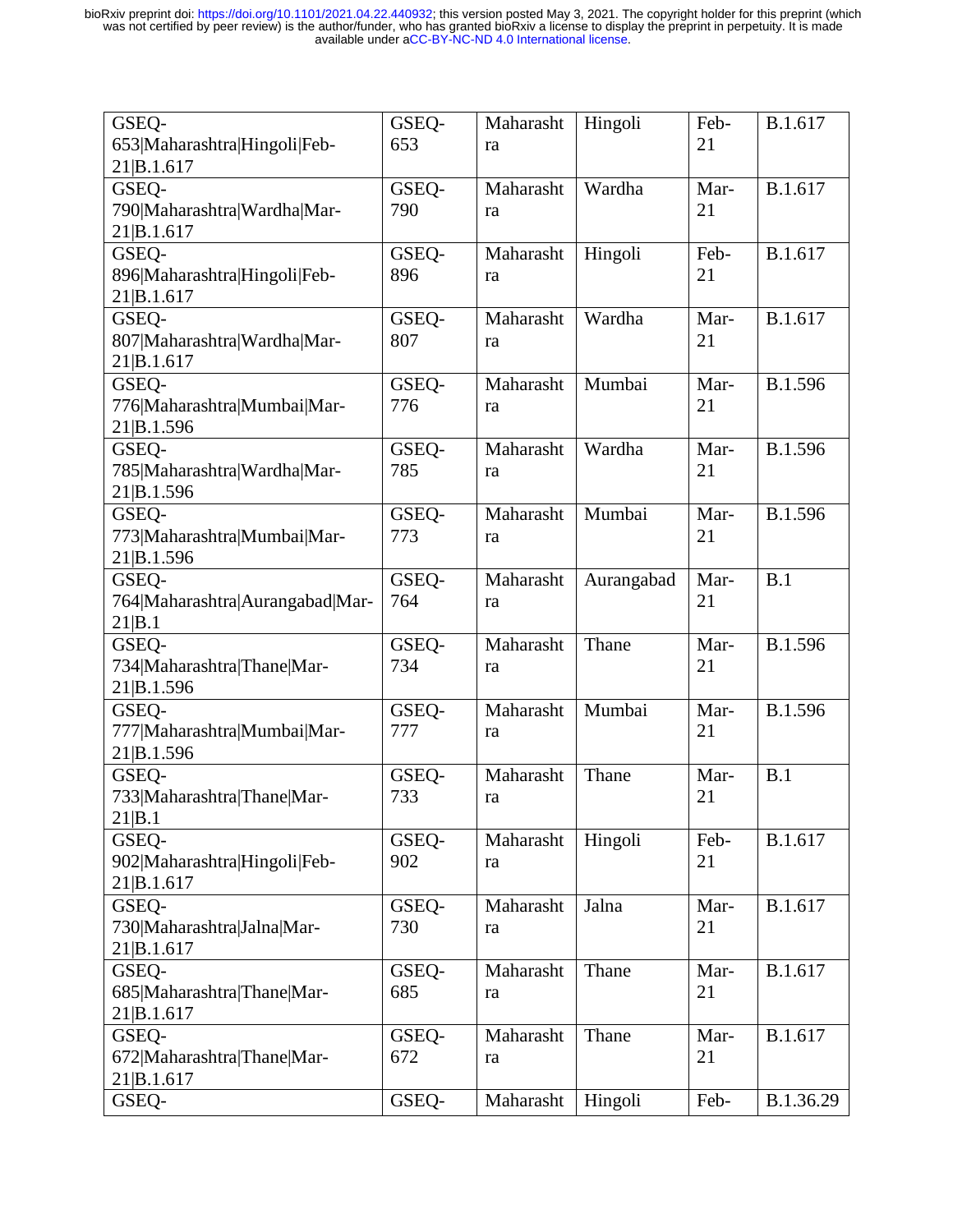| 893 Maharashtra Hingoli Feb-    | 893   | ra        |                 | 21   |                |
|---------------------------------|-------|-----------|-----------------|------|----------------|
| 21 B.1.36.29                    |       |           |                 |      |                |
| GSEQ-                           | GSEQ- | Maharasht | Thane           | Mar- | B.1.1.7        |
| 663 Maharashtra Thane Mar-      | 663   | ra        |                 | 21   |                |
| 21 B.1.1.7                      |       |           |                 |      |                |
| GSEQ-                           | GSEQ- | Maharasht | <b>Bhandara</b> | Mar- | B.1.1.7        |
| 840 Maharashtra Bhandara Mar-   | 840   | ra        |                 | 21   |                |
| 21 B.1.1.7                      |       |           |                 |      |                |
| GSEQ-                           | GSEQ- | Maharasht | Thane           | Mar- | B.1.1.216      |
| 682 Maharashtra Thane Mar-      | 682   | ra        |                 | 21   |                |
| 21 B.1.1.216                    |       |           |                 |      |                |
| GSEQ-                           | GSEQ- | Maharasht | Wardha          | Mar- | B.1.1.354      |
| 784 Maharashtra Wardha Mar-     | 784   | ra        |                 | 21   |                |
| 21 B.1.1.354                    |       |           |                 |      |                |
| GSEQ-                           | GSEO- | Maharasht | Thane           | Mar- | B.1.177.4      |
| 686 Maharashtra Thane Mar-      | 686   | ra        |                 | 21   | $\overline{2}$ |
| 21 B.1.177.42                   |       |           |                 |      |                |
| GSEQ-                           | GSEQ- | Maharasht | Mumbai          | Mar- | B.1.36.29      |
| 772 Maharashtra Mumbai Mar-     | 772   | ra        |                 | 21   |                |
| 21 B.1.36.29                    |       |           |                 |      |                |
| GSEQ-                           | GSEQ- | Maharasht | <b>Bhandara</b> | Mar- | B.1.617        |
| 842 Maharashtra Bhandara Mar-   | 842   | ra        |                 | 21   |                |
| 21 B.1.617                      |       |           |                 |      |                |
| GSEQ-                           | GSEQ- | Maharasht | Hingoli         | Feb- | B.1.1.354      |
| 887 Maharashtra Hingoli Feb-    | 887   | ra        |                 | 21   |                |
| 21 B.1.1.354                    |       |           |                 |      |                |
| GSEQ-                           | GSEQ- | Maharasht | Wardha          | Mar- | B.1.474        |
| 781 Maharashtra Wardha Mar-     | 781   | ra        |                 | 21   |                |
| 21 B.1.474                      |       |           |                 |      |                |
| GSEQ-                           | GSEQ- | Maharasht | Aurangabad      | Mar- | B.1.1.216      |
| 767 Maharashtra Aurangabad Mar- | 767   | ra        |                 | 21   |                |
| 21 B.1.1.216                    |       |           |                 |      |                |
| GSEQ-                           | GSEQ- | Maharasht | Wardha          | Feb- | B.1.617        |
| 797 Maharashtra Wardha Feb-     | 797   | ra        |                 | 21   |                |
| 21 B.1.617                      |       |           |                 |      |                |
| GSEQ-                           | GSEQ- | Maharasht | Hingoli         | Feb- | B.1.617        |
| 644 Maharashtra Hingoli Feb-    | 644   | ra        |                 | 21   |                |
| 21 B.1.617                      |       |           |                 |      |                |
| GSEQ-                           | GSEQ- | Maharasht | Hingoli         | Feb- | B.1.617        |
| 888 Maharashtra Hingoli Feb-    | 888   | ra        |                 | 21   |                |
| 21 B.1.617                      |       |           |                 |      |                |
| GSEQ-                           | GSEQ- | Maharasht | Wardha          | Feb- | B.1.1.306      |
| 798 Maharashtra Wardha Feb-     | 798   | ra        |                 | 21   |                |
| 21 B.1.1.306                    |       |           |                 |      |                |
| GSEQ-                           | GSEQ- | Maharasht | <b>Bhandara</b> | Mar- | B.1.617        |
| 843 Maharashtra Bhandara Mar-   | 843   | ra        |                 | 21   |                |
|                                 |       |           |                 |      |                |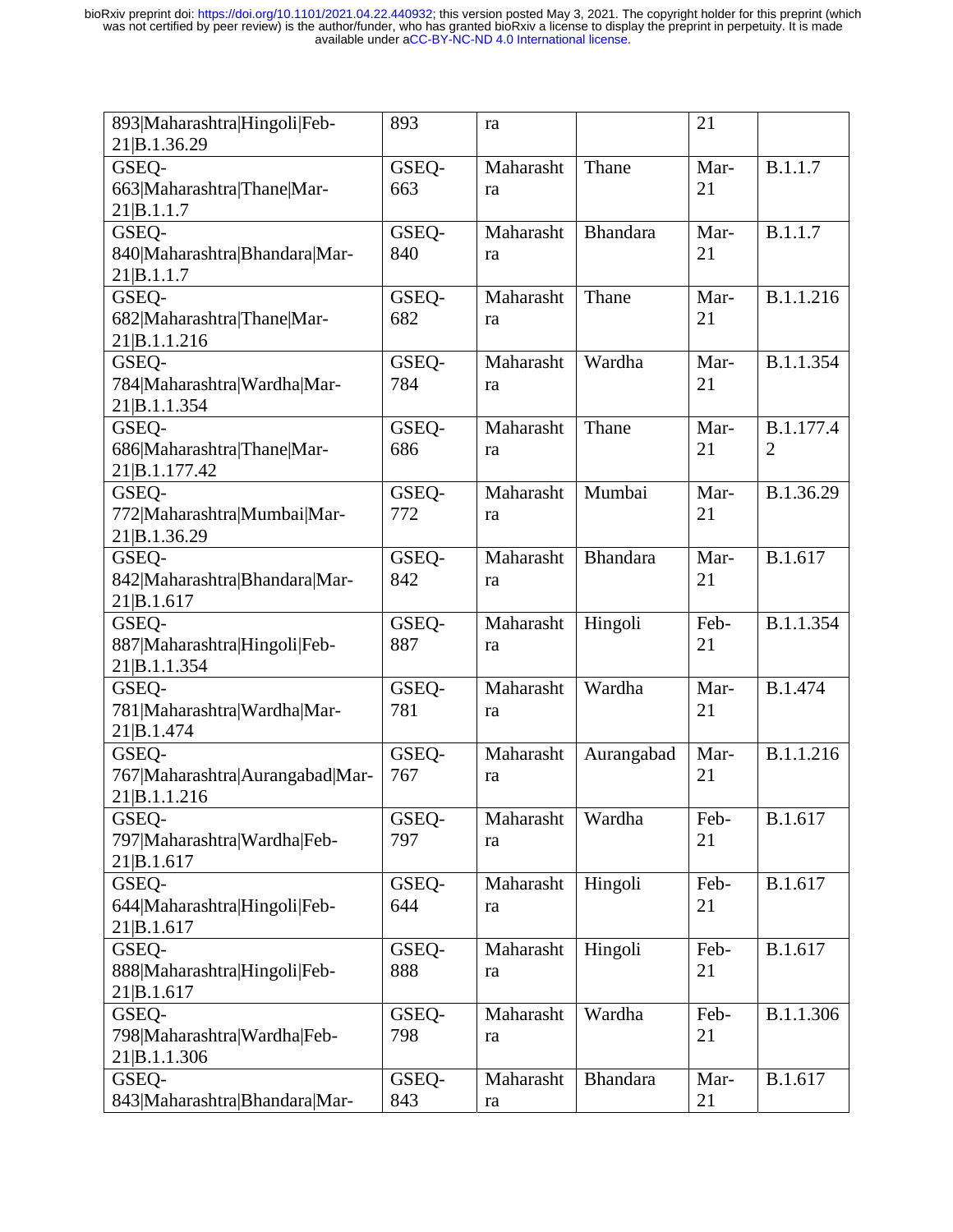| 21 B.1.617                      |       |           |           |              |           |
|---------------------------------|-------|-----------|-----------|--------------|-----------|
| GSEQ-                           | GSEQ- | Maharasht | Nanded    | Feb-         | B.1.617   |
| 854 Maharashtra Nanded Feb-     | 854   | ra        |           | 21           |           |
| 21 B.1.617                      |       |           |           |              |           |
| GSEQ-                           | GSEQ- | Maharasht | Thane     | Feb-         | B.1.617   |
| 690 Maharashtra Thane Feb-      | 690   |           |           | 21           |           |
|                                 |       | ra        |           |              |           |
| 21 B.1.617                      |       |           |           | Mar-         |           |
| GSEQ-                           | GSEQ- | Maharasht | Thane     |              | B.1       |
| 1087 Maharashtra Thane Mar-     | 1087  | ra        |           | 21           |           |
| 21 B.1                          |       |           |           |              |           |
| GSEQ-                           | GSEQ- | Maharasht | Thane     | Mar-         | B.1.617   |
| 1105 Maharashtra Thane Mar-     | 1105  | ra        |           | 21           |           |
| 21 B.1.617                      |       |           |           |              |           |
| GSEQ-                           | GSEQ- | Maharasht | Alibag    | $\sharp N/A$ | B.1.617   |
| 1185 Maharashtra Alibag #N/A B. | 1185  | ra        |           |              |           |
| 1.617                           |       |           |           |              |           |
| GSEQ-                           | GSEQ- | Maharasht | <b>NA</b> | Nov-         | B.1.36.29 |
| 954 Maharashtra #N/A Nov-       | 954   | ra        |           | 20           |           |
| 20 B.1.36.29                    |       |           |           |              |           |
| GSEQ-                           | GSEQ- | Maharasht | <b>NA</b> | Nov-         | B.1.36    |
| 956 Maharashtra #N/A Nov-       | 956   | ra        |           | 20           |           |
| 20 B.1.36                       |       |           |           |              |           |
| GSEQ-                           | GSEQ- | Maharasht | <b>NA</b> | Nov-         | B.1.36    |
| 955 Maharashtra #N/A Nov-       | 955   | ra        |           | 20           |           |
| 20 B.1.36                       |       |           |           |              |           |
| GSEQ-                           | GSEQ- | Maharasht | <b>NA</b> | Nov-         | B.1.36    |
| 959 Maharashtra #N/A Nov-       | 959   | ra        |           | 20           |           |
| 20 B.1.36                       |       |           |           |              |           |
| GSEQ-                           | GSEQ- | Maharasht | <b>NA</b> | Nov-         | B.1.36.29 |
| 958 Maharashtra #N/A Nov-       | 958   | ra        |           | 20           |           |
| 20 B.1.36.29                    |       |           |           |              |           |
| GSEO-                           | GSEQ- | Maharasht | <b>NA</b> | Nov-         | B.1.36.29 |
| 957 Maharashtra #N/A Nov-       | 957   | ra        |           | 20           |           |
| 20 B.1.36.29                    |       |           |           |              |           |
| GSEQ-                           | GSEQ- | Maharasht | Mumbai    | Mar-         | B.1.1.306 |
| 1079 Maharashtra Mumbai Mar-    | 1079  | ra        |           | 21           |           |
| 21 B.1.1.306                    |       |           |           |              |           |
| GSEQ-                           | GSEQ- | Maharasht | Mumbai    | Mar-         | B.1.617   |
| 1080 Maharashtra Mumbai Mar-    | 1080  | ra        |           | 21           |           |
| 21 B.1.617                      |       |           |           |              |           |
| GSEQ-                           | GSEQ- | Maharasht | Mumbai    | Mar-         | B.1.1.306 |
| 1081 Maharashtra Mumbai Mar-    | 1081  | ra        |           | 21           |           |
| 21 B.1.1.306                    |       |           |           |              |           |
| GSEQ-                           | GSEQ- | Maharasht | Yavatmal  | Feb-         | B.1.36.29 |
| 2712 Maharashtra Yavatmal Feb-  | 2712  | ra        |           | 21           |           |
| 21 B.1.36.29                    |       |           |           |              |           |
|                                 |       |           |           |              |           |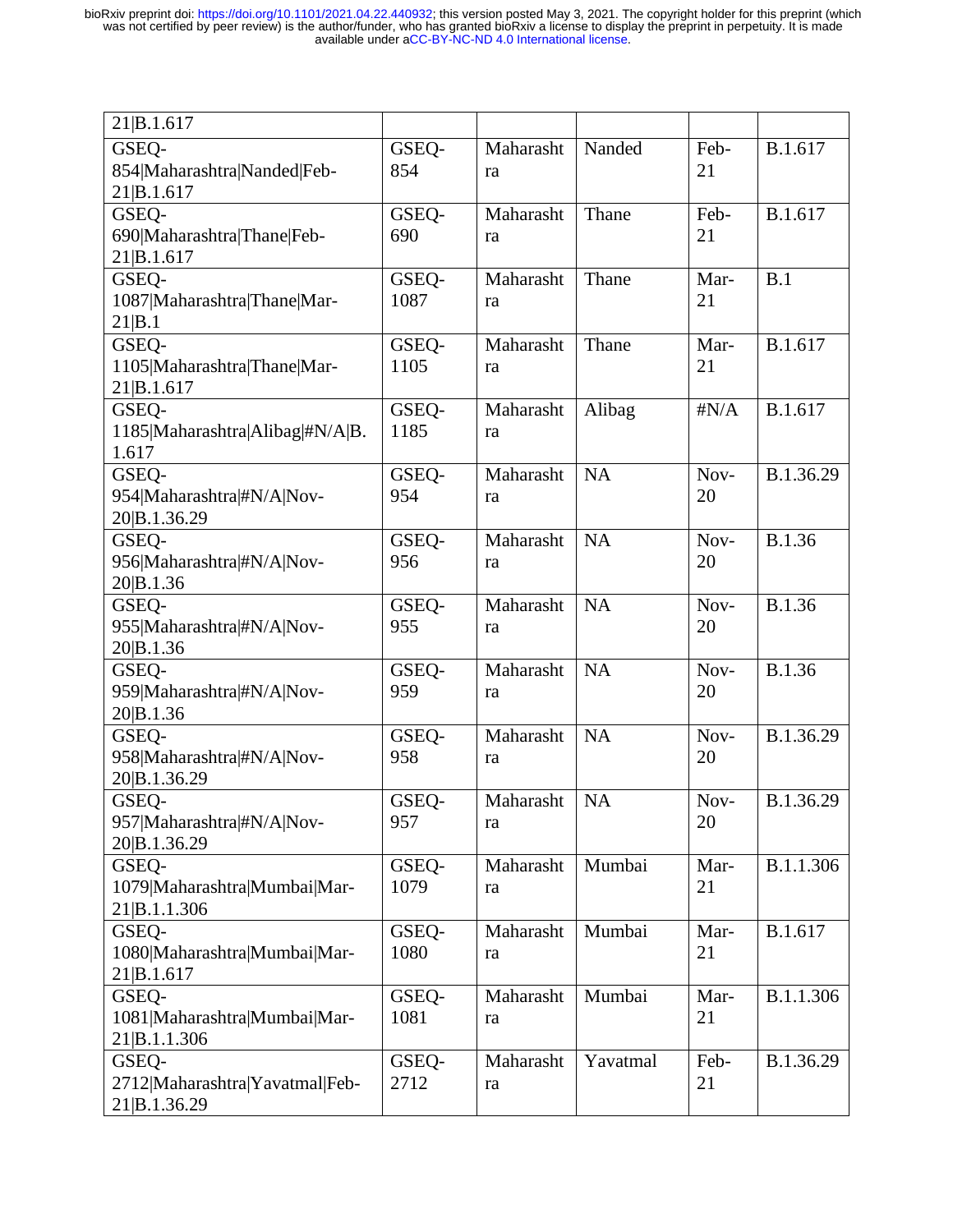| VOC-                           | VOC-    | Maharasht | Mumbai  | Dec-     | B.1.36.29        |
|--------------------------------|---------|-----------|---------|----------|------------------|
| 1121 Maharashtra Mumbai Dec-   | 1121    | ra        |         | 20       |                  |
| 20 B.1.36.29                   |         |           |         |          |                  |
| GSEQ-                          | GSEQ-   | Maharasht | Mumbai  | Mar-     | B.1.1.306        |
| 6571 Maharashtra Mumbai Mar-   | 6571    | ra        |         | 21       |                  |
| 21 B.1.1.306                   |         |           |         |          |                  |
| SEQ-                           | SEQ-    | Maharasht | Melghat | $Jan-21$ | <b>B.1.1.421</b> |
| 29188TCM Maharashtra Melghat J | 29188TC | ra        |         |          |                  |
| $an-21$ [B.1.1.421]            | М       |           |         |          |                  |

**Supplementary Table2:** Intra and inter-molecular interactions of wild and mutant spike RBD of SARS-CoV-2 with ACE2. The bonds that are highlighted indicate those that are disrupted in the mutant strain

| Spike RBD with ACE2 (6LZG.pdb) (wild) |                      |                  |                              |  |
|---------------------------------------|----------------------|------------------|------------------------------|--|
| <b>Interactions</b>                   |                      |                  |                              |  |
| Sr. No.                               | <b>RBD-Wild Type</b> | ACE <sub>2</sub> | <b>Type</b>                  |  |
|                                       | K417                 | D30              | Hydrogen Bond; Electrostatic |  |
| $\overline{2}$                        | E484                 | <b>K31</b>       | Electrostatic                |  |
| $\overline{3}$                        | A475                 | S <sub>19</sub>  | Hydrogen Bond                |  |
| $\overline{4}$                        | N487                 | Q24              | Hydrogen Bond                |  |
| $\overline{5}$                        | <b>T500</b>          | Y41              | Hydrogen Bond                |  |
| 6                                     | G496                 | K353             | Hydrogen Bond                |  |
| $\overline{7}$                        | Y449                 | D38              | Hydrogen Bond                |  |
| $8\,$                                 | Y449                 | Q <sub>42</sub>  | Hydrogen Bond                |  |
| 9                                     | N487                 | Y83              | Hydrogen Bond                |  |
| 10                                    | Q493                 | E35              | Hydrogen Bond                |  |
| 11                                    | Q498                 | Q42              | Hydrogen Bond                |  |
| 12                                    | Q498                 | Q42              | Hydrogen Bond                |  |
| 13                                    | G502                 | K353             | Hydrogen Bond                |  |
| 14                                    | Y453                 | H34              | Hydrogen Bond                |  |
| 15                                    | F486                 | Y83              | Hydrogen Bond                |  |
| 16                                    | N501                 | Y41              | Hydrogen Bond                |  |
| 17                                    | L455                 | H34              | Hydrophobic                  |  |
| 18                                    | F486                 | Y83              | Hydrophobic                  |  |
| 19                                    | Y505                 | K353             | Hydrophobic                  |  |
| 20                                    | F486                 | M82              | Hydrophobic                  |  |
| 21                                    | Y489                 | K31              | Hydrophobic                  |  |
| 22                                    | Y505                 | K353             | Hydrophobic                  |  |
| 23                                    | L452-L492            |                  | Hydrophobic                  |  |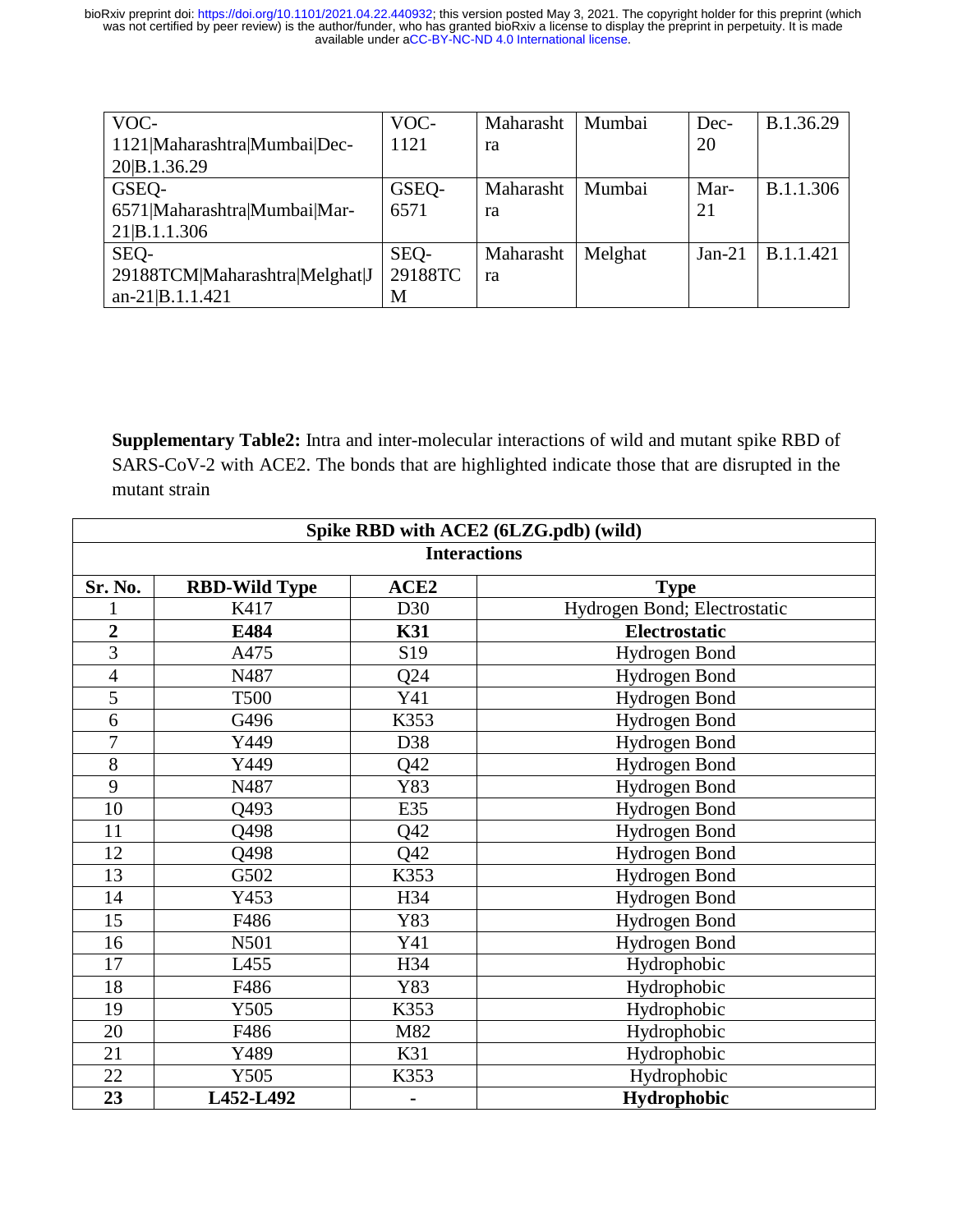| . .<br>.<br>$ -$ | $\overline{\phantom{0}}$ | - -<br>$\sim$ $\sim$<br>----<br>_____ |
|------------------|--------------------------|---------------------------------------|
|                  |                          |                                       |

| <b>Interactions</b> |                        |                  |                              |  |
|---------------------|------------------------|------------------|------------------------------|--|
| Sr. No.             | <b>RBD-Mutant Type</b> | ACE <sub>2</sub> | <b>Type</b>                  |  |
|                     | K417                   | D30              | Hydrogen Bond; Electrostatic |  |
| $\overline{2}$      | A475                   | S <sub>19</sub>  | Hydrogen Bond                |  |
| 3                   | N487                   | Q24              | Hydrogen Bond                |  |
| $\overline{4}$      | <b>T500</b>            | Y41              | Hydrogen Bond                |  |
| $\overline{5}$      | G496                   | K353             | Hydrogen Bond                |  |
| $\boldsymbol{6}$    | Y449                   | D38              | Hydrogen Bond                |  |
| 7                   | Y449                   | Q42              | Hydrogen Bond                |  |
| 8                   | N487                   | Y83              | Hydrogen Bond                |  |
| 9                   | Q493                   | E35              | Hydrogen Bond                |  |
| 10                  | Q498                   | Q42              | Hydrogen Bond                |  |
| 11                  | Q498                   | Q <sub>42</sub>  | Hydrogen Bond                |  |
| 12                  | G502                   | K353             | Hydrogen Bond                |  |
| 13                  | Y453                   | H34              | Hydrogen Bond                |  |
| 14                  | F486                   | Y83              | Hydrogen Bond                |  |
| 15                  | N501                   | Y41              | Hydrogen Bond                |  |
| 16                  | L455                   | H34              | Hydrophobic                  |  |
| 17                  | F486                   | Y83              | Hydrophobic                  |  |
| 18                  | Y505                   | K353             | Hydrophobic                  |  |
| 19                  | F486                   | M82              | Hydrophobic                  |  |
| 20                  | Y489                   | K31              | Hydrophobic                  |  |
| 21                  | Y505                   | K353             | Hydrophobic                  |  |
| 22                  | F490-L492              |                  | Hydrophobic                  |  |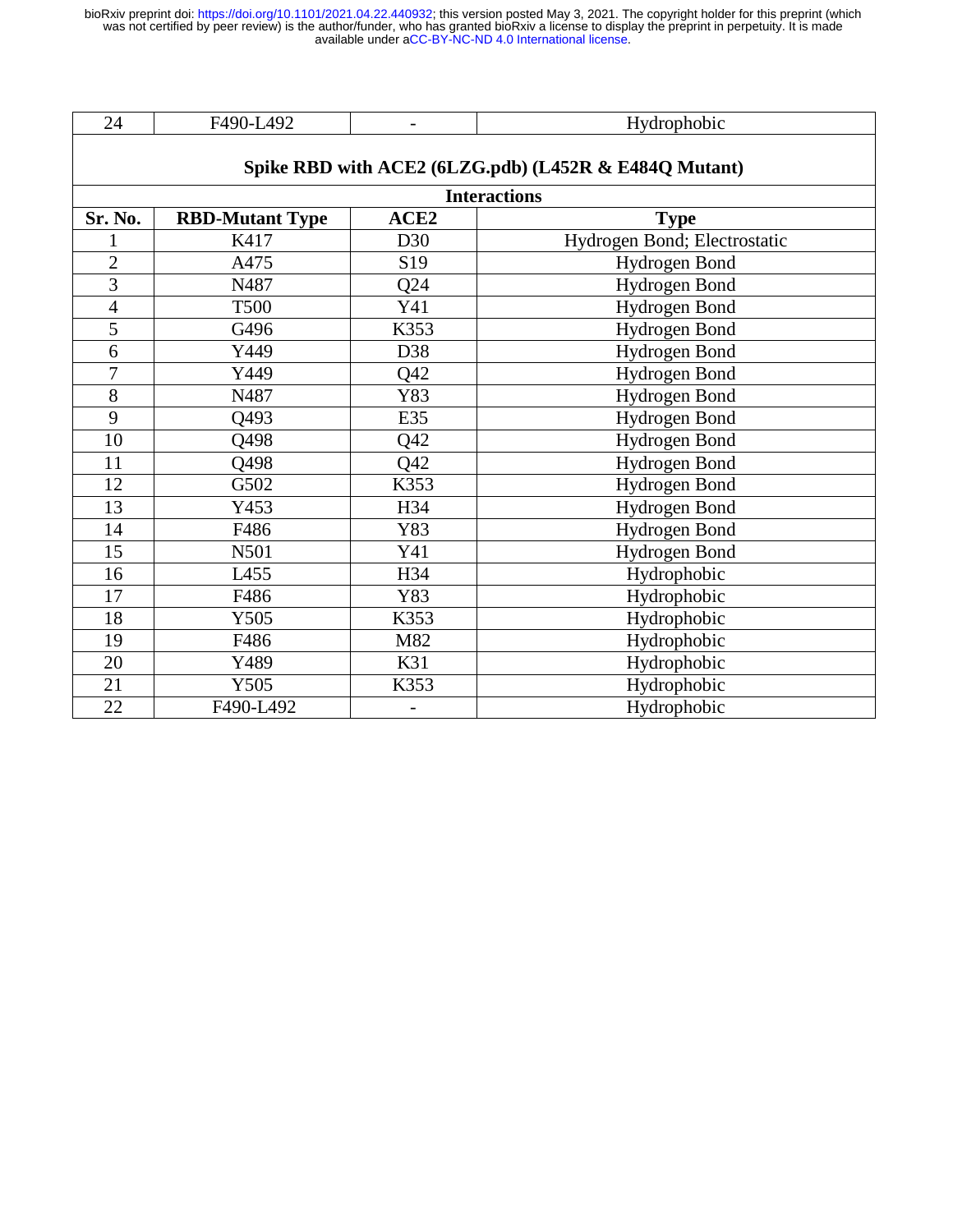**Supplementary Table3**: Intermolecular interaction of neutralizing antibodies with wild and mutant spike RBD of SARS-CoV-2

| $\mathbf{A}$   | Spike RBD with Antibody REGN10933 (Wild)   |                  |                  |  |
|----------------|--------------------------------------------|------------------|------------------|--|
|                | <b>Interactions</b>                        |                  |                  |  |
|                | <b>RBD</b>                                 | <b>Antibody</b>  | <b>Type</b>      |  |
| $\mathbf{1}$   | <b>GLU484</b>                              | <b>H: TYR53</b>  | Hydrogen Bond    |  |
|                |                                            | H:SER56          |                  |  |
| $\overline{2}$ | <b>LYS417</b>                              | H:ASP31          | Hydrogen Bond    |  |
|                |                                            | H:THR28          |                  |  |
| 3              | <b>PHE486</b>                              | L: LEU94         | Hydrophobic      |  |
|                |                                            | <b>H: ARG100</b> | Electrostatic    |  |
|                |                                            | H:TYR59          | Hydrogen bond    |  |
| $\overline{4}$ | <b>TYR489</b>                              | <b>H: TYR53</b>  | Hydrophobic      |  |
|                | <b>TYR489</b>                              | H:TYR33          | Hydrogen Bond    |  |
| 5              | <b>TYR453</b>                              | H:ASP31          | Hydrogen Bond    |  |
| 6              | <b>LYS417</b>                              | H:ASP31          | Hydrogen Bond    |  |
| $\overline{7}$ | <b>ALA475</b>                              | H:MET104         | Hydrophobic bond |  |
| $\bf{B}$       | Spike RBD with Antibody REGN10933 (Mutant) |                  |                  |  |
|                | <b>Interactions</b>                        |                  |                  |  |
|                | <b>RBD</b>                                 | <b>Antibody</b>  | <b>Type</b>      |  |
| $\mathbf{1}$   | <b>LYS417</b>                              | H:ASP31          | Hydrogen Bond    |  |
|                |                                            | H: THR28         |                  |  |
| $\overline{2}$ | <b>TYR453</b>                              | H:ASP31          | Hydrogen Bond    |  |
| 3              | <b>PHE486</b>                              | <b>H: ARG100</b> | Hydrogen Bond    |  |
|                |                                            | L: LEU94         |                  |  |
|                |                                            | H:TYR59          |                  |  |
| $\overline{4}$ | <b>ALA475</b>                              | <b>H:MET104</b>  | Hydrophobic bond |  |
| 5              | <b>TYR489</b>                              | H:TYR53          | Hydrophobic      |  |
| 6              | <b>GLN484</b>                              | H:SER56          | Hydrogen bond    |  |